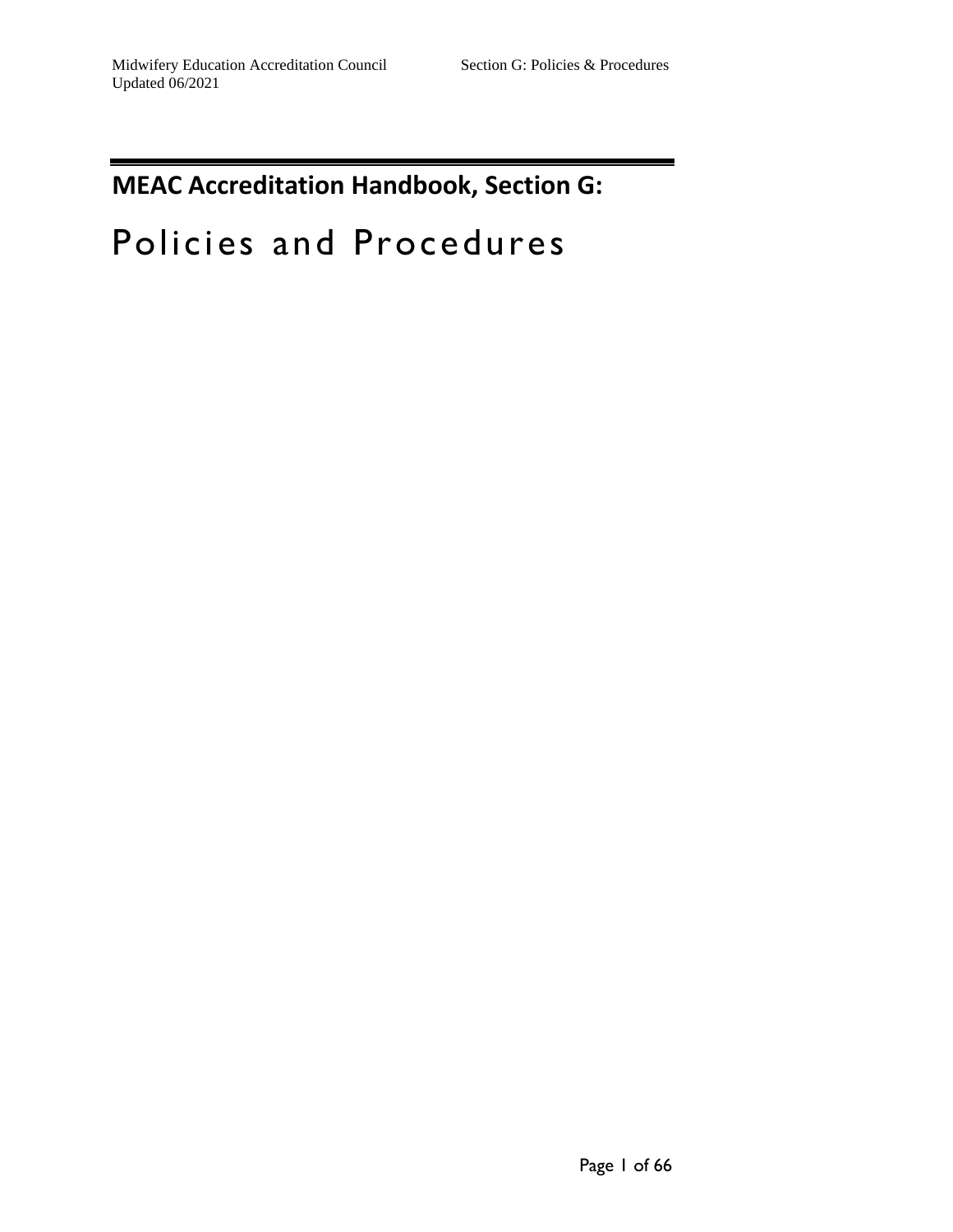## Contents

| $\mathbf{I}$ . |  |
|----------------|--|
| I.A.           |  |
| I.B.           |  |
| II.            |  |
| II.A.          |  |
| II.B.          |  |
| ILC.           |  |
| II.D.          |  |
| ILE.           |  |
| II.F.          |  |
| Ш.             |  |
| III.A.         |  |
| III.B.         |  |
| III.C.         |  |
| III.D.         |  |
| III.E.         |  |
| III.F.         |  |
| III.G.         |  |
| III.H.         |  |
| III.I.         |  |
| III.I.         |  |
| III.K.         |  |
| III.L.         |  |
| III.M.         |  |
| III.N.         |  |
| III.O.         |  |
|                |  |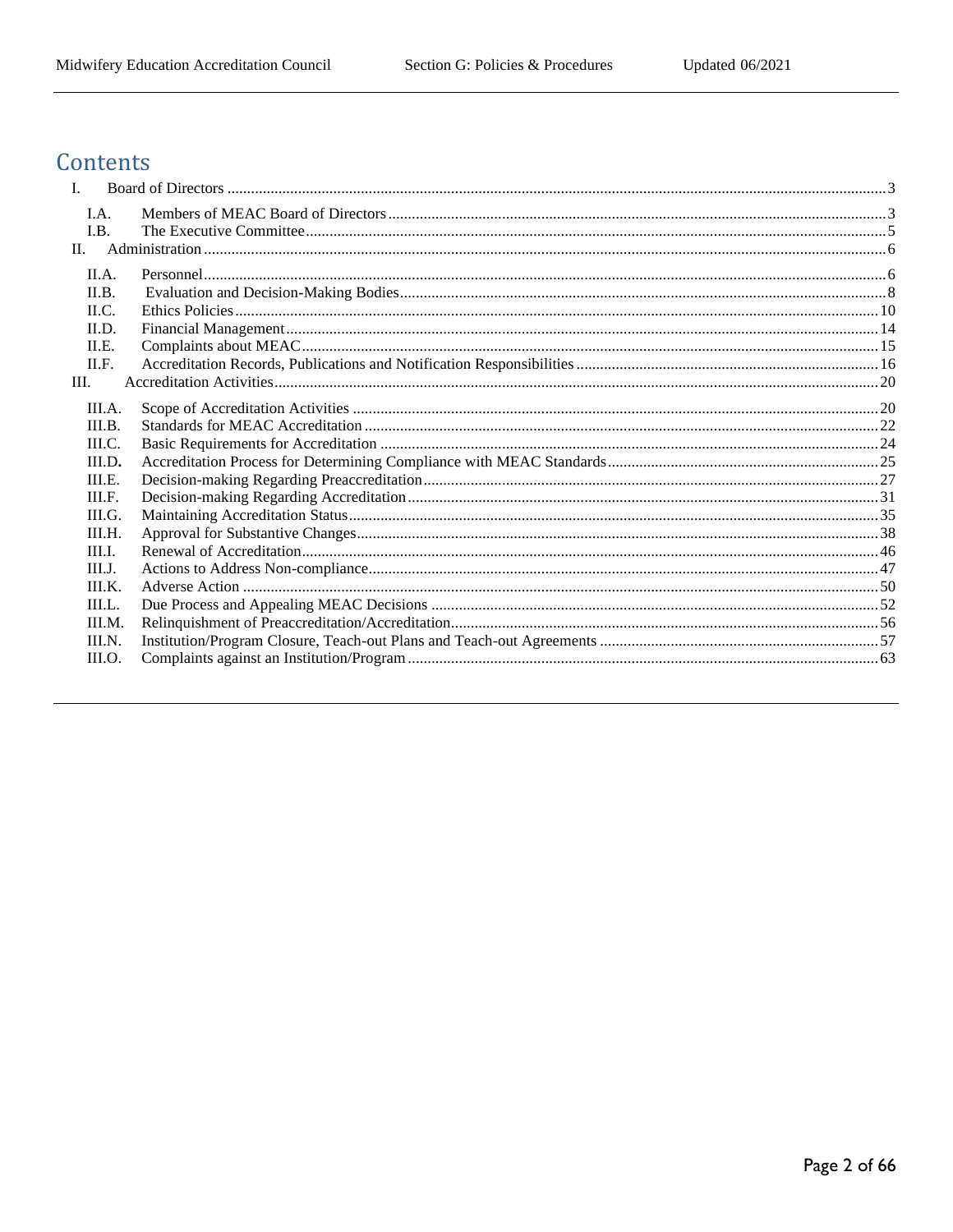#### <span id="page-2-0"></span>I. Board of Directors

MEAC Bylaws describe criteria for board membership, elections, meetings and other policies that are relevant to the Board of Directors. The following policies and procedures provide further clarification.

## <span id="page-2-1"></span>I.A Members of MEAC Board of Directors

- 1. Composition
	- a) The MEAC Board of Directors has responsibility for governance and all final accreditation decisions for both institutions and programs, and therefore includes practitioners (midwives), educators, academic and administrative personnel.
	- b) At least one, but no less than one-seventh of the members of the Board shall be members of the public, which may include students. To qualify as a public member, candidates must not be an employee, member of the governing board, owner, or shareholder of, or consultant to, an institution or program that either is accredited or preaccredited by MEAC or has applied for accreditation or preaccreditation; a member of any trade association or membership association related to, affiliated with, or associated with MEAC; or a spouse, parent, child or sibling of an individual associated with, affiliated with, or related to MEAC or to MEAC institutions or programs or other associated, affiliated, or related organizations.
	- c) All Board members must meet eligibility criteria to serve, as specified in MEAC's Bylaws.
- 2. Nominations
	- a) Nominees shall be solicited from the general public, from the midwifery community, and from midwifery educational programs.
	- b) Nominees must have the endorsement of at least two professional colleagues. If the prospective Board member is a midwife or midwifery educator, endorsements must be from professional colleagues who have worked with them in relevant committees, boards or organizations. If the prospective Board member is a public member, endorsements must be from colleagues who have worked with them in another organization.
	- c) The nominee will review MEAC documents and consider Board member responsibilities and expectations.
	- d) Prior to agreeing to run for election to the board, the nominees will provide MEAC with a résumé and letters of endorsement, including phone numbers, from the two professional references.
	- e) All nominees are subject to review by the Nominations Committee to ensure that candidates meet the requirements for serving as a member of the Board of Directors. This review shall follow a standardized process and utilize standardized rubrics and tools.
- 3. Elections

Elections will proceed as stated in the Bylaws. Voting in elections is restricted to Member Schools only. At no point may a Board Member be selected or elected by any associated agency or organization.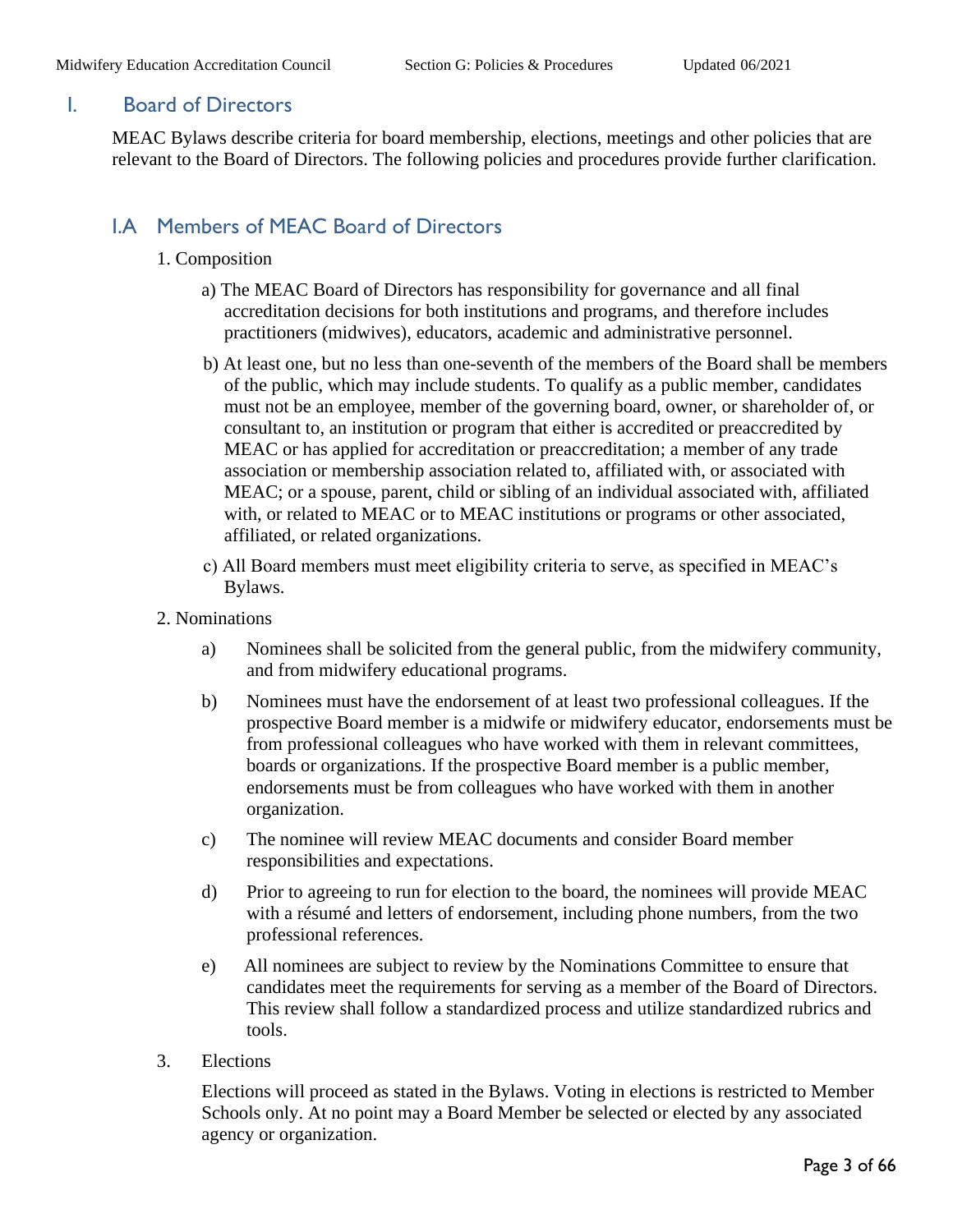#### 4. Responsibilities

Once elected to the Board, each Board member is expected to:

- a) Travel to and participate in MEAC Board meetings. In the event of two or more unexcused absences from Board and /or Committee meetings the Executive Committee may request the resignation of the Director.
- b) Support the finances of MEAC by assisting with fund raising.
- c) Participate in the work of at least one MEAC committee during a given year.
- d) Familiarize themselves with all MEAC documents and the accreditation processes utilized by MEAC.
- e) Participate in accreditation activities; including serving as Independent Board Reviewers *(see II.B.6).*
- f) MEAC Board Members are responsible for making final accreditation decisions.

g) Comply with the ethics policies of MEAC *(see II.C).* 

- i) In particular, Directors must avoid any interest, influence, or relationship that might conflict, or appear to conflict, with the best interests of MEAC, or that might affect judgment or loyalty. Directors must promptly disclose any situation where an actual or potential conflict may exist, and remove themselves from negotiations, deliberations or votes involving the conflict.
- ii) Directors must also agree to maintain the confidentiality of all documents and information acquired as part of an institution's/program's accreditation process. Directors will not discuss the accreditation matters related to an institution/program outside of the normal MEAC meetings unless such discussion is necessary to conduct MEAC business effectively. Any restrictions on the provision of otherwise confidential information may be superseded by the requirements of government agencies or national accreditation regulatory agencies.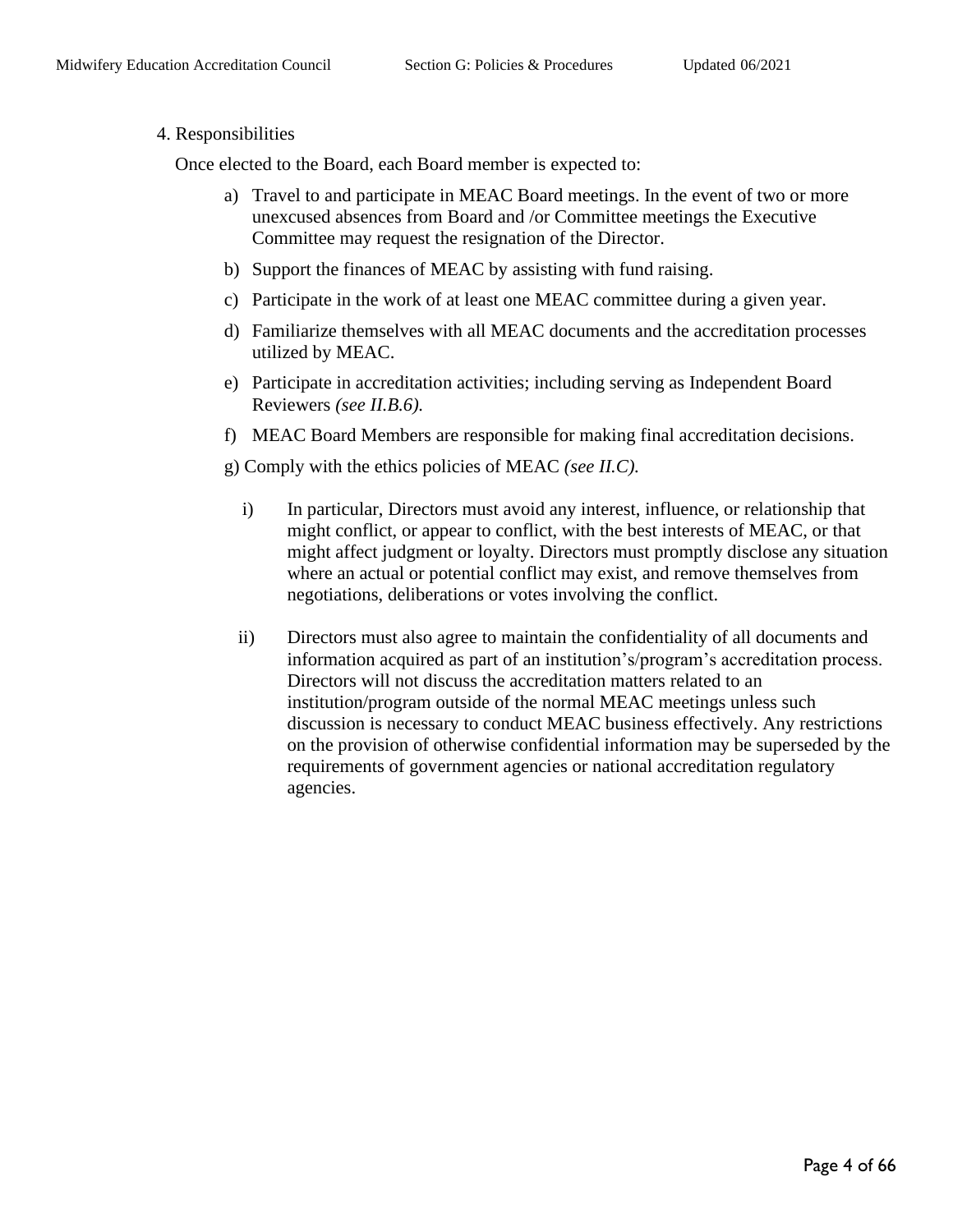#### <span id="page-4-0"></span>I.B. The Executive Committee

1. Composition

The Executive Committee shall be the Officers, the Executive Director and Director of Accreditation in ex-officio capacity, and such other members as determined by the Board. It shall be the key planning and coordinating body of MEAC.

2. Elections

Officers shall be elected by the Board itself according to the Bylaws.

3. Responsibilities

The Executive Committee shall act on behalf of the Board in the periods between meetings of the Board on all matters within the authority of the Board, except as to the following matters:

a) The amendment, altering or repeal of the Bylaws or the adoption of new Bylaws;

b) Electing, appointing or removing any member of any Committee or any Director or Officer of MEAC;

c) Amending or restating the Articles of Incorporation, adopting a plan of merger or adopting a plan of consolidation with another corporation;

d) Authorizing the sale, lease, exchange or mortgage of all or substantially all of the property and assets of MEAC;

e) Authorizing the voluntary dissolution of MEAC or adopting a plan for the distribution of the assets of MEAC;

f) Making decisions on behalf of or changing decisions of the Board regarding the accreditation status of an institution or program, and;

g) The amendment or repeal of any resolution of the Board which by its terms shall not be so amendable or repealable.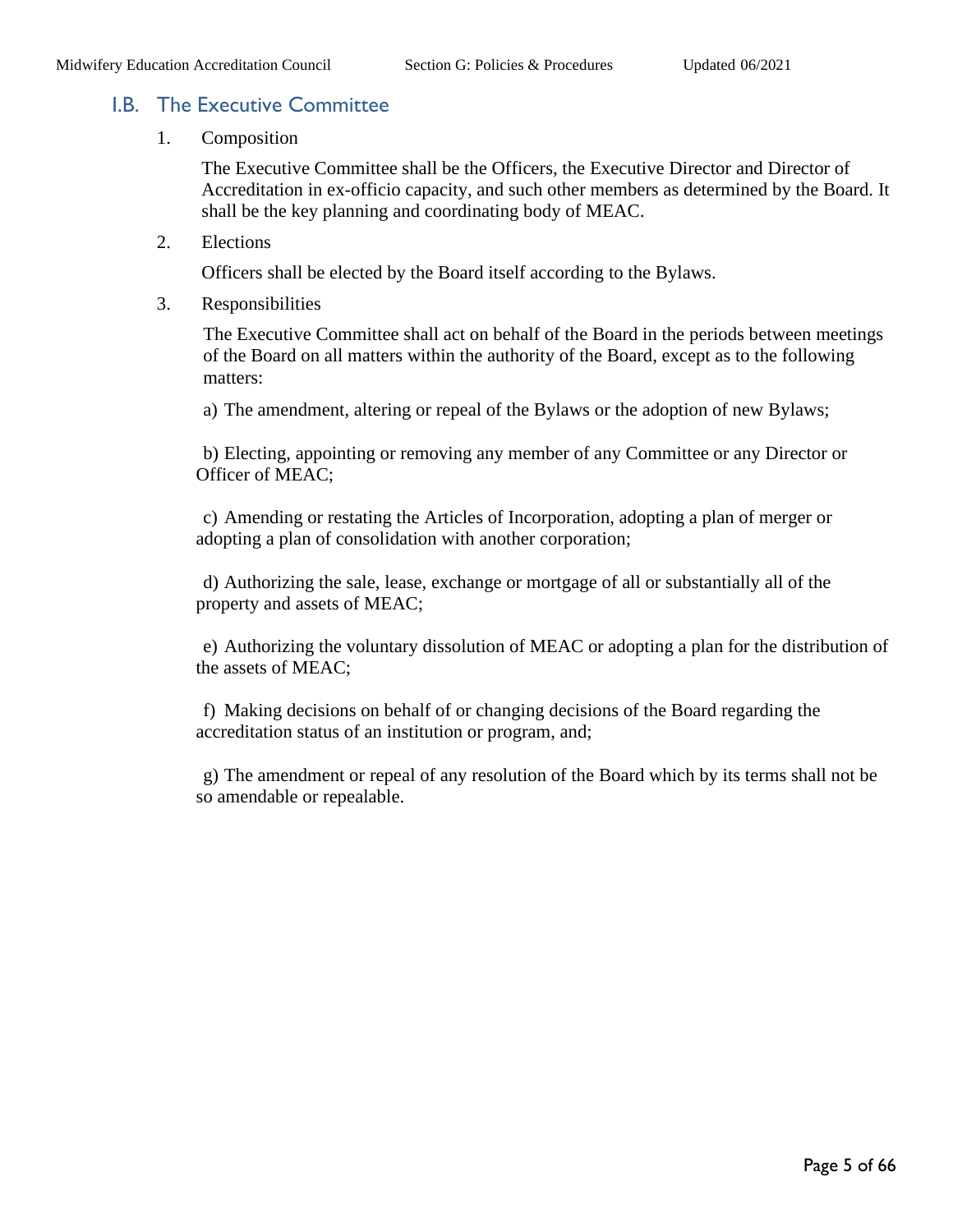#### <span id="page-5-1"></span><span id="page-5-0"></span>II. Administration

#### II.A. Personnel

MEAC will employ adequate administrative staff to carry out its accrediting responsibilities and manage its finances effectively.

If for any reason, there should be insufficient funds to maintain staff, these administrative tasks will be carried out by the executive officers of the MEAC Board.

- 1. Executive Director
	- a) The Executive Director is generally responsible for the governance of the organization, including but not limited to, representing the organization to the public and other agencies, managing the organization's finances, providing support to the Board of Directors, and supervising other staff.
	- b) The Executive Committee of the Board of Directors supervises the Executive Director.
	- c) The Executive Director should have the following qualifications:
		- Ability to meet the requirements of the job description
		- Sound reputation for ethical conduct
		- Commitment to the goals and purposes of MEAC
	- d) Recruitment and selection
		- The Board will establish a hiring committee.
		- All interested applicants must submit a résumé and at least two professional references to this committee. Applicants are expected to review all of MEAC's current documents and the job description for Executive Director.
		- Applicants will be interviewed.
		- The hiring committee will select the most suitable applicant for the position and present their recommendation to the Board of Directors for approval.
	- e) All relevant parties will sign an employment agreement and complete job-specific training.
- 2. Director of Accreditation
	- a) The Director of Accreditation is generally responsible for the program activities of the organization, including but not limited to, accreditation activities, representing the organization to the public and other agencies, providing support to the Board of Directors and supervising other accreditation staff.
	- b) The Executive Committee of the Board of Directors supervises the Director of Accreditation.
	- c) The Director of Accreditation should have the following qualifications:
		- Ability to meet the requirements of the job description
		- Sound reputation for ethical conduct
		- Commitment to the goals and purposes of MEAC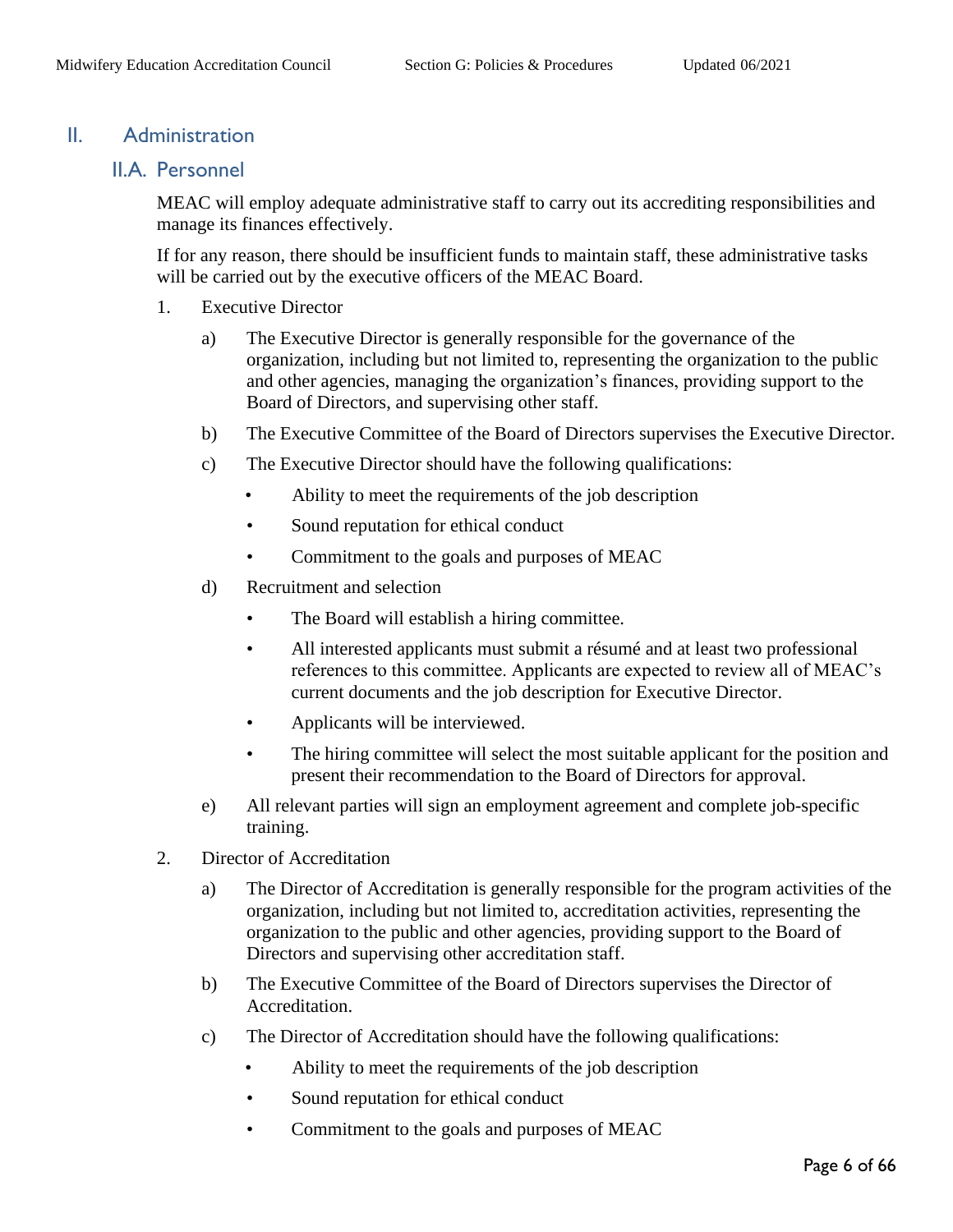- d) Recruitment and selection
	- The Board will establish a hiring committee.
	- All interested applicants must submit a résumé and at least two professional references to this committee. Applicants are expected to review all of MEAC's current documents and the job description for Director of Accreditation.
	- Applicants will be interviewed.
	- The hiring committee will select the most suitable applicant for the position and present their recommendation to the Board of Directors for approval.
- e) All relevant parties will sign an employment agreement and complete job-specific training.
- 3. Other administrative staff
	- a) Other administrative staff may be hired as needed.
	- b) Responsibilities may include reception, correspondence and clerical support, bookkeeping, and other services as delegated by the Executive Director.
	- c) The Executive Director and the Director of Accreditation are responsible for hiring and supervision.
	- d) All administrative staff must be qualified for the job for which they are hired, and must complete job-specific training.
- 4. Conflict of Interest

Administrative staff, consultants and other agency representatives are required to disclose any potential conflict of interest as described in the organization's ethics policies *(see II.C).* 

5. Confidentiality

Administrative staff, consultants, and other agency representatives will not discuss the accreditation matters related to an institution/program outside of the normal MEAC meetings unless such discussion is necessary to conduct MEAC business effectively *(see II.C)*. Any restrictions on the provision of otherwise confidential information may be superseded by the requirements of government agencies or national accreditation regulatory agencies.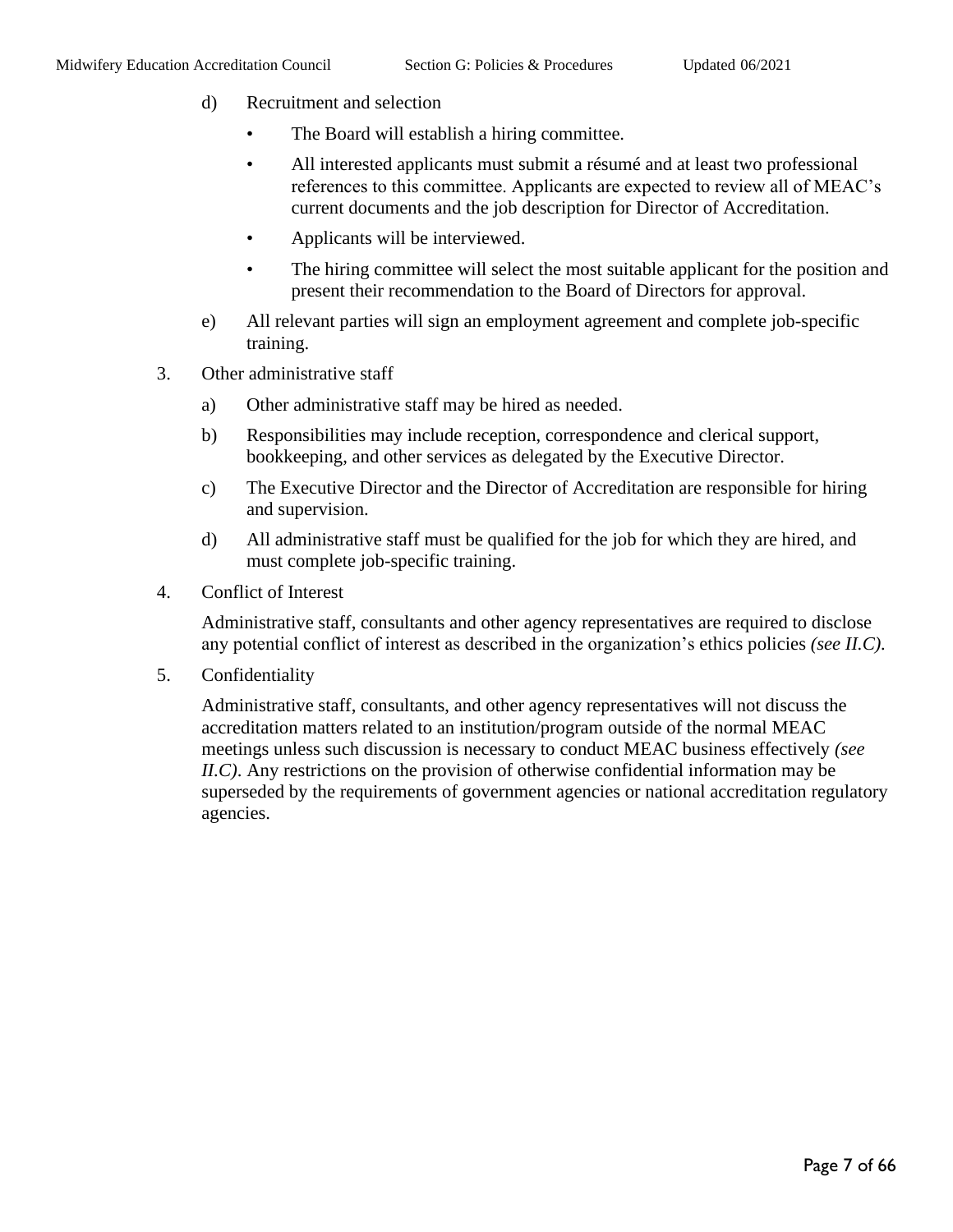### <span id="page-7-0"></span>II.B. Evaluation and Decision-Making Bodies

1. Composition of evaluation and decision-making bodies

MEAC accredits both institutions and programs, and therefore includes practitioners, educators, academic and administrative personnel in evaluation and decision-making bodies. MEAC's evaluation bodies are known as Accreditation Review Committees (ARCs). The decision-making body is the Board of Directors.

2. Conflicts of Interest

Members of evaluation and decision-making bodies must agree to declare all conflicts of interest and remove themselves from proceedings accordingly *(see II.C)*.

3. Confidentiality

Members of evaluation and decision-making bodies must agree to honor the confidentiality of all interactions with the institution/program *(see II.C)*.

4. Training

Structured training is provided for all members of evaluation and decision-making bodies prior to accreditation cycles on their responsibilities, as appropriate for their roles, regarding the agency's standards, policies, and procedures, to conduct its on-site evaluations, apply or establish its policies, and make its accrediting and preaccrediting decisions, including, their responsibilities regarding distance education and correspondence education.

- 5. Evaluation: Accreditation Review Committees
	- a) Responsibilities of the Accreditation Review Committees (ARC)

Accreditation Review Committees are responsible for the evaluation of applicant institutions/programs, including review of the self-evaluation report and other documentation provided, conduct of site visits and interviews, and preparation of the ARC report and recommendations to the Board of Directors.

b) Selection of Accreditation Review Committees

MEAC makes regular announcements to the wider midwifery education community of the need for qualified volunteers to serve on ARCs. ARC members are appointed by the Director of Accreditation, under the Board President's supervision, if they meet the stated qualifications.

- c) Qualifications of Accreditation Review Committee Members
	- i. ARC members are competent and knowledgeable individuals; qualified by education and experience in their own right and trained by the agency. They must have demonstrated experience and/or ability to evaluate institutions/programs as educators, clinicians, academic or administrative personnel, or they must be similarly qualified.
	- ii. Potential ARC members must provide MEAC with a resume to document their qualifications and experience.
	- iii. Potential ARC members must provide at least two professional references.
	- iv. Potential ARC members must review and sign MEAC's Ethics Policy and conflict of interest declaration.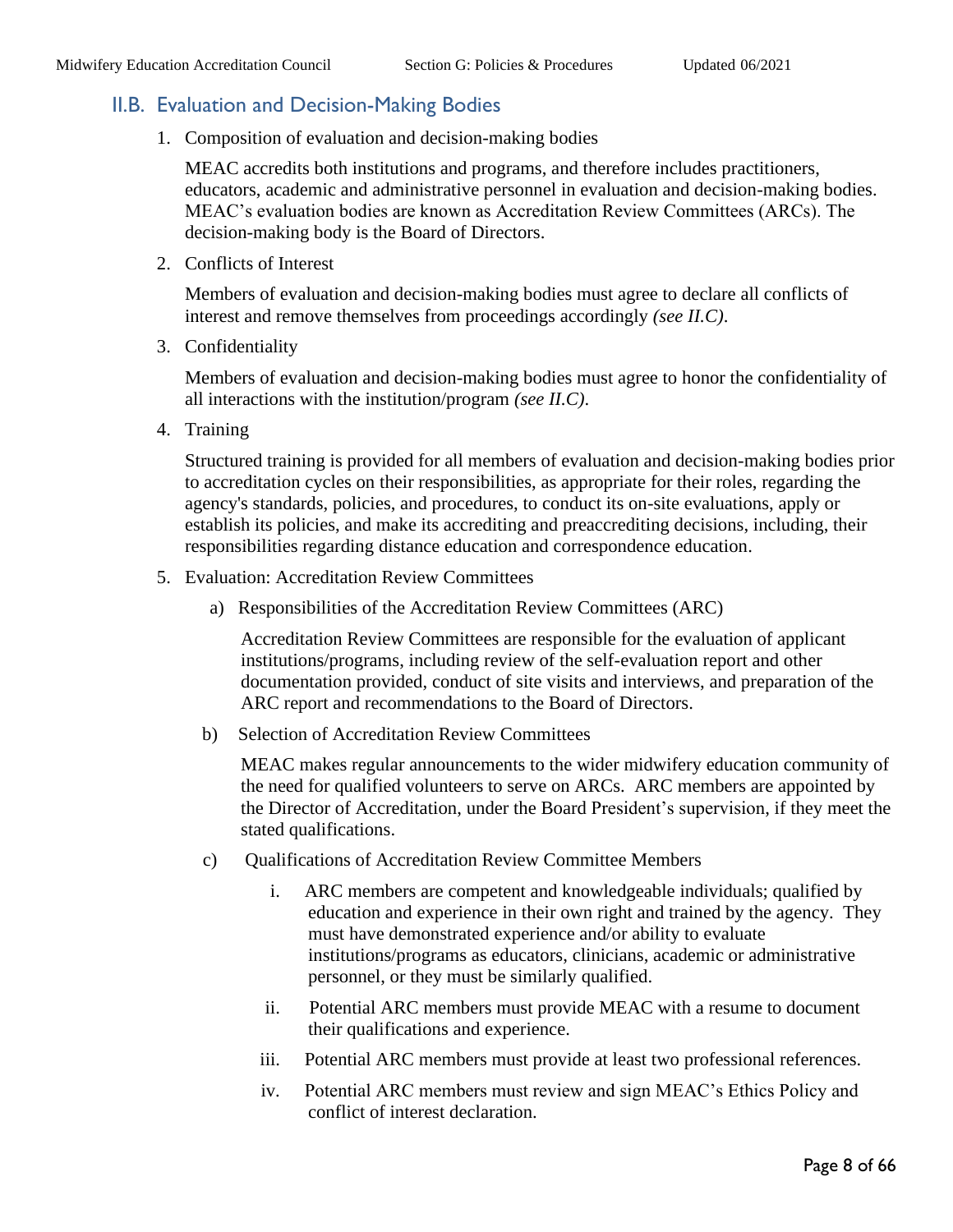- v. Applicant institutions/programs have the right to request alternate ARC appointees in circumstances where there is a conflict of interest, an appearance of a conflict of interest, or sincerely-held concerns about the qualifications of the ARC appointee to conduct the review.
- d) Evaluation of Accreditation Review Committee members

Evaluation of ARC member performance is systematically collected and reviewed.

- i. The Director of Accreditation regularly reviews evaluations of ARC member performance, including self-evaluation, evaluation from the midwifery program (site visitors); and evaluations from others on the ARC and staff.
- ii. In the event that evaluations include reports of inappropriate conduct at a site visit or conflict with other ARC members, the MEAC Director of Accreditation, in conjunction with the Board President, may decide that the person no longer serve in these capacities.
- 6. Decision-Making: Board of Directors
	- a) Responsibilities of the MEAC Board of Directors
		- i. The Board of Directors is supplied the accreditation process material, including self-evaluation reports submitted by the institution/program, site visit reports, Accreditation Review Committee reports, responses from the institution/program, and any other relevant material, including monitoring and compliance reports, so that it may conduct its own review
		- ii. Two board members are assigned as Independent Board Reviewers to conduct an independent review of the materials described above, present their findings, and make recommendations to the Board regarding decisions to be made.
		- iii. All Board members are provided access to these materials electronically prior to the board meeting in which an accreditation decision will be made, except those recused from a decision.
		- iv. The Accreditation Review Committee will be represented at the decision-making meeting and the Board will have an opportunity to ask questions of the committee representative(s) before making a decision.
		- v. The Board of Directors makes all final decisions regarding accreditation status.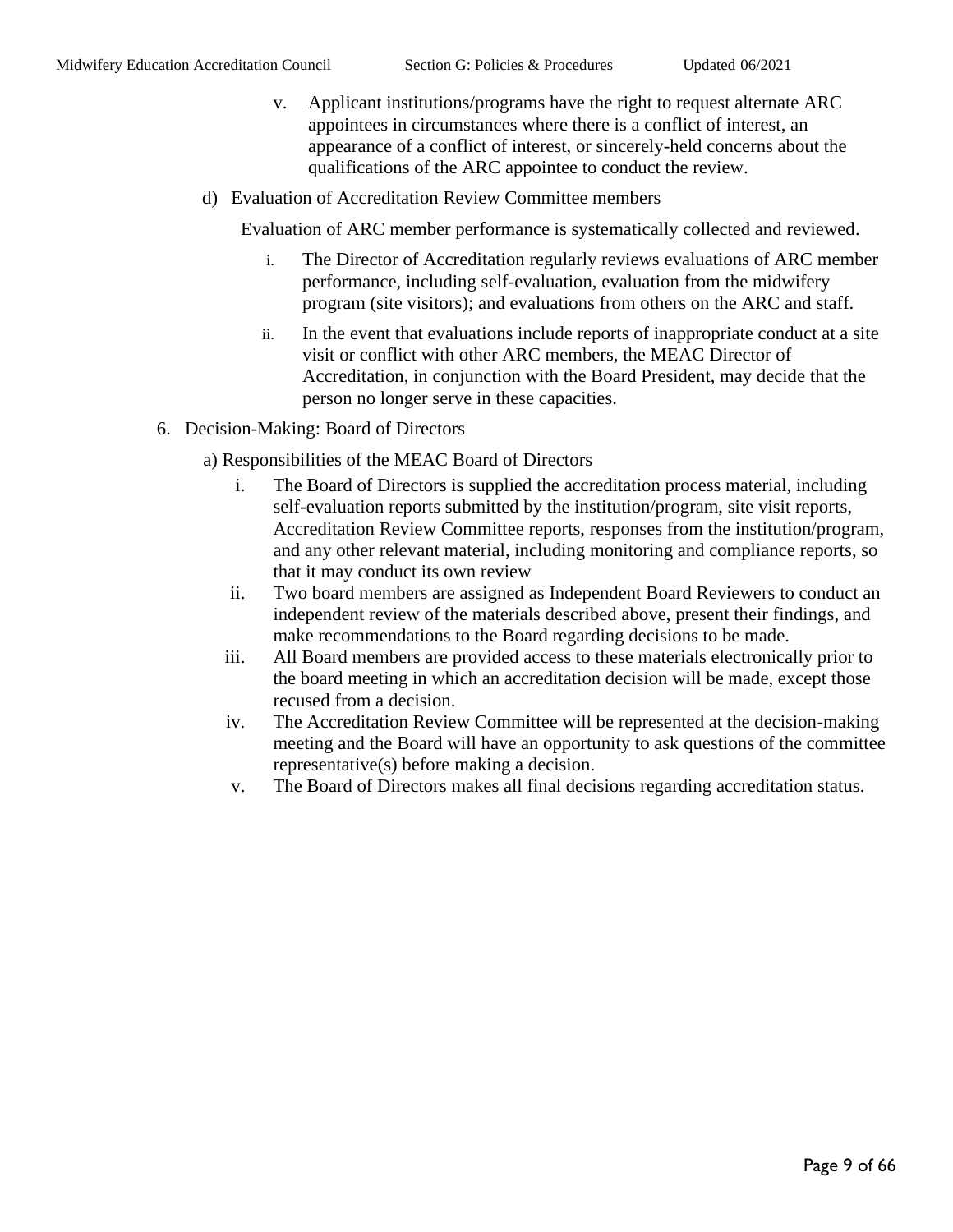#### <span id="page-9-0"></span>II.C. Ethics Policies

A. Compliance with Laws and Regulations

All MEAC activities are to be conducted in compliance with the letter and spirit of all laws and regulations. MEAC representatives have a responsibility to understand the applicable laws, recognize potential dangers, and seek legal advice when necessary.

#### B. Conflicts of Interest

MEAC's policy is to have effective controls against conflicts of interest or the appearance of conflicts of interest by MEAC representatives. A "conflict of interest" is defined as a situation where members of the Board of Directors, staff, site visitors, or others acting in an official capacity for MEAC may have an opportunity to influence business or accreditation decisions in ways that could lead to personal gain or give improper advantage to associates.

Whenever MEAC is called upon to consider an application for accreditation or make an accreditation decision related to a midwifery education program or institution, and a MEAC Board member or committee member is affiliated with the program/institution, then that person:

1. Shall disclose prior to MEAC's discussion of the program's application or accreditation action the nature of their affiliation with the program/institution; and 2. Shall not be present during discussion of and voting on the program/institution's application or accreditation action.

No MEAC representative accompanying a site visit team or committee may be affiliated with the program/institution being visited.

For the purposes of this policy, a person is *affiliated* with a midwifery program or institution if they or their spouse, parent, child, or sibling:

- 1. Has been an officer, director, trustee, employee, contractor, consultant, or student of the midwifery program or institution within the last two years;
- 2. Has had any other dealings with the institution or program from which they have or will receive cash or property within the last two years.
- 3. In any event, all previous relationships should be disclosed.

If for any other reason a MEAC representative believes they have a conflict of interest or the appearance of one with regard to any program or institution's application or accreditation action before MEAC, the representative shall declare the conflict or appearance of one.

If a representative of a midwifery program or institution that has an application or accreditation action before MEAC has a reason to believe a member or representative may have a conflict of interest or the appearance of one, or if any other members or MEAC's executive director may so believe, and if that member does not declare the conflict or the appearance of one, a request may be made that MEAC consider the matter. The possible conflict of interest or the appearance of one shall be discussed by all parties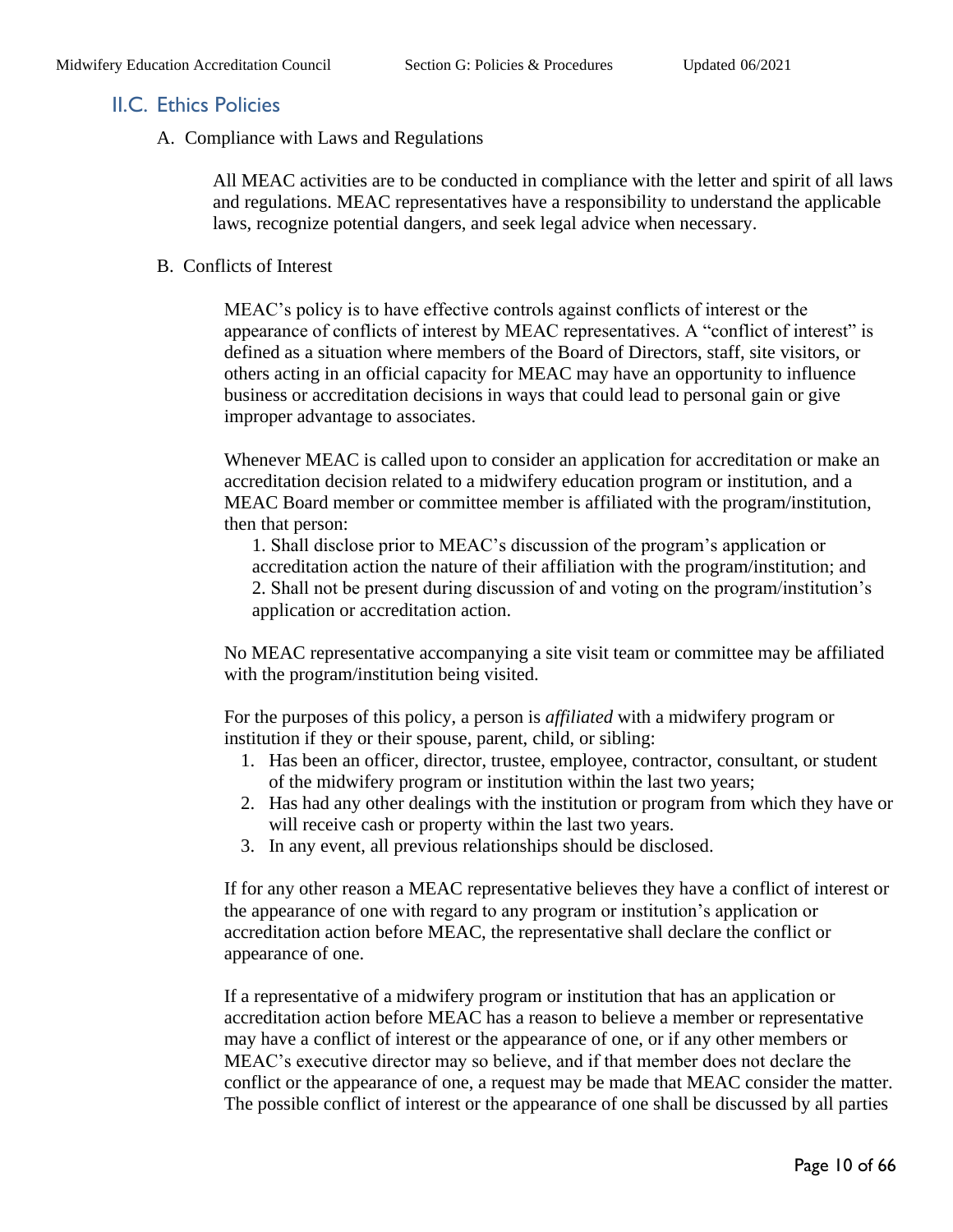and resolved, if necessary, by consensus or vote, with all MEAC Board members entitled to vote.

Other areas involving conflict of interest include:

- 1. Employment decisions if these concern friends, business associates, relatives, or themselves.
- 2. Purchasing or other contract decisions in which the individual may have a personal interest.

#### C. Confidentiality

The information provided by institutions/programs subject to MEAC accreditation will be maintained in strict confidence and will be used solely for the purpose of evaluating the institution's/program's compliance with MEAC requirements.

The MEAC Board, site visitors, staff, and consultants will not discuss the accreditation matters related to an institution/program outside of the normal MEAC meetings unless such discussion is necessary to conduct MEAC business effectively. Any restrictions on the provision of otherwise confidential information may be superseded by the requirements of government agencies or national accreditation regulatory agencies.

MEAC collects personal information about employees and other representatives that relates to their involvement with MEAC. Access to this information is limited to people with a need to know and any release of the information to others must be authorized in advance by the Executive Director or the President of the Board of Directors. Personal information is released outside MEAC only with the individual's approval and authorization of the Executive Director, except to verify employment or to satisfy legitimate investigatory or legal requirements.

#### D. Giving and Receiving Gifts

MEAC representatives may not give or receive gifts from a supplier, governmental official, an accredited organization or applicant, or other organization. Exceptions may be made for gifts which are customary and lawful, are of nominal value, and are authorized in advance. Gifts or benefits for more than a nominal value should be reported promptly, and shall be returned or donated to a suitable charity and this exchange documented.

Meals and refreshments are acceptable if they are infrequent, are of nominal value, and are in connection with business discussions.

Anyone doing or desiring to do business with MEAC should be informed that all gifts other than advertising novelties are discouraged.

#### E. Political Activity

MEAC recognizes that employees may participate in the political process by supporting political parties, candidates, or causes. However, MEAC is a tax-exempt organization which is prohibited from directly or indirectly participating in any political campaign supporting or opposing any candidate or issue. MEAC may not contribute anything of value, including employee's time, to political campaigns, publish or distribute materials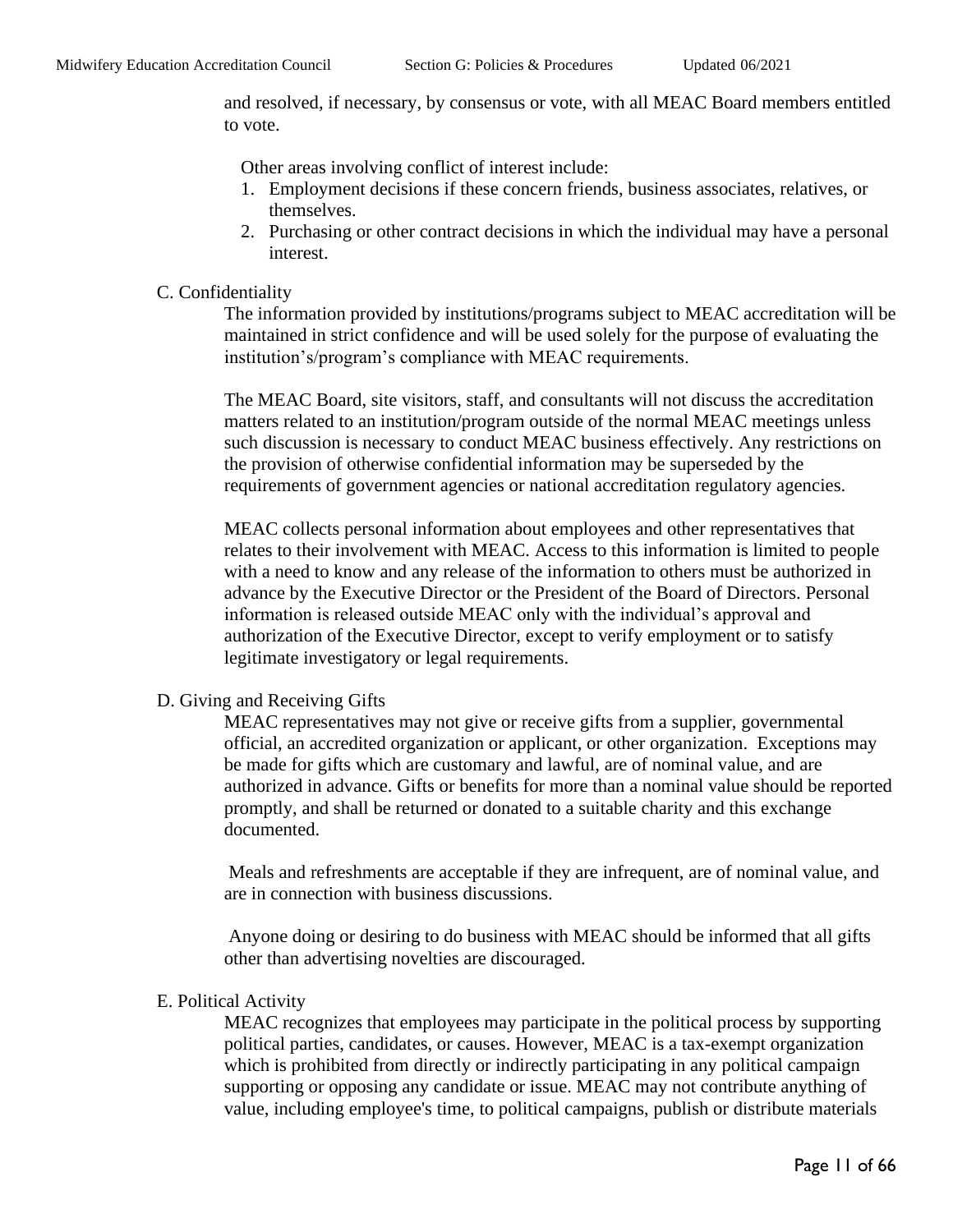on behalf of any candidate or party, or engage in any other activity which may be considered political.

MEAC representatives may personally contribute to a candidate or party of their choice. However, no compensation or reimbursement by MEAC shall be received for a personal contribution. Any efforts devoted to political activity must be outside working hours. MEAC representatives must make clear that any statements on political or public issues are not those of MEAC.

F. Personal Conduct

MEAC strives to provide all employees, directors, volunteers and members a healthy, safe and positive environment. The climate at MEAC shall be free from discrimination and harassment *(*s*ee MEAC's Non-Discrimination policy)*.

MEAC shall not tolerate sexual advances or comments, threats of violence, or any other conduct that creates, in the opinion of the management of MEAC, an intimidating or otherwise offensive environment. Similarly, the use of racial or religious slurs, or any other remarks, jokes or conduct that encourages or permits an offensive environment will not be tolerated.

If a member, employee or volunteer is subjected to improper conduct, or becomes aware of the improper conduct of others, they should bring this to the attention of the Executive Director or the President of the Board of Directors. MEAC maintains an employee handbook for relevant policies. All complaints will be investigated *promptly (see MEAC's employee handbook)*.

G. Use and Protection of MEAC Assets

Members have a fiduciary duty to preserve MEAC's assets by demonstrating cost control and following vigorous procurement standards. MEAC employees, materials, equipment or other assets shall not be utilized for any unauthorized purpose. Assets shall be tracked and inventoried. Appropriate action shall be taken if there are any losses.

#### H. Accounting and Financial Reports

MEAC shall abide by accurate record keeping and reporting. Reimbursable business expenses should be justifiable, reasonable, and supported by receipts. Receipts are not required for per diem payments.

MEAC's financial statements and all books and records on which they are based must accurately reflect all of the organization's transactions. All disbursements and receipts of funds must be properly authorized and recorded. No undisclosed or unreported fund may be established for any purpose.

Those responsible for the handling or disbursal of funds must assure that all transactions are executed as authorized and recorded to permit financial statements in accordance with Generally Accepted Accounting Principles.

I. Compliance

Failure to comply with this policy may result in formal disciplinary action that may include reimbursement to MEAC for any losses or damages, termination of employment, dismissal from the Board, and/or referral for criminal prosecution. Action may also be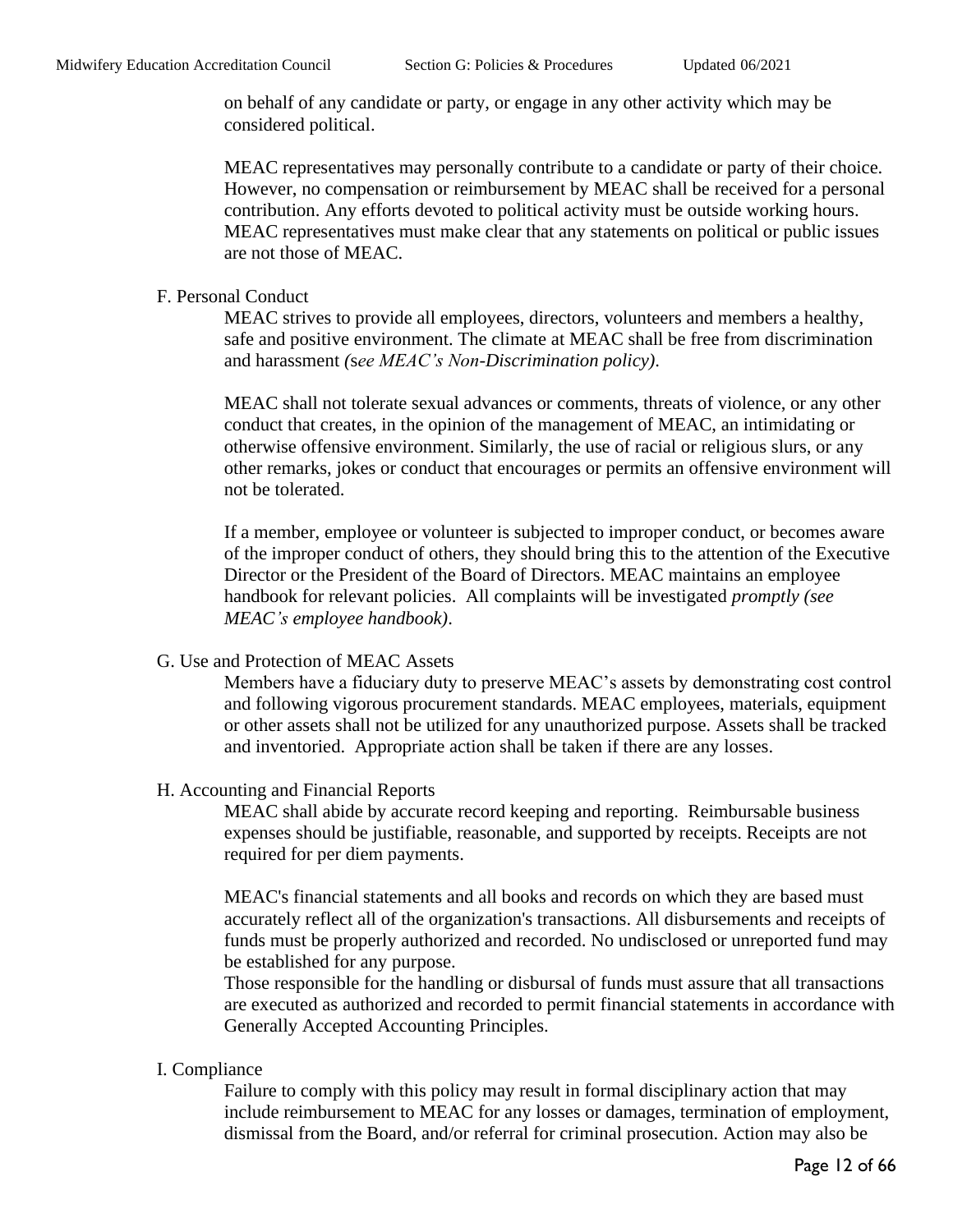taken against anyone who fails to report a violation or withhold relevant information concerning a violation of this Ethics Policy. All ARC members, board members, employees and independent contractors must sign a certification form prior to their work with MEAC.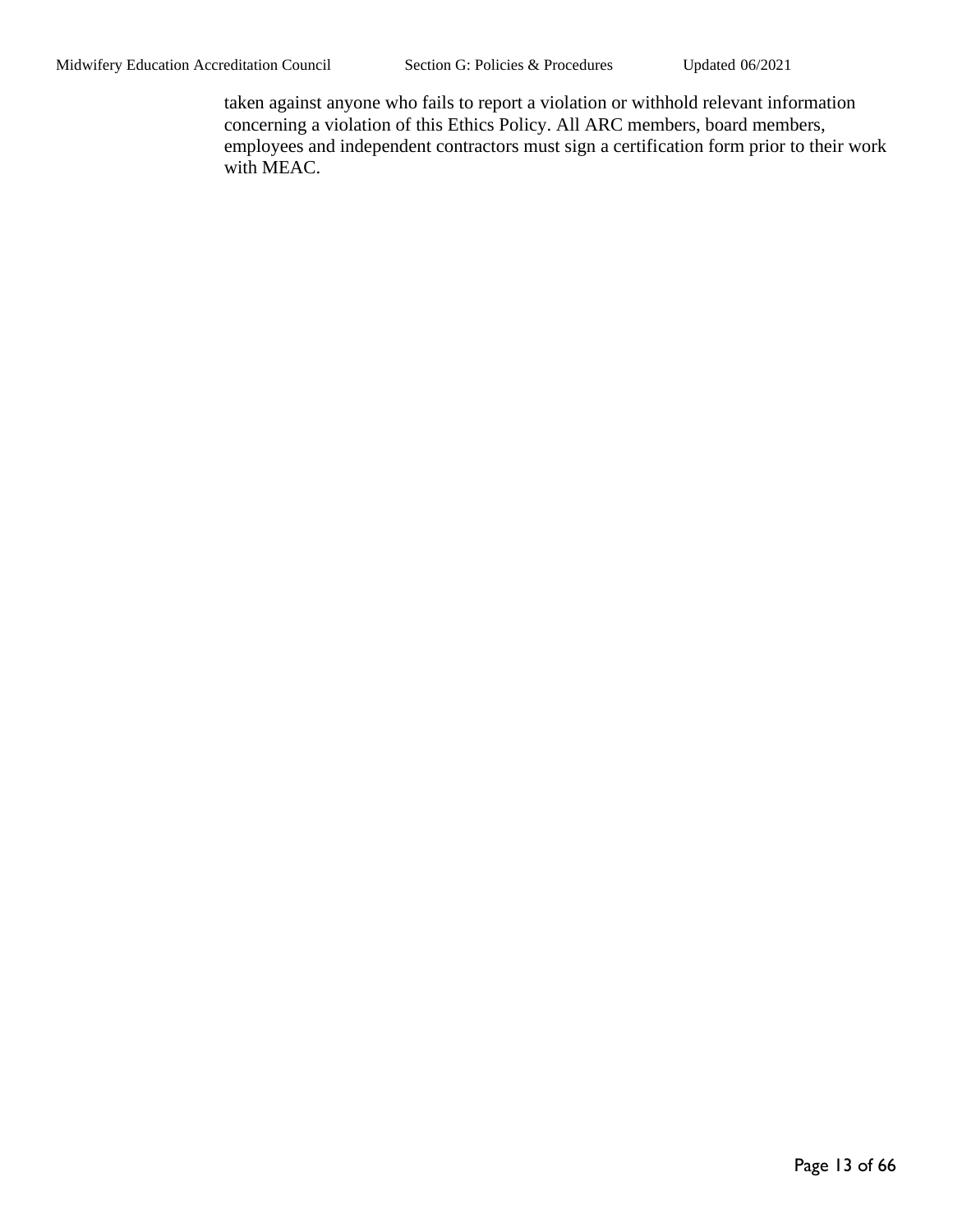## <span id="page-13-0"></span>II.D. Financial Management

- 1. Budget
	- a) The organization's financial management will be guided by an annual budget that is developed without review by, or consultation with, any other entity or organization.
	- b) The Treasurer, with the input and assistance of the Executive Director and Board, will generate the annual budget which will be presented to the Board for approval at the Board meeting prior to the onset of the coming fiscal year.
- 2. Fees
	- a) Fees shall be based on projected MEAC operating costs.
	- b) The Treasurer, in development of the annual budget, will review fees and propose changes to fees to the Board for approval.
	- c) Once fees are approved, the Executive Director will notify all Member Schools within 30 days of any changes in fees and the schedule for payment in the upcoming year.
- 3. Financial reports
	- a) The Treasurer and the Executive Director will meet periodically to review the agency's financial situation.
	- b) The Treasurer will review semi-annual financial reports and present them to the Board.
- 4. Legal obligations and record keeping
	- a) The Treasurer works with the Executive Director to assure that all legal obligations are fulfilled regarding MEAC's financial documentation and reporting.
	- b) MEAC will maintain records in accordance with its Record Retention Policy.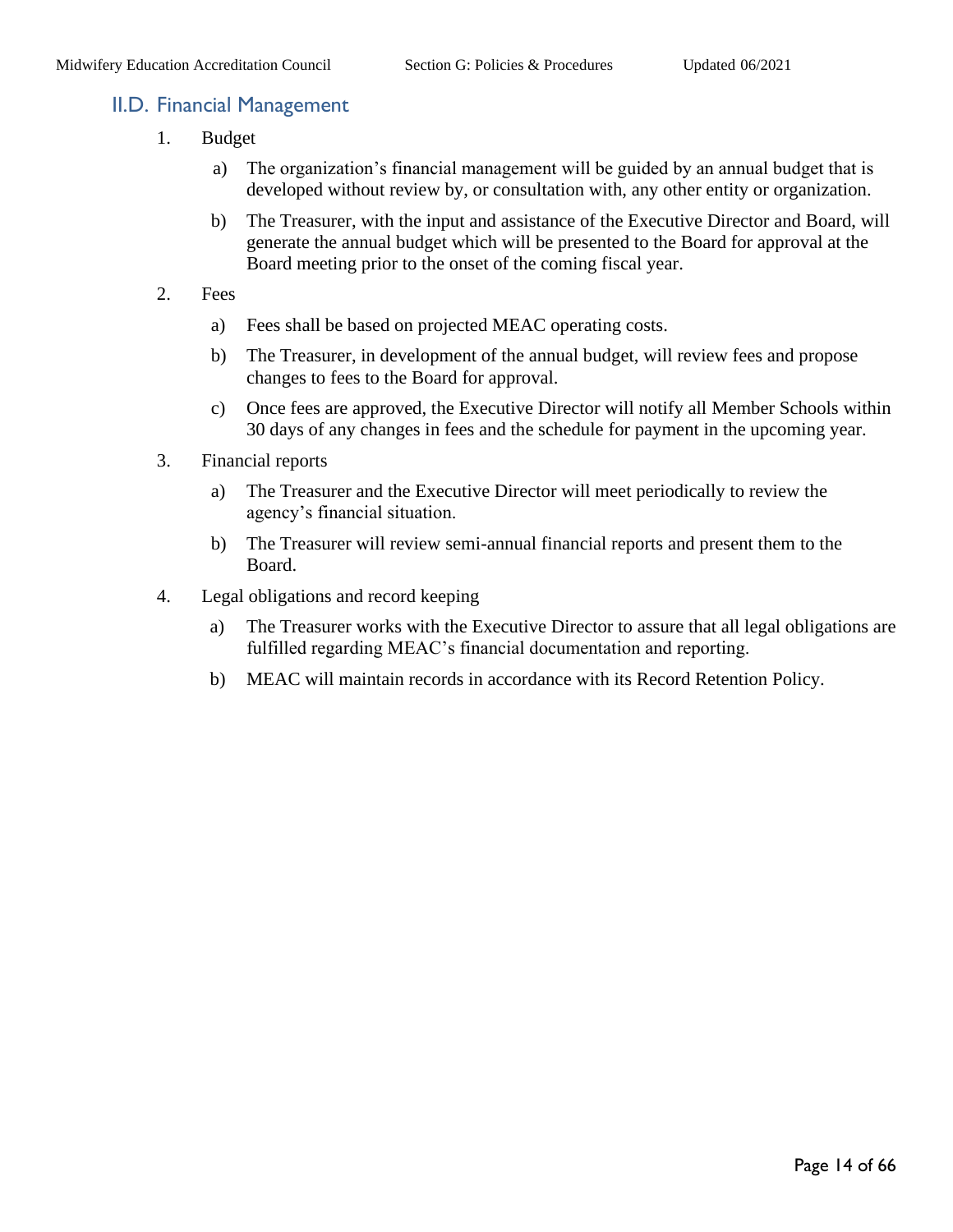#### <span id="page-14-0"></span>II.E. Complaints about MEAC

- 1. Complaints against MEAC standards, policies, Board of Directors, staff, on-site teams or any party acting on behalf of MEAC are diligently and impartially investigated by the Executive Committee. If the complaint is against the MEAC Board or Executive Committee an independent ad hoc committee appointed by members of MEAC's affiliated organizations will investigate the complaint.
- 2. Process for handling complaints
	- a) All complaints should be submitted to MEAC in writing.
	- b) The Executive Committee will review the complaint with due diligence appropriate to the nature and substance of the allegations and may request additional information from the complainant,
	- c) The complainant will be notified, in writing, within thirty (30) calendar days of the close of the following MEAC Board meeting, as to the findings and actions taken and formalized in the MEAC Board meeting minutes.
	- d) Under such circumstances where the complaint is against the MEAC Board or Executive Committee itself, an ad hoc committee of outside members will be appointed to independently review and evaluate a complaint and to submit a report for subsequent review of the Board. The ad hoc committee members will be independently appointed by members of Midwives Alliance of North America, Citizens for Midwifery, North American Registry of Midwives, and National Association of Certified Professional Midwives. The independent ad hoc committee has and uses its authority to make the following decisions: to remand the issue to the MEAC Board for further internal consideration, to require MEAC to conduct a formal investigation with public notification of the outcome, or equivalent action. In any decision, the independent ad hoc committee must identify specific issues that the Board is to address.

The independent ad hoc committee does not have the authority to directly change MEAC's standards, criteria, or policies and procedures nor to remove or appoint any MEAC Board of Director or staff.

- e) The independent ad hoc committee will simultaneously notify the MEAC Board and the complainant of the outcome of their review.
- f) In a decision that is to be implemented by or remanded to the Board, the Board must act in a manner consistent with the independent ad hoc committee's decisions or instructions.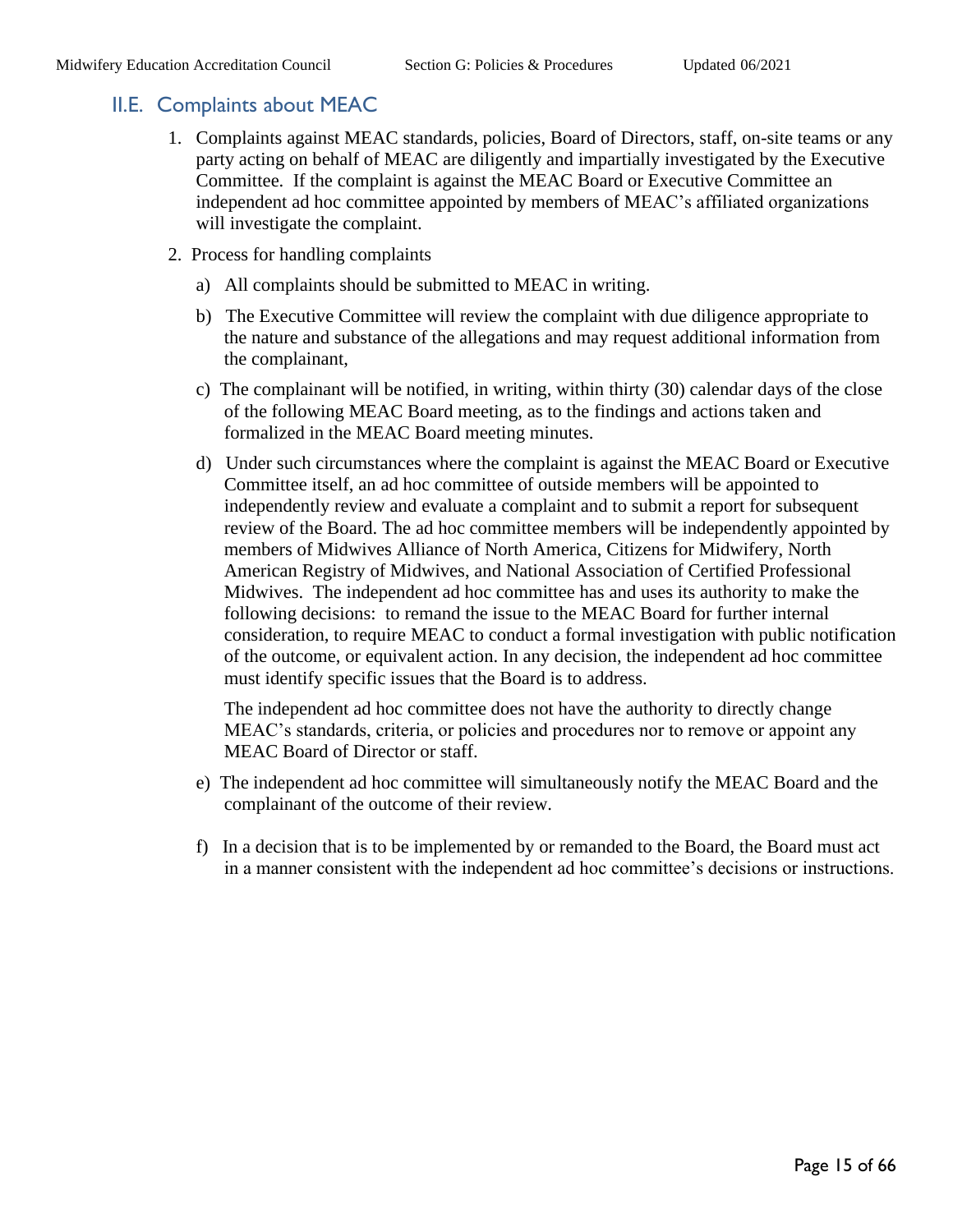#### <span id="page-15-0"></span>II.F. Accreditation Records, Publications and Notification Responsibilities

1. Types of documents that must be submitted to USDE

MEAC will fulfill its obligations to ensure appropriate documentation, records and reports of its financial and accreditation activities by maintaining the following documents and submitting them to the Secretary of the U.S. Department of Education (USDE) and to the public upon request:

- a) A copy of any annual report MEAC prepares
- b) A list, updated annually, of MEAC's accredited and preaccredited institutions and programs
- c) Notice of final accrediting actions with respect to accredited institutions/programs.
- d) When requested by the Secretary, a summary of MEAC's major accrediting activities during the previous year.
- e) Any proposed change in MEAC's policies, procedures, or accreditation or preaccreditation standards that might alter MEAC's scope of recognition or compliance with the criteria for recognition.
- f) The name of any institution/program accredited by MEAC that MEAC has reason to believe is failing to meet its Title IV, HEA program responsibilities or is engaged in fraud or abuse, and the reason for MEAC's concern. This includes institutions that MEAC has found to be out of compliance regarding the assignment of credit hours per the requirements of 34 CFR 602.24(f).
- g) Information, when requested by the Secretary, regarding an accredited/preaccredited institution's Title IV, HEA program responsibilities and eligibility
- h) MEAC will monitor the headcount enrollment of each institution it has accredited that offers distance education or correspondence education. If any such institution has experienced an increase in headcount enrollment of 50% or more within one institutional fiscal year, MEAC will report that information to the USDE within 30 days of acquiring such data.
- i) MEAC will review and evaluate the reliability and accuracy of each institution's assignment of credit hours. If, following the institutional review process, MEAC finds systematic noncompliance with MEAC's standards for awarding credits, or significant noncompliance regarding one or more programs at the institution, MEAC will promptly notify the Secretary.
- 2. In the event that MEAC contacts the USDE for reasons outlined in II.F.1.d. or II.F.1.f. above, then MEAC must provide for a case by case review of the circumstances, and for the confidentiality of that contact. If USDE specifically requests it, MEAC must consider the contact to be confidential.
- 3. Accreditation decisions requiring written notice to USDE, relevant state and accrediting agencies and the public

MEAC will provide written notice of the following types of decisions to the Secretary, the appropriate State licensing or authorizing agency, the appropriate accrediting agencies, and the public no later than thirty (30) calendar days after it makes the decision: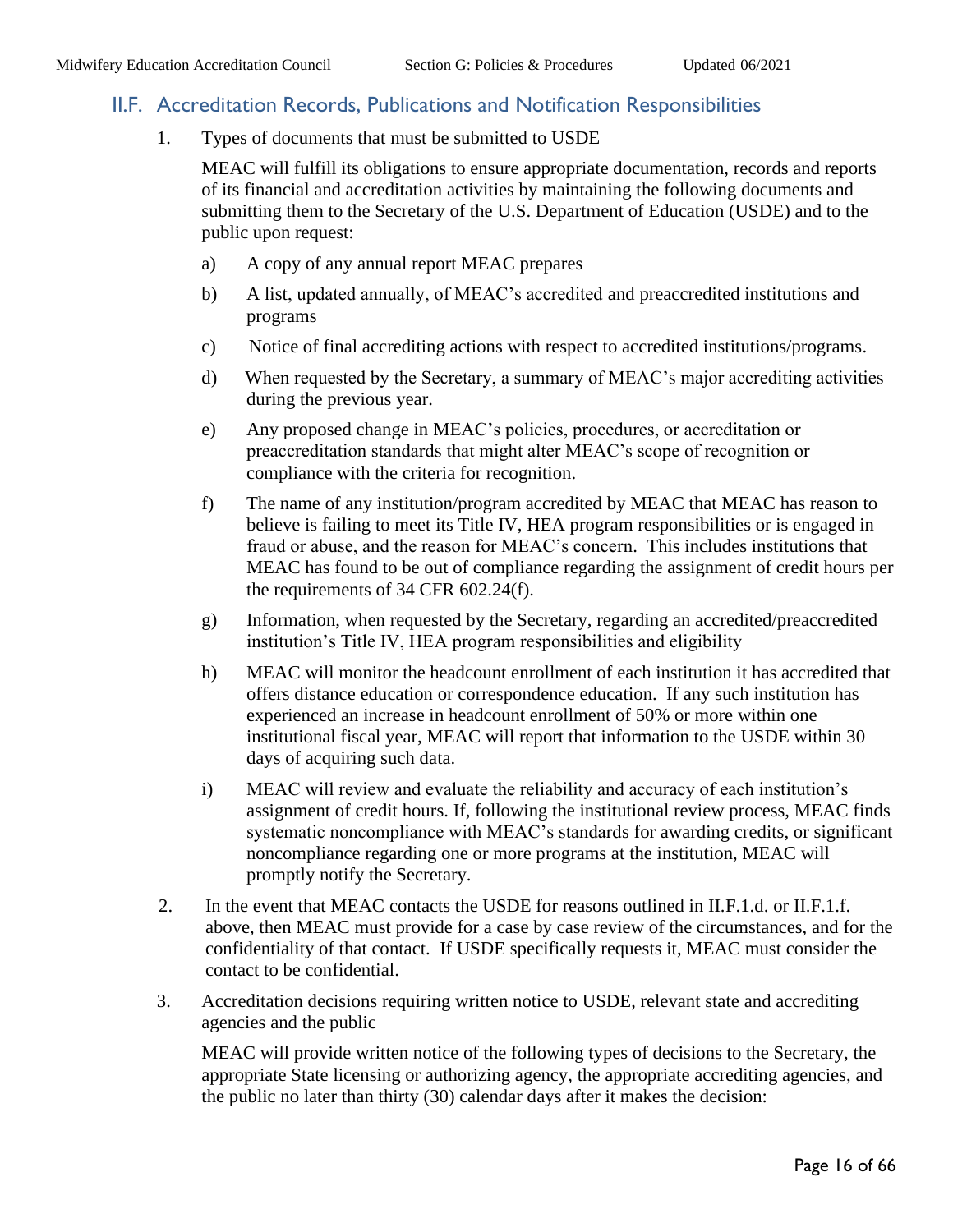- a) A decision by MEAC to award initial accreditation/preaccreditation to an institution/program
- b) A decision to renew an institution's/program's accreditation/preaccreditation.
- 4. Actions requiring notice to USDE, appropriate state and accrediting agencies

MEAC will provide written notice of the following types of decisions to the USDE, the relevant state licensing/authorizing agency, and the relevant accrediting agencies at the same time it notifies the institution/program of the decision, but no later than 30 days after it reaches any of the following decisions:

- a) A final decision to place an institution/program on probation or an equivalent status
- b) A final decision to deny, withdraw, suspend, revoke, or terminate the accreditation/preaccreditation of an institution/program.
- c) A final decision to take any other adverse action, as defined by MEAC, not listed in 4b above.
- 5. MEAC will provide written notice to the public of the actions listed in II.F.4 within twentyfour (24) hours of its final notice to the institution/program.
- 6. Notice to USDE, relevant state licensing/authorizing and accrediting agencies and the public if an institution voluntarily relinquishes or lapses accreditation

MEAC will notify the USDE, the relevant state licensing/authorizing agency, accrediting agencies, and the public if an accredited/preaccredited institution/program:

- a) Decides to voluntarily relinquish or withdraw from accreditation/preaccreditation, within ten (10) business days of receiving notification from the institution/program that it is withdrawing voluntarily from accreditation/preaccreditation, or
- b) Lets its accreditation/preaccreditation lapse, within ten (10) business days of the date on which accreditation/preaccreditation lapses.
- 7. Summary of findings to USDE, appropriate state licensing/authorizing agency and the public after an adverse decision:

For any decision to place an institution or program on probation, deny, withdraw, suspend, revoke, or terminate the accreditation or preaccreditation of an institution or a program, MEAC will make available to the USDE, the appropriate state licensing/authorizing agency, and the public, no later than sixty (60) calendar days after the decision, a brief statement summarizing the reasons for the its decision and the official comments that the affected institution or program may wish to make with regard to that decision**,** or evidence that the affected institution has been offered the opportunity to provide official comment.

8. Sharing information with other appropriate agencies:

Upon request, MEAC will share with other appropriate recognized accrediting agencies and State agencies information about the accreditation/preaccreditation status of an institution/program and any adverse actions it has taken against an accredited/preaccredited institution/program.

9. Providing opportunities for third party comment:

In providing public notice that an institution/program subject to its jurisdiction is being considered for accreditation/preaccreditation, MEAC will provide an opportunity for third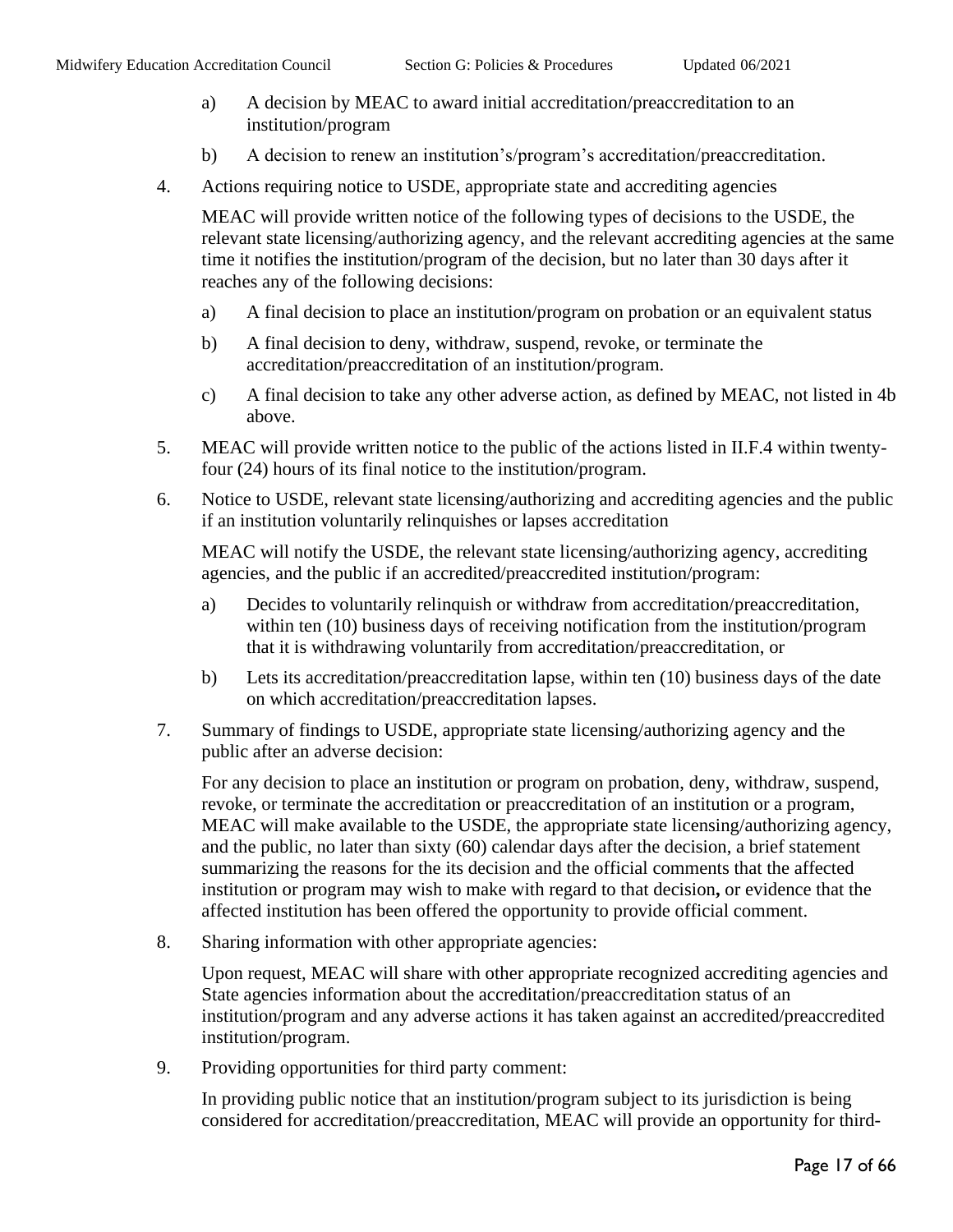party comment in writing concerning the institution's/program's qualifications for accreditation, and will allow sufficient time for third parties to provide those comments.

 10. Notification of proposed changes in administrative policies and procedures to institutions/programs:

MEAC will notify all institutions/programs, whether accredited or in process of accreditation, of proposed changes in administrative policies and procedures that would affect the institutions'/programs' ability to comply with MEAC standards. New policies and procedures will be implemented on the date established by the Board at the time they are approved.

11. Public notice of proposed new or revised standards or criteria

MEAC will provide advance public notice of proposed new or revised standards or criteria, giving interested parties, including institutions/programs, adequate opportunity to comment on proposed changes prior to their adoption.

- a) The MEAC Board of Directors, after considering written comments and oral presentations, will take action on proposed accreditation standards to adopt without changes, to adopt with changes or modifications, to defer action until further study and consideration is given, or to reject the proposed standards outright.
- b) When any new standards are adopted, the Board will set the date they will become effective, providing a reasonable time for compliance by accredited/preaccredited institutions/programs.
- 12. MEAC maintains and makes publicly available the following written materials:
	- a) Each type of accreditation/preaccreditation granted by the agency
	- b) Its procedures for applying for accreditation/preaccreditation
	- c) The criteria and procedures used by the agency for determining whether to grant, reaffirm, reinstate, deny, restrict, revoke, place an institution or program on probation, or take any other action related to each type of accreditation/preaccreditation that the agency grants
	- d) The names, academic and professional qualifications, and relevant employment and organizational affiliations of the members of the agency's policy and decision-making bodies as well as the agency's principal administrative staff
	- e) The institutions/programs that the agency currently accredits or preaccredits, the dates of the current grant of preaccreditation/accreditation, the date when the agency will review or reconsider the accreditation/preaccreditation of each institution/program, a listing and status of all benchmarks found to be noncompliant, and the dates for all compliance reporting due.
- 13. MEAC provides for the public correction of incorrect or misleading information released by an accredited/preaccredited institution/program about:
	- The accreditation or preaccreditation status of an institution/program
	- The contents of reports of on-site reviewers
	- The agency's accrediting or preaccrediting decisions with respect to the institution/program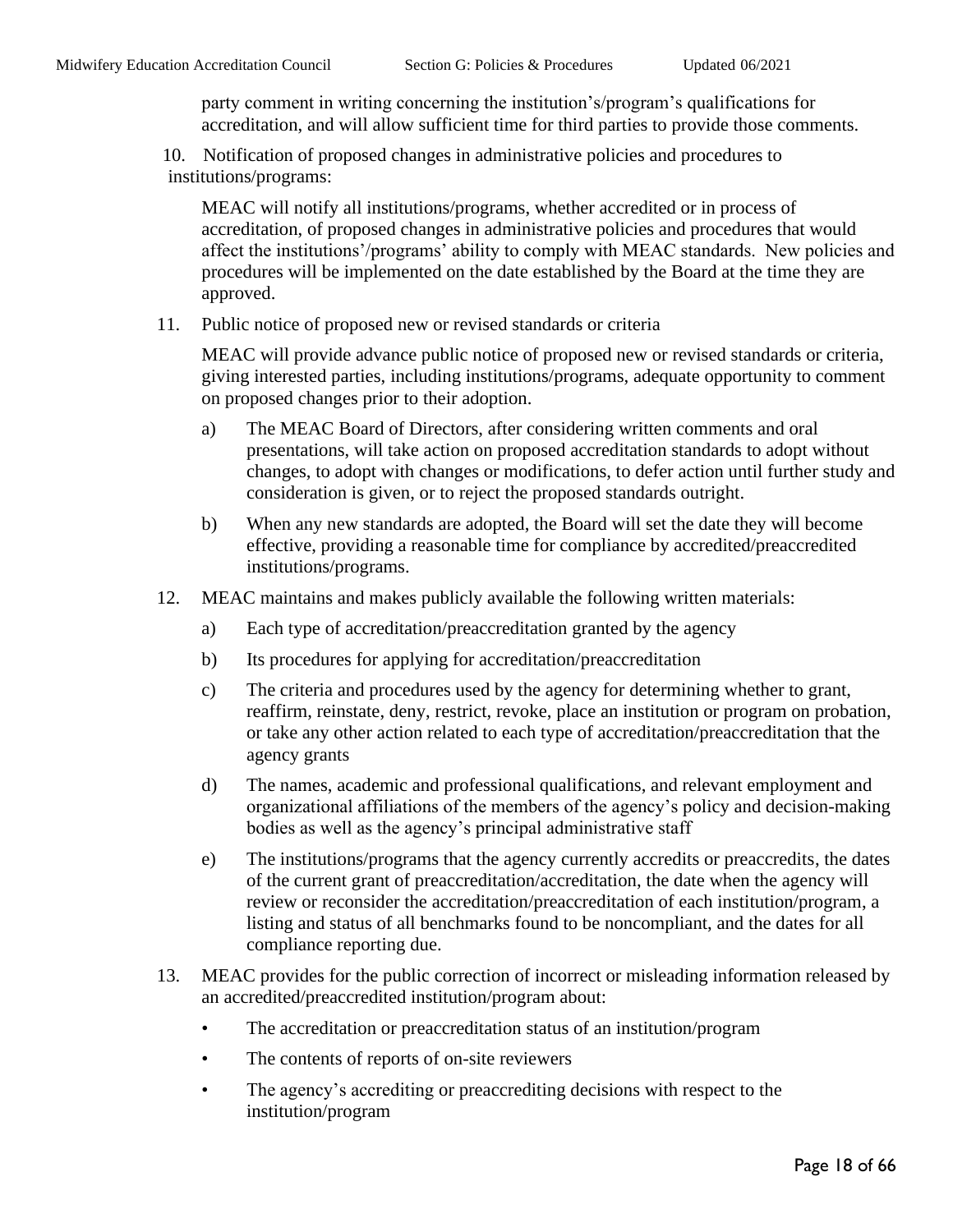- 14. MEAC maintains complete and accurate records of all decisions made throughout a program's or institution's affiliation with MEAC regarding the accreditation and preaccreditation of that institution or program in accordance with its Record Retention Policy including but not limited to:
	- a) Preaccreditation or accreditation determinations and substantive change decisions, including all correspondence that is significantly related to those decisions.
	- b) Institution's/program's most recent SER
	- c) Site visit reports
	- d) Institution/program responses to site visit reports
	- e) Annual reports
	- f) Monitoring and Compliance reports
	- g) Any written complaint records since last accreditation review
	- h) Special reviews and reports
	- i) Information related to the institution's Title IV responsibilities and eligibility, including record of compliance based on most recent student loan default rate data provided by the Secretary, the results of financial or compliance audits, program reviews, and any other information that the Secretary may provide to MEAC.
- 15. MEAC maintains records of the following administrative activities:
	- a) Copy of minutes of all MEAC Board meetings, including proposals and decisions in MEAC's policies, procedures or accreditation standards in accordance with its Records Retention Policy.
	- b) Documents related to approval of continuing education programs in accordance with its Records Retention Policy.
	- c) Correspondence with state regulatory agencies in accordance with its Records Retention Policy.
	- d) MEAC's directory of accredited and preaccredited institutions and programs.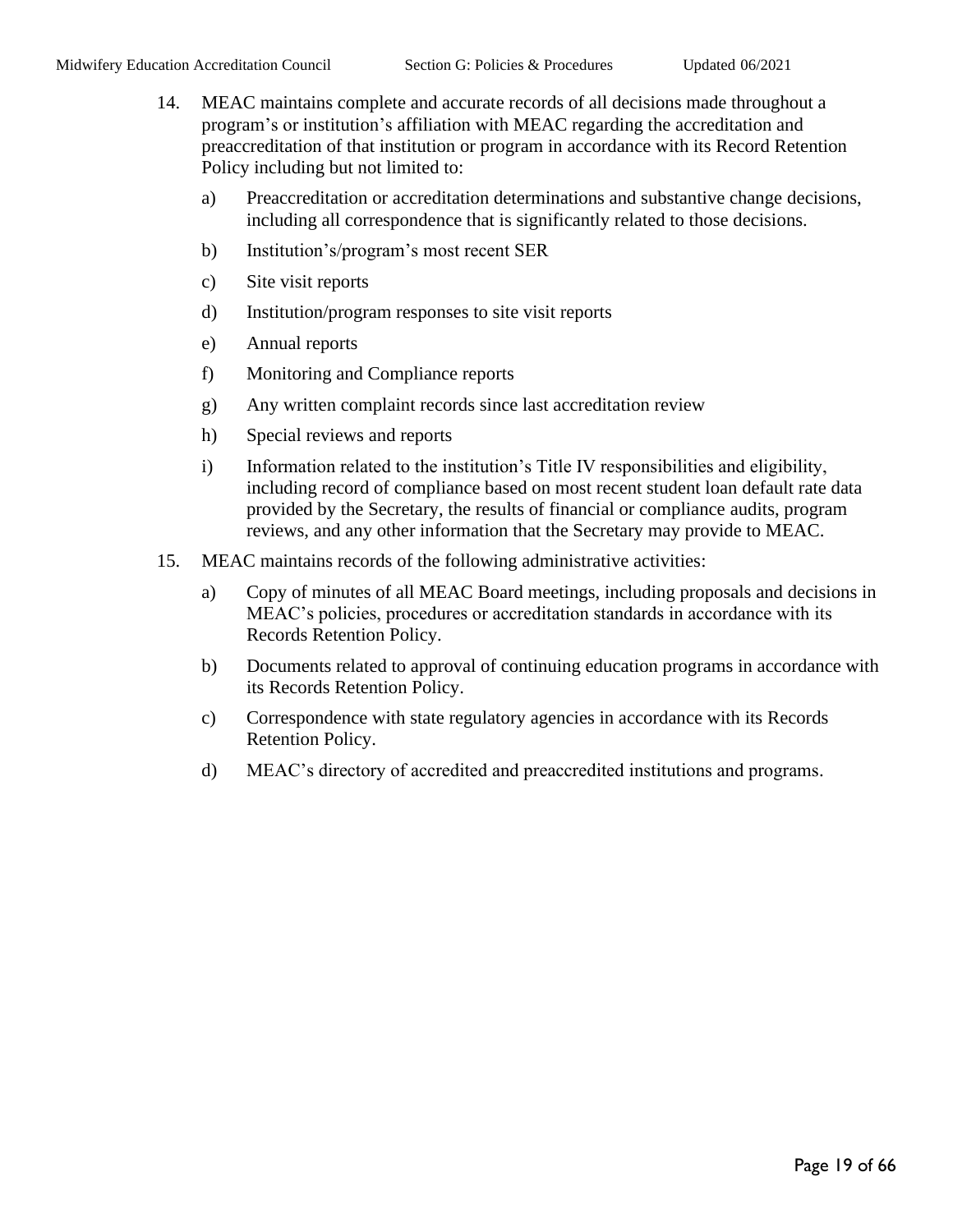#### <span id="page-19-1"></span><span id="page-19-0"></span>III. Accreditation Activities

## III.A. Scope of Accreditation Activities

1. US Department of Education Scope of Recognition

"The accreditation and preaccreditation throughout the United States of direct-entry midwifery educational institutional and programs conferring degrees and certificates, including the accreditation of such programs offered via distance education."

2. Geographic Scope of Accreditation Activities

MEAC accredits and preaccredits midwifery institutions and programs that operate, primarily or in full, within the United States of America.

United States of America means a State of the Union, the Commonwealth of Puerto Rico, the District of Columbia, Guam, the United States Virgin Islands, the Commonwealth of the Northern Mariana Islands, the Republic of the Marshall Islands, the Federated States of Micronesia, and the Republic of Palau. The latter three are known as the Freely Associated States.

3. Accreditation and Preaccreditation

MEAC offers both accreditation and preaccreditation.

- a) Accreditation applies to those institutions and programs that have completed an initial or reaccreditation process, and the Board of Directors has determined them to be in compliance with MEAC standards as described in III.B and III.C.
- b) Preaccreditation applies to those institutions/programs that are progressing towards initial accreditation and that the Board of Directors has determined appear likely to achieve accreditation within one year after gaining preaccreditation status. The duration of preaccreditation status may be extended by vote of the Board.

Preaccreditation does not signify that an applicant institution/program is accredited, nor is it a guarantee of eventual accreditation.

4. Institutional and Programmatic Accreditation

MEAC offers both institutional and programmatic accreditation.

a) Institutional accreditation refers to the review and approval of an entire institution, including all of its financial and management aspects. MEAC institutional accreditation is limited to independent or freestanding educational entities that primarily provide midwifery education.

If the institution also offers other educational programs beyond the scope of midwifery expertise, the institution must be accredited by another agency recognized by the USDE and the midwifery educational program can then apply for MEAC programmatic accreditation.

- b) Programmatic accreditation refers to the review and approval of a midwifery program that legally functions as part of an accredited institution with a scope larger than midwifery. In order to apply for programmatic accreditation, the program must be housed within an institution already accredited by an agency recognized by the USDE.
- 5. Types of Certificates and Degrees Covered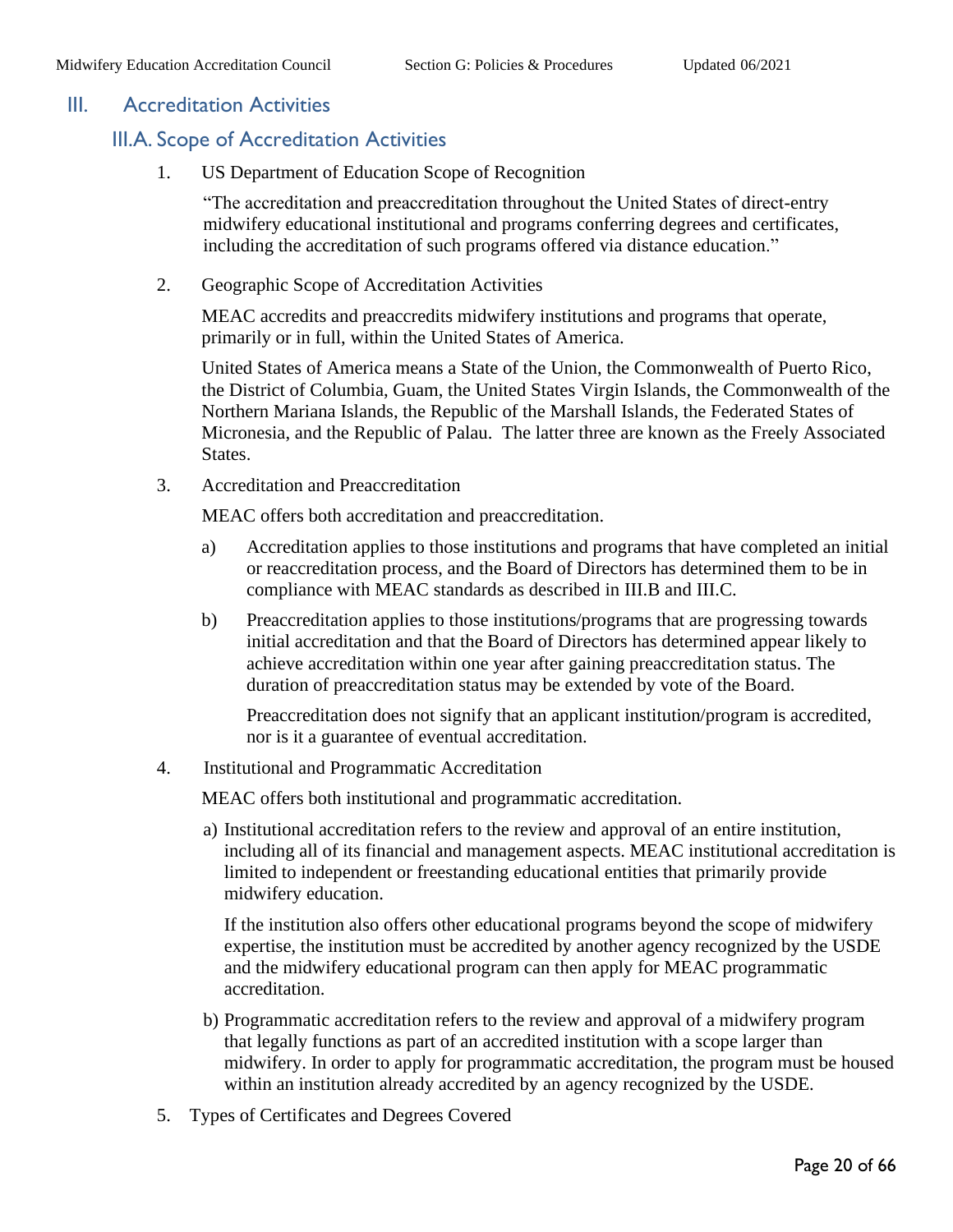MEAC accredits and preaccredits institutions and programs of midwifery leading to nondegree certificates and diplomas.

MEAC also accredits and preaccredits institutions and programs of midwifery leading to degrees including associate, baccalaureate, and masters and doctoral degrees. MEAC applies an additional set of Standards and criteria to institutions and programs under this category.

6. Distance Education

MEAC accredits and preaccredits institutions and programs of midwifery using distance education components. MEAC applies an additional set of Standards and criteria to institutions and programs under this category.

7. Title IV Federal Financial Aid

MEAC serves as a link for institutions with eligible programs to access Title IV federal financial aid programs. Institutions seeking access to Title IV for their programs through MEAC Accreditation must meet USDE eligibility criteria and must fall within MEAC's scope of USDE recognition. MEAC applies an additional set of Standards and criteria to institutions under this category.

8. Changes to MEAC's Scope of Accreditation Activities

 Any changes that would change or otherwise expand MEAC's USDE scope of recognition must be approved by written application submitted to the USDE prior to implementation, as per 34 CFR 602.31(b).

Institutions or programs seeking to include within their MEAC grant of accreditation a program that is outside the scope of MEAC's USDE recognition may petition MEAC to seek an expansion of its USDE scope of recognition.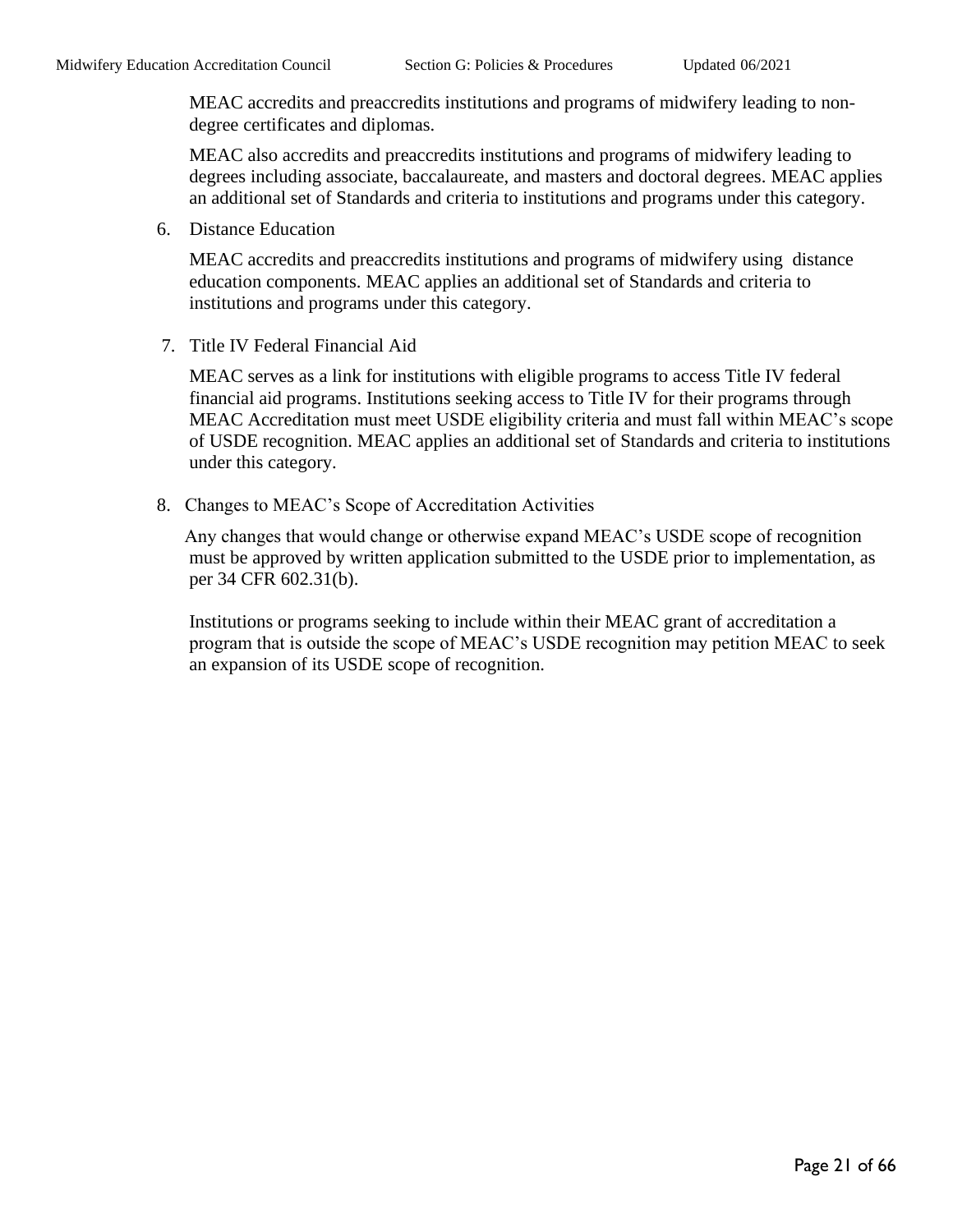### <span id="page-21-0"></span>III.B. Standards for MEAC Accreditation

1. U.S. Department of Education Requirements

Standards, evaluation criteria, policies and procedures established by MEAC for the accreditation of institutions/programs will address the requirements of the USDE, including but not limited to:

- a) Success with respect to student achievement in relation to the institution's mission, which may include different standards for different institutions or programs, as established by the institution, including, as appropriate, consideration of course completion, state licensing examination, and job placement rates.
- b) Curricula
- c) Faculty
- d) Facilities, equipment, supplies and other resources
- e) Fiscal and administrative capacity
- f) Student support services
- g) Recruiting and admissions practices, academic calendars, catalogs, publications, grading, and advertising (student affairs)
- h) Measures of program length and the objectives of the degrees or credentials offered
- i) Record of student complaints
- j) Record of compliance with the institution's program responsibilities under Title IV of the Higher Education Act
- 2. Nationally-accepted Criteria for Midwifery Education

Standards, evaluation criteria, policies and procedures established by MEAC for the accreditation of institutions/programs will be based on the internationally accepted criteria developed by the International Confederation of Midwives and the nationally accepted criteria developed by the Midwives Alliance of North America and the North American Registry of Midwives, upon which such agencies as educators, educational institutions, licensing bodies, professional organizations and employers in the profession of midwifery rely.

3. Standards for Degree-Granting Institutions and Programs

Standards, evaluation criteria, policies and procedures established by MEAC for the accreditation of degree-granting institutions and programs will take into account generally accepted standards in higher education.

4. Systematic Review of Standards

MEAC maintains a systematic program of review to determine if its standards are adequate to evaluate the quality of the education or training provided by the institutions and programs it accredits and relevant to the educational or training needs of its students.

a) This program of review is comprehensive, occurs at regular, yet reasonable intervals or on an ongoing basis, examines each of MEAC's standards and the standards as a whole, and involves all the agency's relevant constituencies in the review.

b) All of the agency's relevant constituencies, including but not limited to representatives of midwifery professional organizations and certifying bodies, school directors and faculty, students and graduates, will be given meaningful opportunities to provide input for the review.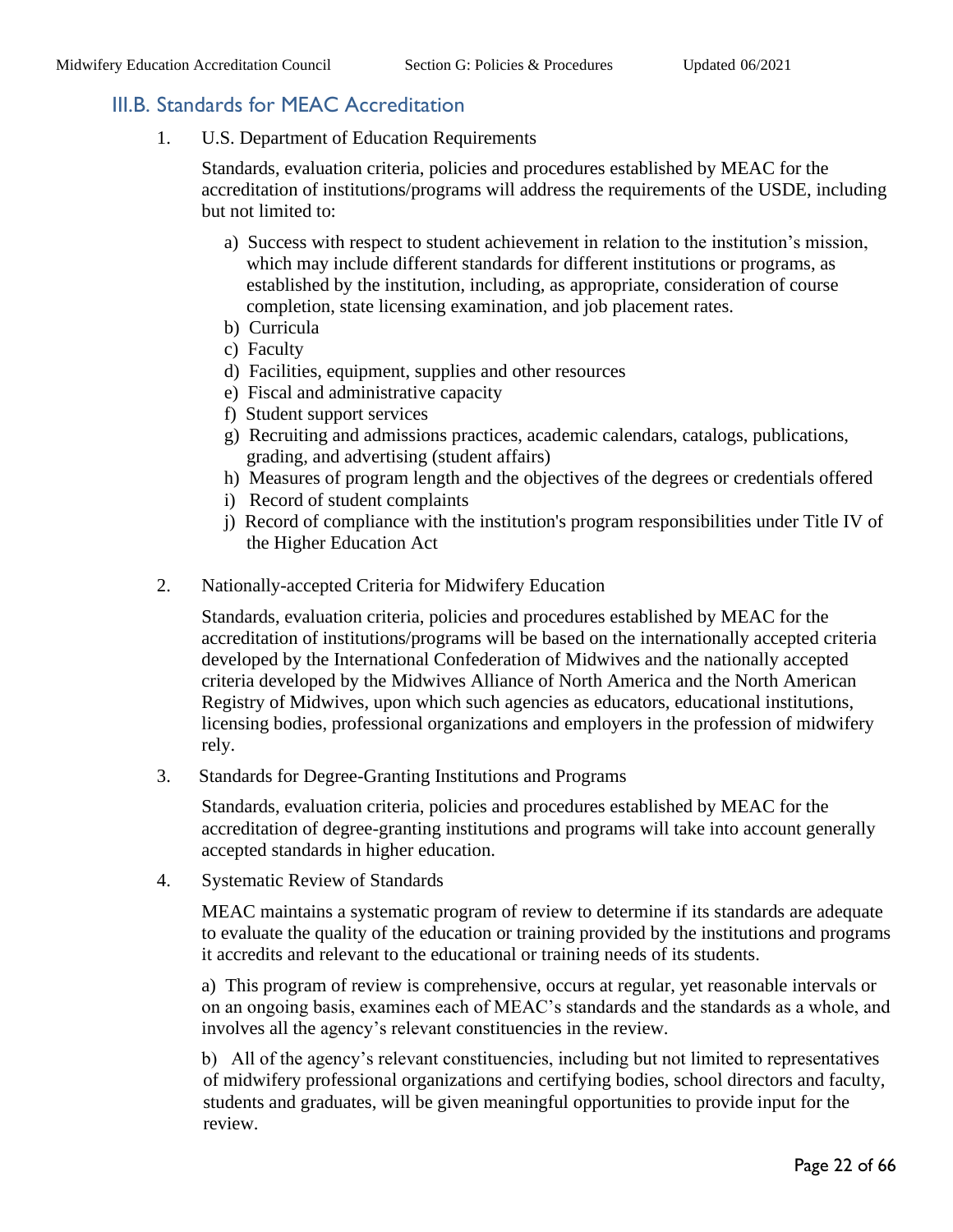c) If the agency determines, at any point during its systematic program of review, that it needs to make changes to its standards, the agency must initiate action within 12 months to make the changes and must complete that action within a reasonable period of time.

d) MEAC will provide notice to all of the agency's relevant constituencies, and other parties who have made their interest known to the agency, of the changes to its standards that the agency proposes to make, and provide reasonable time for comment.

5. Changing the Standards

As a result of its program of review, MEAC will adopt necessary changes to its standards, evaluation criteria, policies and procedures to ensure that they provide a valid measure and consistent basis for determining the educational quality of different institutions/programs.

a) Proposed changes to MEAC's standards and/or evaluation criteria that would affect institutions'/programs' ability to comply with MEAC standards will be sent to all affected parties in advance of being approved by the Board, with a call for comment. This does not preclude the ability of the Executive Committee to make interim decisions and take interim actions in urgent situations.

b) The MEAC Board of Directors, after considering written comments and oral presentations, will take action on proposed accreditation standards to either approve, modify, reject, or defer action until further study and consideration is given.

c) When new standards are approved, all affected institutions/programs will be notified of these changes in writing. The effective date will be determined by the Board and published with the mailing. Affected institutions/programs will be allowed a period of time within which to create plans and come into compliance with the new.

d) MEAC will submit to the Secretary any proposed changes in MEAC's policies and procedures, or accreditation standards that might alter the agency's scope of recognition or compliance with the requirements of the USDE.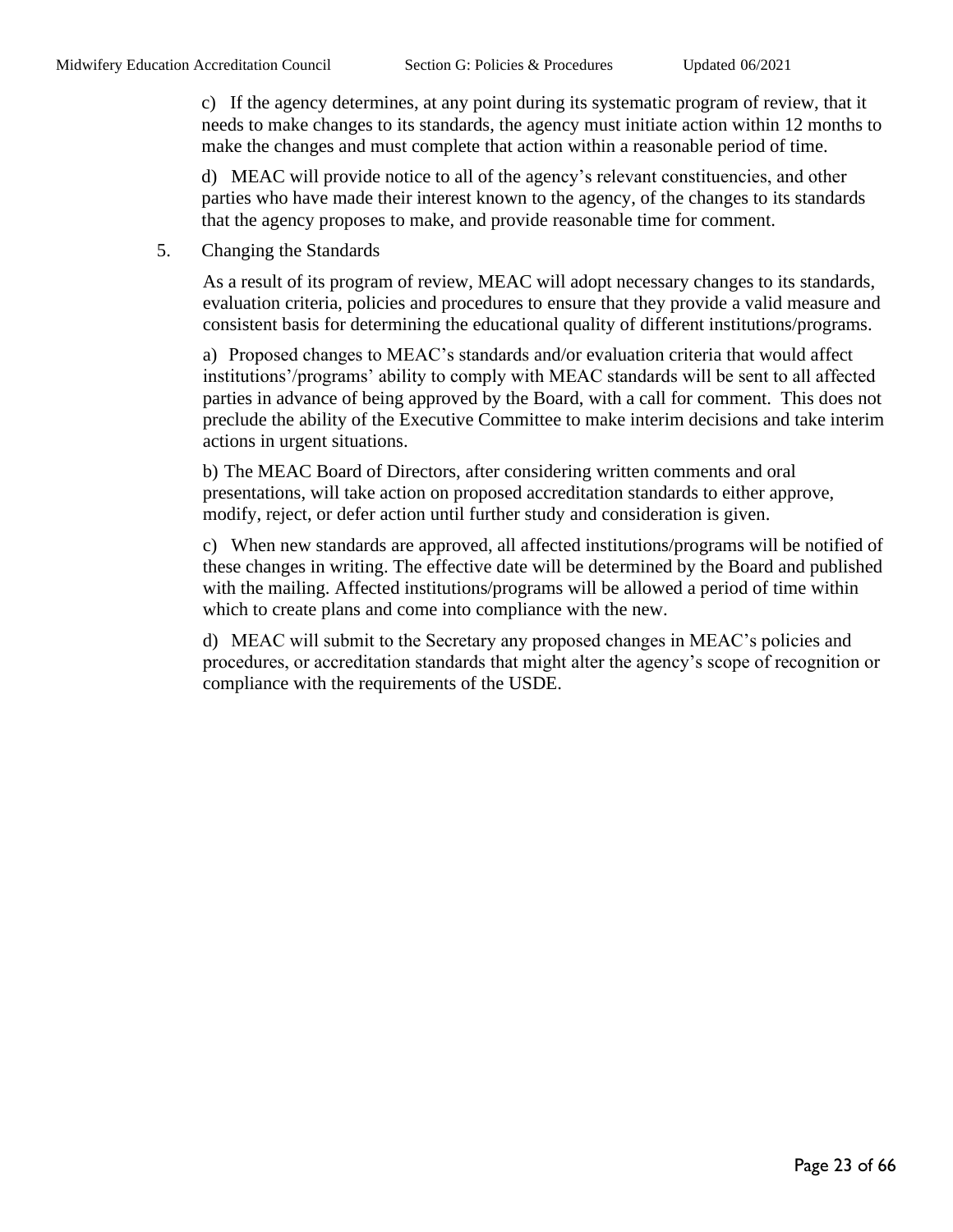#### <span id="page-23-0"></span>III.C. Basic Requirements for Accreditation

1. MEAC Standards and criteria

MEAC will only accredit institutions/programs that meet the standards established by MEAC, using criteria for evaluating compliance with standards that includes, but is not limited to:

- a) The educational institution/program maintains and demonstrates clearly specified educational goals consistent with its mission and appropriate in light of the degrees or certificates it awards
- b) The educational institution/program defines and demonstrates its success in achieving its stated goals in relation to successful completion of course work; student evaluations; number of graduates; licensing and certification of its graduates; and postgraduate practice
- c) The educational institution/program maintains degree and certificate requirements that at least conform to commonly accepted standards and comply with MEAC criteria.
- 2. Legal authority under applicable local, state, and federal law

MEAC will only accredit institutions/programs that are legally authorized under applicable local, state, and federal law to provide a program of education beyond the secondary level. Each institution/program will be required to submit evidence of its authority to provide the program of education.

3. Standing with other state agencies and accrediting agencies

All institutions/programs seeking accreditation must supply MEAC with a list of other accreditors and agencies that have authority to regulate the program and these agencies will be notified of the status of the institution/program as regards MEAC.

4. Prospective Applicant and Renewal of Accreditation Training Requirements

All institutions and programs applying for initial accreditation must complete a MEAC Prospective Applicant Accreditation Training before MEAC accepts the application. This training is offered on demand in four parts: 1) a self-study, 2) a webinar on best practices, 3) a readiness assessment, and 4) a meeting with the MEAC Director of Accreditation to set a date for applying. Additional training may be provided, as available.

All institutions and programs applying for re-accreditation must schedule a training session with the Director of Accreditation to review any changes to the MEAC standards, accreditation process, and accreditation forms before MEAC will accept a Part I Application.

- 5. If, at any point in its evaluation of an institution/program seeking initial accreditation, agency staff determines that the institution/program fails to demonstrate compliance with these basic requirements for accreditation, or that falls outside the scope of MEAC's accreditation activities, the staff will:
	- a. Return the institution/program's application and provide an explanation of the deficiencies that caused staff to take that action; and
	- b. Recommend that the institution/program withdraw its application and reapply when the institution/program can demonstrate compliance.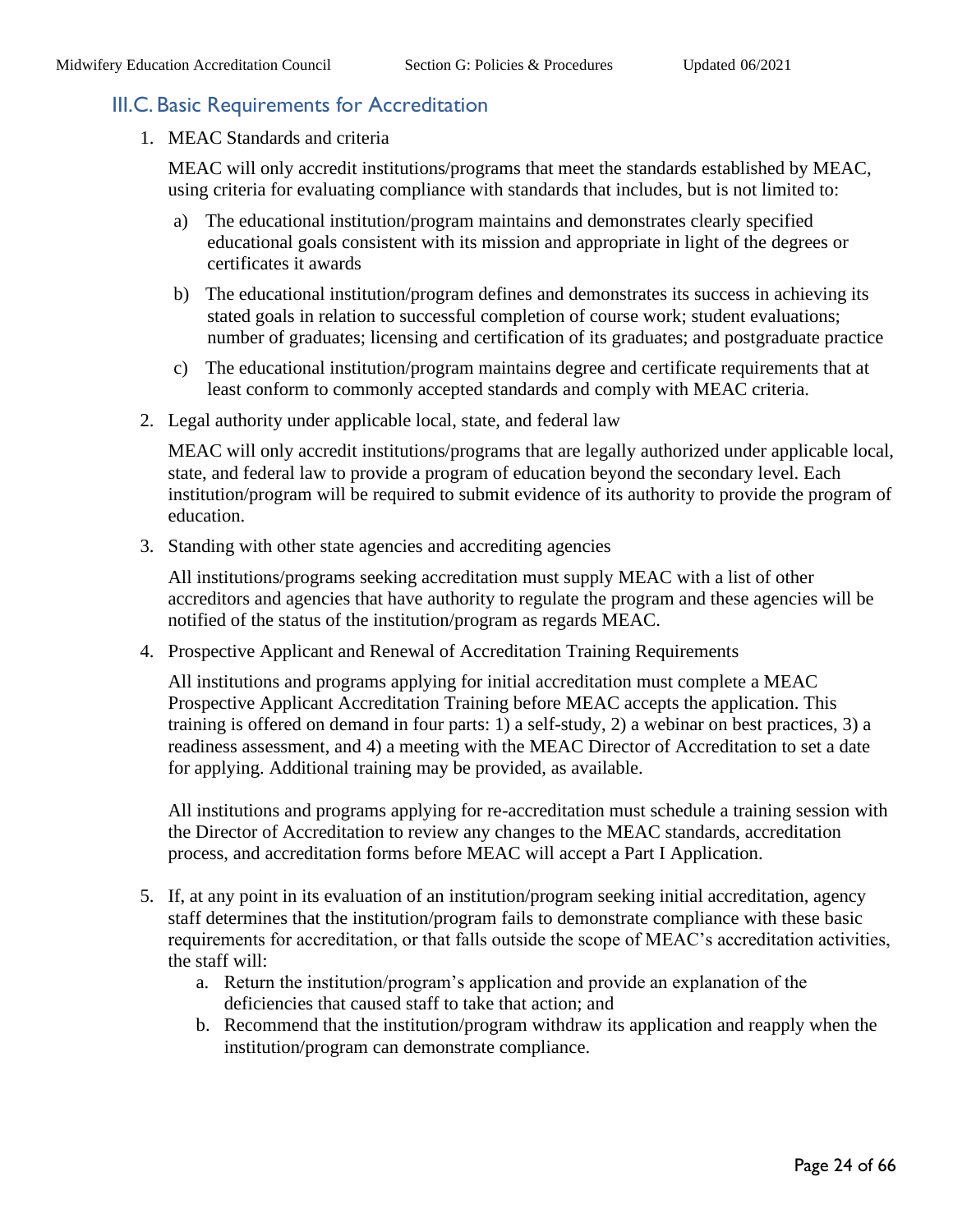#### <span id="page-24-0"></span>III.D**.**Accreditation Process for Determining Compliance with MEAC Standards

- 1. General guidelines for the accreditation process
	- a) MEAC consistently applies and enforces standards that respect the stated mission of the institution of higher education, including religious missions, and that ensure that the courses and programs of instruction, training, or study offered by the institution of higher education, including distance education or correspondence courses or programs, are of sufficient quality to achieve, for the duration of the accreditation period, the stated objective for which the courses or the programs are offered.
	- b) All institutions/programs that apply to MEAC for accreditation/preaccreditation are systematically reviewed to determine if they are in compliance with MEAC's standards. This includes the following:
		- i. An in-depth self-study that includes the assessment of educational quality and the institution/program's continuing efforts to improve educational quality
		- ii. An on-site review to verify information provided in the self-study
		- iii. Responses by the institution/program to requests for additional information and the site visit report.
	- c) Standardized evaluation processes and tools are used to ensure that the criteria are applied consistently to all institutions/programs.
	- d) No school may declare their intention to become MEAC accredited or claim to have submitted an application for accreditation until MEAC has approved the Part 1 Preliminary Application. When a school has submitted the Part 1 Preliminary Application AND that application has been approved by MEAC, the school will be informed that they can use the following statement on their website, catalog and other marketing materials. *"Our preliminary application for accreditation by MEAC was accepted on (date). The accreditation process generally takes two years or more from this date to complete successfully. If we are approved, only students enrolled at the time accreditation is approved and those enrolling after that date will be considered to have graduated from a MEAC-accredited program. Accreditation is not retroactive. For further information, contact MEAC at 360-466-2080, [info@meacschools.org](mailto:info@meacschools.org) or through their website www.meacschools.org."*
	- e) As accreditation is a voluntary process, institutions/programs may voluntarily withdraw an application for accreditation/preaccreditation at any point in the process by submitting a written statement of withdrawal. Withdrawal of an application for renewal of accreditation by an institution/program that is already MEAC accredited may jeopardize continual accreditation beyond any current grant of accreditation.
- 2. Specific guidelines for schools with a religious mission
	- a) MEAC will apply and enforce standards that respect the stated mission of the institution of higher education, including religious mission.
	- b) Religious mission is defined by the US Department of Education as "a published institutional mission that is approved by the governing body of an institution of postsecondary education and that includes, refers to, or is predicated upon religious tenets, beliefs, or teachings."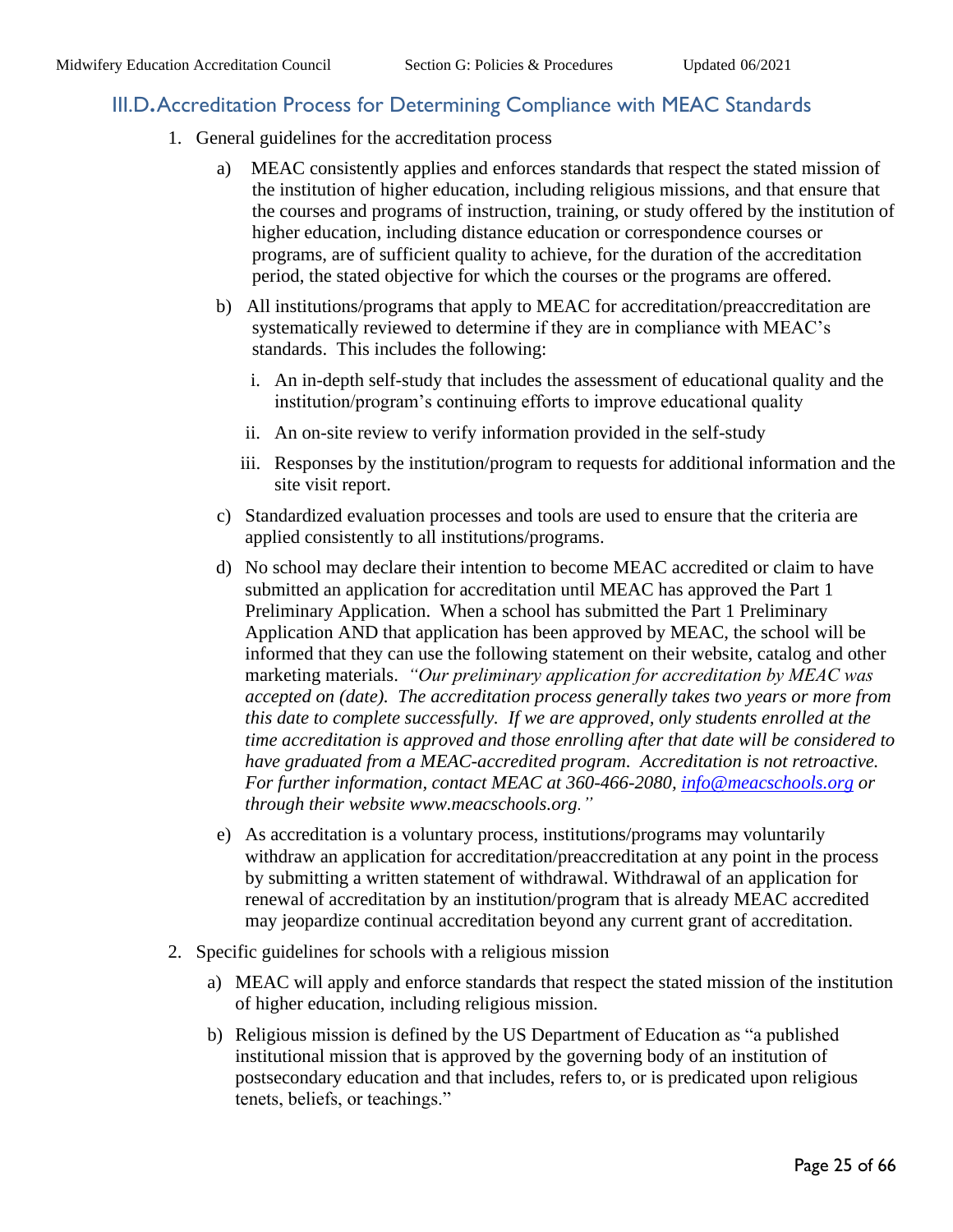- c) MEAC will not use as a negative factor the institution's religious mission-based policies, decisions, or practices in the following areas when making accreditation decisions: curriculum; faculty; facilities, equipment and supplies; student support services; recruiting and admissions practices, academic calendars, catalogs, publications, grading and advertising.
- d) MEAC will require that the institution/program's curriculum include all core components required as listed in the Curriculum Checklist of Essential Competencies Worksheet.
- e) Schools with a religious mission must undergo the full accreditation process, including Self Evaluation Report and peer-review for all applicable Standards and Benchmarks, including those that might seemingly conflict with the school's religious mission. Any Benchmark found Not Met as a result of the institution's religious mission-based policies, decisions, and practices will be exempted from accreditation decisions under III.E and III.F as well as from actions to address non-compliance under III.J and adverse actions under III.K.
- 3. Overall timeframe and extensions for the accreditation process
	- a) The accreditation process will follow an established timeline. *For more information see MEAC Accreditation Handbook Section D: The Accreditation Process.*
	- b) On one occasion during this process, the institution/program may request a thirty-day extension on any deadline, accompanied by a fee. The Accreditation Coordinator will notify the institution/program and the ARC of the new timeline, and note it in the file. If the request is denied the fee is returned minus the processing fee.

The published timeline may be adjusted depending on the complexity of the institution/program, quality of the materials submitted, cooperation of the institution/program in submitting complete materials, volunteer availability, and extensions. MEAC staff will update the timeline accordingly and will notify the institution/program when there is a significant increase or decrease in any times previously stated.

- 4. Other accreditation-related processes
	- a) All institutions/programs that apply to MEAC for a substantive change and that submit required annual, monitoring and compliance reports are systematically reviewed to determine if they are in compliance with MEAC's standards.
	- b) Standardized evaluation processes and tools are used to ensure that the criteria are applied consistently to all institutions/programs.
	- c) Review of other accreditation-related processes will follow established timelines.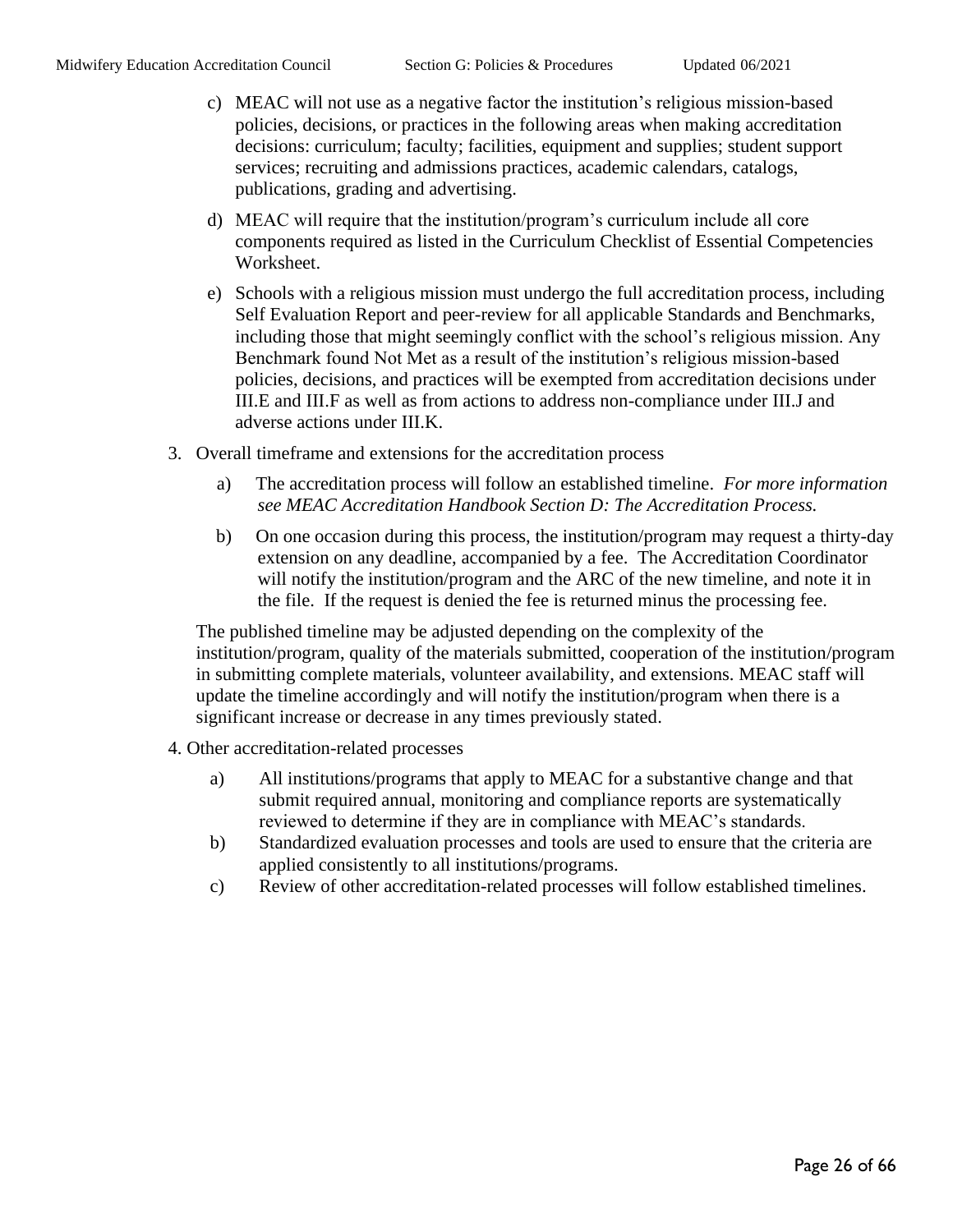#### <span id="page-26-0"></span>III.E. Decision-making Regarding Preaccreditation

- 1. General guidelines for preaccreditation decision-making
	- All decisions regarding preaccreditation status are based on published standards, criteria, policies and procedures.
	- The Accreditation Review Committee (ARC) will review the applicant's initial Self Evaluation Report (SER) and, if applicable, Additional Information Request (AIR) materials, and prepare a report with a recommendation to the Board of Directors to grant or deny preaccreditation status.
- 2. Actions and decisions which may be made regarding preaccreditation
	- *a) Granting preaccreditation status* 
		- MEAC grants preaccreditation status to applicant institutions/programs that:
			- 1. Can demonstrate current compliance with the 2020 Standards Benchmarks II.A3, II.A5, II.B5, II.C1, III.A1, III.A2, III.A4, IV.C1 and IV.C2; and
			- 2. demonstrate a likeliness to gain accreditation within one year, as demonstrated by their preliminary application, SER and AIR materials.
		- MEAC will provide written notice of preaccreditation decisions to the Secretary, the appropriate State licensing or authorizing agency, the appropriate accrediting agencies, and the public in accordance with II.C.3.
		- If the institution/program is preaccredited, it must print the USDE's definition of preaccreditation in its brochure and catalog. Institutions/programs must include the following as an addendum to the statement described in III.D.1.d:

*"We were granted the status of preaccreditation on [date]. Preaccreditation is defined by the US Department of Education as 'the status of public recognition that an accrediting agency grants to an institution/program for a limited period of time that signifies that the agency has determined that the institution/program is progressing towards accreditation and is likely to attain accreditation before the expiration of that limited period of time.' MEAC preaccreditation status is normally limited to one year and does not signify that an applicant institution/program is accredited, nor is it a guarantee of eventual accreditation."*

- If preaccreditation status is granted, the initial accreditation process will continue as published.
- *b) Denying preaccreditation* 
	- An institution's/program's application for preaccreditation will be denied if the applicant institution/program is unable to demonstrate current compliance with the subset of benchmarks listed in 1.a above, or if MEAC believes that the institution/program does not appear likely to achieve accreditation within a specified time period, as demonstrated by their preliminary application, SER and AIR materials.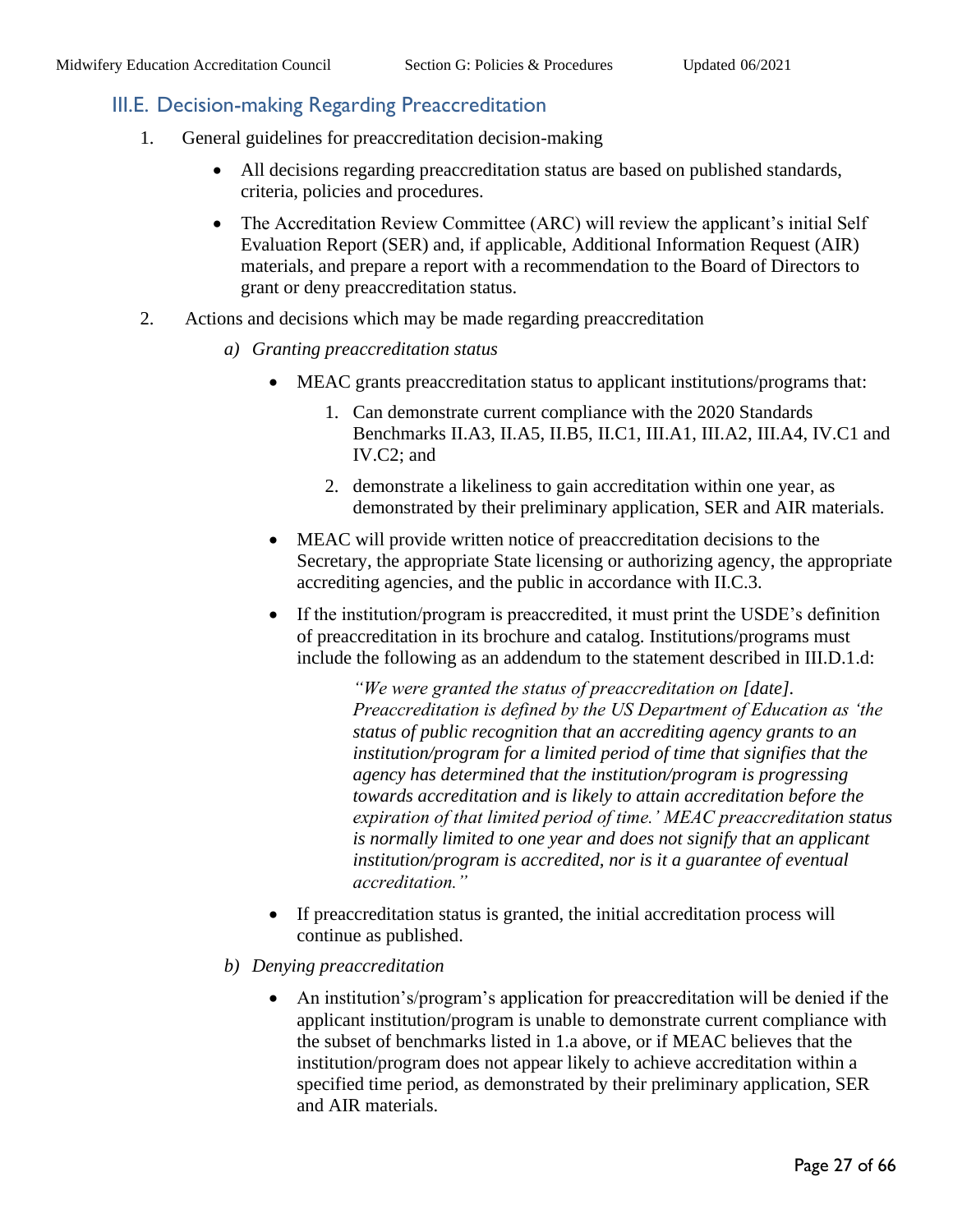- MEAC will provide written notice of denial of preaccreditation to the Secretary, the appropriate State licensing or authorizing agency, the appropriate accrediting agencies, and the public in accordance with II.C.4.
- MEAC will send a denial of preaccreditation status letter to the institution/program, including reasons for denial, procedures for appeal, timelines and applicable fees, should the institution/program decide to appeal.
- An institution/program has the right to appeal the decision under the rules of the appeal process (s*ee III.O Due Process and Appealing MEAC Decisions* and *MEAC Accreditation Handbook Section E: Fees).*
- An institution/program denied preaccreditation may not re-apply for initial accreditation until a period of one year has elapsed since MEAC's final decision. The applicant institution/program will be treated procedurally and substantively as if it is a new applicant for initial accreditation.
- 3. Regard for decisions of states and other accrediting agencies
	- a) MEAC will not grant preaccreditation to an institution/program during the period in which the institution/program:
		- Is the subject of a pending or final action brought by a state agency to suspend, revoke, withdraw, or terminate the institution/program's legal authority to provide postsecondary education in the state;
		- Is the subject of a decision by a recognized accreditation agency, other than MEAC, to deny accreditation or preaccreditation;
		- Is the subject of a pending or final action brought by a recognized accrediting agency, other than MEAC, to suspend, revoke, withdraw, or terminate the institution/program's accreditation or preaccreditation;
		- Is the subject of probation or an equivalent status imposed by a recognized accrediting agency, other than MEAC.
	- b) In considering whether to grant preaccreditation MEAC takes into account actions by:
		- Recognized institutional accrediting agencies that have denied accreditation to the institution, placed it on public probationary status, or revoked status
		- State agencies that have suspended, revoked or terminated the institution's legal authority to provide post-secondary education
	- c) When MEAC grants preaccreditation to an institution/program notwithstanding any of the circumstances listed in (a), above, it will provide the Secretary of the Department of Education, and other involved accrediting and state agencies with an explanation of the reasons for its actions within thirty (30) calendar days including a thorough and reasonable explanation consistent with MEAC's accreditation standards, why the action of the other body does not preclude MEAC's grant of accreditation or preaccreditation.
	- d) If MEAC learns that in institution/program that MEAC has preaccredited is the subject of an adverse action by another recognized accrediting agency or has been placed on probation or an equivalent status by another recognized agency, then MEAC will promptly review its preaccreditation of the institution/program to determine whether it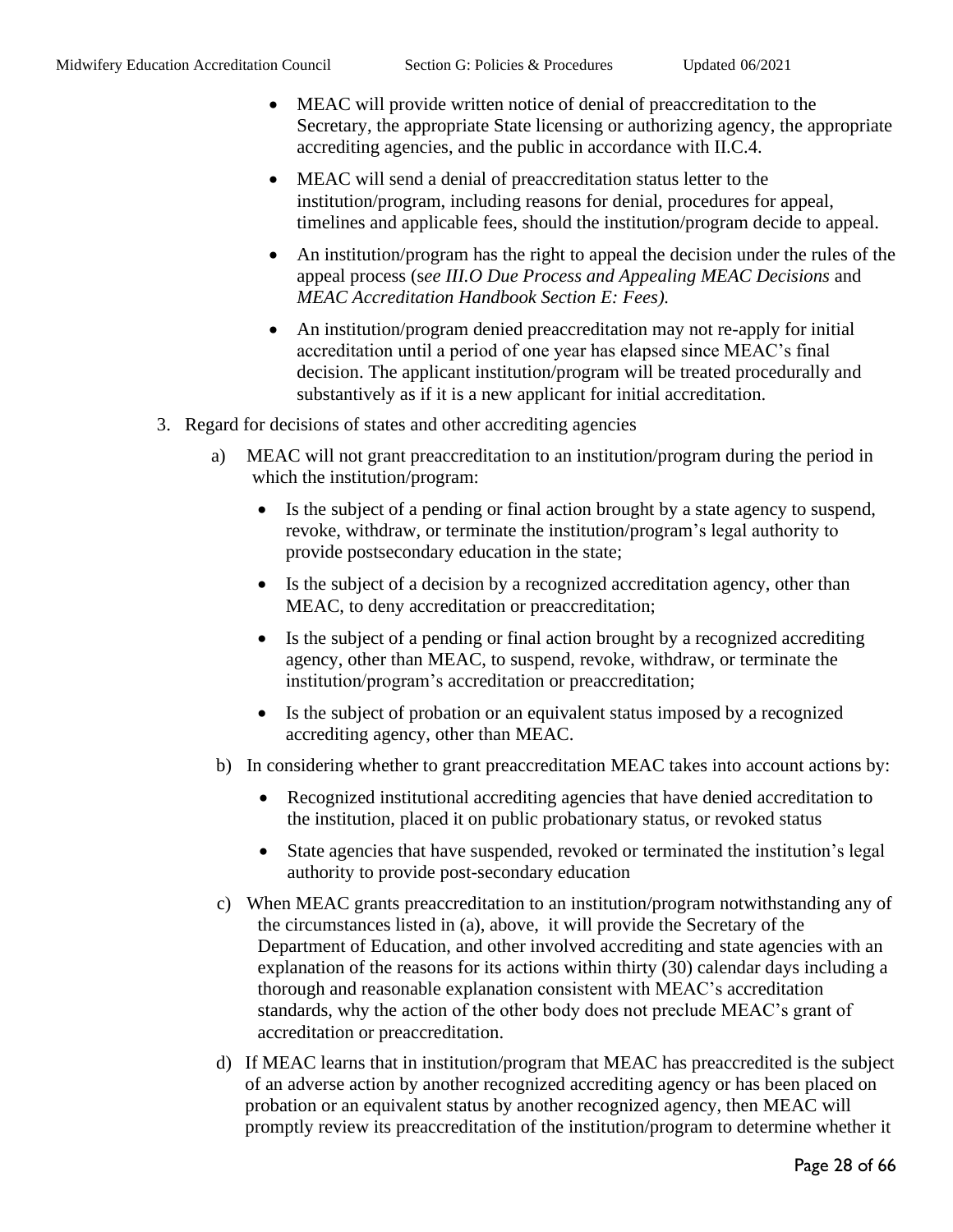will take adverse action, place the institution/program on probation, or issue a show cause directive.

- e) If a review of a Member School is warranted as a result of another agency's action or decision, the MEAC Board of Directors will appoint a review committee which will:
	- Solicit an explanation from the agency with details of the action taken and the basis for the action
	- Review the agency's action and basis for the action in comparison against MEAC Standards and policies and procedures to determine if the institution/program is also in violation or noncompliance with MEAC
	- Recommend to the MEAC Board of Directors whether the institution/program should be subjected to MEAC's policies for addressing non-compliance with standards and adverse action.
- 4. Required Teach-Out Plans
	- Institutions/programs must have an approved teach-out plan on file with MEAC prior to being awarded preaccreditation status *(see III.N Institution/Program Closure, Teachout Plans and Teach-out Agreements).*
	- The teach-out plan must ensure that students completing the teach-out would meet curricular requirements for professional licensure or certification, and must include a list of academic programs offered by the institution and the names of other institutions that offer similar programs and that could potentially enter into a teach-out agreement with the program.
- 5. Withdrawal of preaccreditation status
	- a) Preaccredited institutions/programs may voluntarily withdraw their application for initial accreditation.
	- b) Upon withdrawal, the institution/program will lose preaccreditation status.
	- c) If the applicant institution/program chooses to reapply for initial accreditation after withdrawal, applicant institution/program will be treated procedurally and substantively as if it is a new applicant for initial accreditation.
- 6. Time limit for preaccreditation status
	- The duration of preaccreditation status is one year from the time it is granted; however, an extension may be approved by Board vote in situations where an extension of preaccreditation status is needed to complete a program calendar, fiscal year audit, or other reporting cycle, if needed to demonstrate compliance with MEAC Standards. The duration of preaccreditation status, including any approved extensions, is not to exceed two years.
	- Institutions/programs that are granted preaccreditation will proceed with the site visit. An initial ARC Report will be provided following the site visit. Institutions/programs must respond to the report with plans for making corrections and improvements in any area where there are concerns of noncompliance and/or weakness. The one-year period of preaccreditation is to be used to implement these improvements and submit a final response to the ARC Report no later than three (3) months prior to expiration of preaccreditation. The Board will make the initial accreditation decision based on all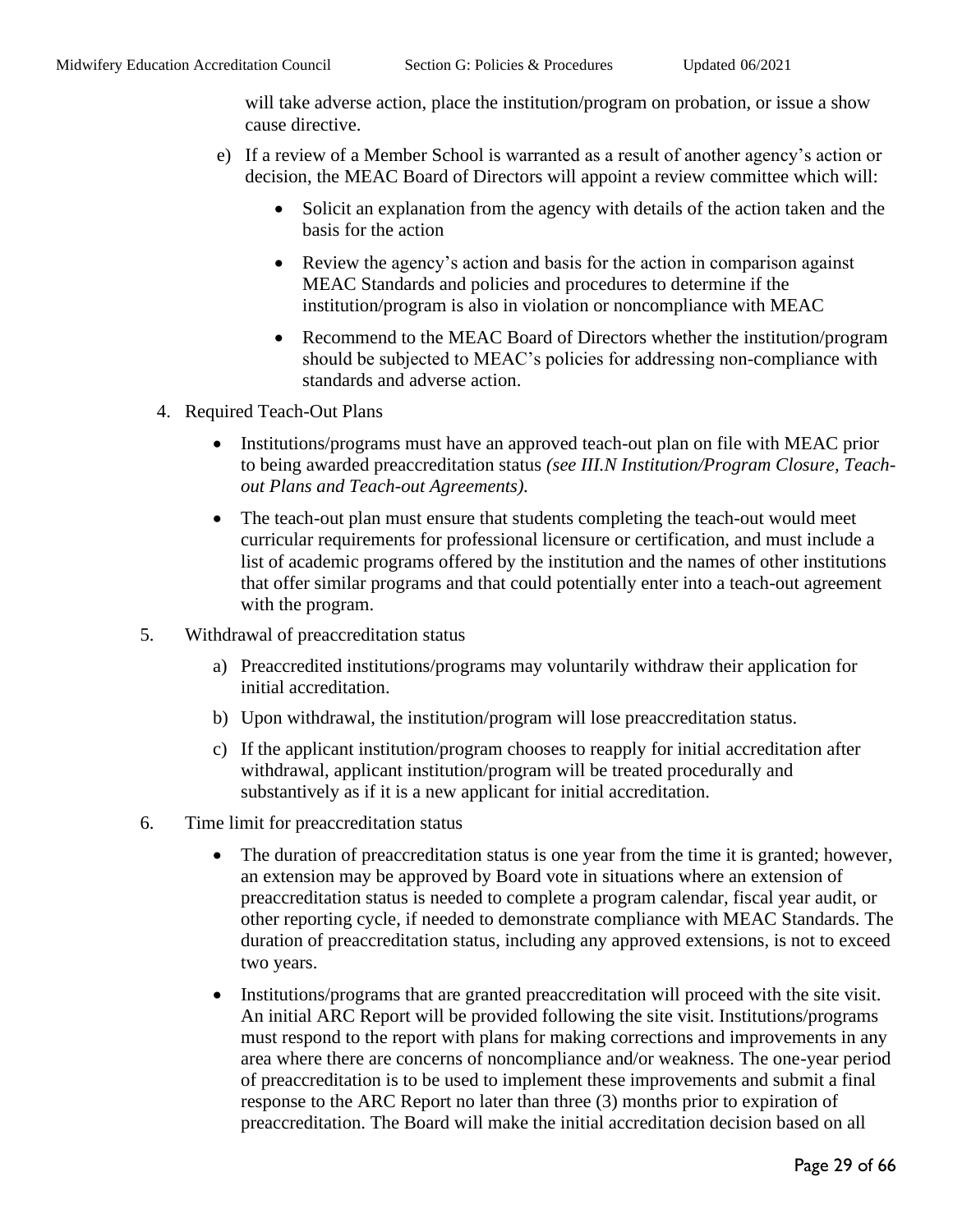materials submitted, including documentation of improvements made while in preaccreditation.

- 7. Change from "preaccreditation" to "accreditation"
	- For actions and decisions that may be made regarding initial accreditation or renewal of accreditation, see III.F. Decision-making Regarding Accreditation.
	- If MEAC should deny initial accreditation to an institution/program that had previously been preaccredited, MEAC will maintain the institution/program's preaccreditation for a reasonable time to complete the activities in its teach-out plan to assist students in transferring or completing their programs, but for no more than 120 days unless approved by MEAC for good cause.
	- 8. Value of a preaccreditation status
		- All credits and degrees earned and issued by an institution or program holding preaccreditation from a nationally recognized agency, such as MEAC, are considered by the US Secretary of Education to be from an accredited institution or program as per 34 CFR 602.23 (f)(2).
		- The North American Registry of Midwives (NARM) will accept students and graduates of a preaccredited institution/program as eligible for the certifying examination under the MEAC-accreditation eligibility pathway.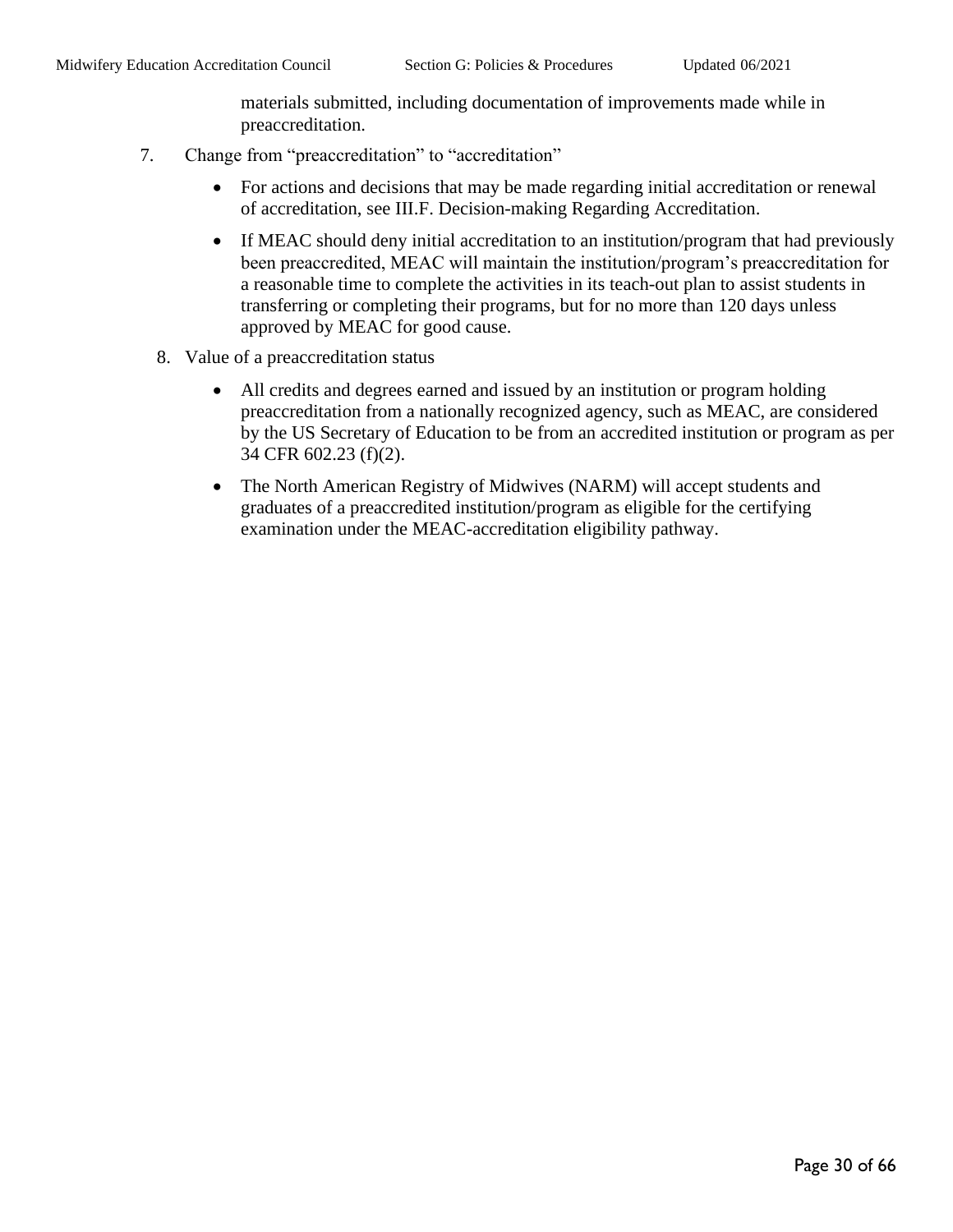#### <span id="page-30-0"></span>III.F. Decision-making Regarding Accreditation

- 1. General guidelines for accreditation decision-making
	- a) All decisions regarding accreditation status are based on published standards, criteria, policies and procedures.
	- b) MEAC takes into account decisions made by other accrediting agencies and state regulatory agencies when making an accreditation decision.
	- c) MEAC takes into account third-party comment when making an accreditation decision. MEAC will provide public notice of all institution/programs that are being considered for preaccreditation/accreditation and provide an opportunity for written comment by the public concerning the institution/program's qualifications for preaccreditation/accreditation.
	- d) When a decision has been made, institutions/programs will receive a detailed written report that clearly identifies any deficiencies in the institution's or program's compliance with the MEAC's standards.
- 2. Actions and decisions which may be made regarding initial accreditation or renewal of accreditation
	- *Granting, initial or renewal of accreditation of the institution/program for six years.* An institution or program will be granted accreditation if MEAC finds it to be in compliance with all MEAC standards and policies.
		- If accreditation is granted, MEAC will send the institution/program a copy of its final report and a Certificate of Accreditation. The Certificate is accompanied by notification of applicable sustaining fees due in the coming year.
	- *Granting with compliance reporting required,* initial or renewal of accreditation of the institution/program for four to six years. Accreditation may be granted with compliance reporting required if MEAC finds the institution/program to be substantially in compliance with MEAC standards and policies, but with one or more areas of non-compliance that must be corrected within a specified time period. Compliance reports are the usual means of documenting such correction. If compliance reporting is required, the Board will establish the due date for the school to submit its report(s).
		- MEAC may also require monitoring reports for reasons, including but not limited to, tracking progress toward compliance and/or verifying continued compliance.
		- See III.J Actions to Address Non-Compliance.
	- Granting *probationary accreditation*. A program or institution applying for reaccreditation may be granted probationary accreditation for four years. Probationary accreditation may be granted if MEAC finds significant areas of non-compliance, for example, those that might jeopardize the capability of the program to provide acceptable educational experiences for students or the program or institution's financial viability. A program may also be placed on probation because the program has not corrected deficiencies or inadequacies noted earlier by MEAC.
		- The decision to place a program or institution on probation is not an adverse action and is not subject to appeal.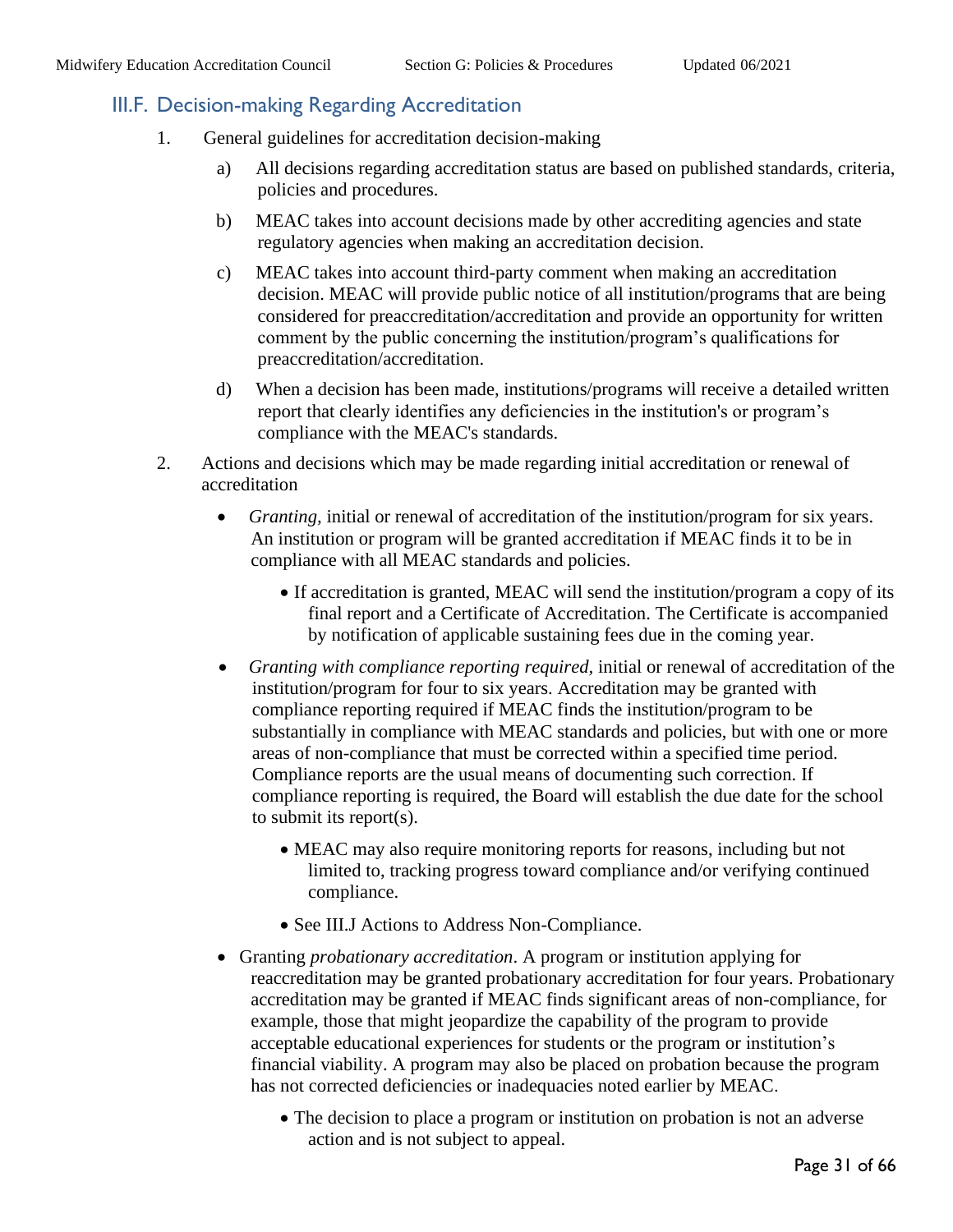- Probationary accreditation still bestows the institution/program with the full rights, benefits, and responsibilities of accreditation while making corrections.
- The areas of deficiency and/or non-compliance leading to probationary status must be corrected within a specified time period *(see III.J Actions to Address Non-Compliance)*.
- If the areas of deficiency, and/or non-compliance are corrected timely, MEAC will remove the probationary status from the grant of accreditation.
- If the areas of deficiency and/or non-compliance are not corrected within the specified time period, MEAC will proceed with withdrawing accreditation, unless MEAC, for good cause, extends the period for corrections.
- MEAC will notify applicable third parties, regulatory agencies and the public of the Board's decision to place a program/institution on probation *(see II.F)*.
- Institutions/programs placed on probation are required to disclose this status within seven (7) business days of notification to all current and prospective students.
- Probationary accreditation will not be granted to institutions/programs that are being considered for initial accreditation.
- *Denying* accreditation or re-accreditation. An institution's/program's application for an initial or renewal grant of accreditation will be denied if MEAC believes that the institution/program has had ample opportunity to demonstrate compliance with the standards and policies but has failed to demonstrate substantial compliance.
	- MEAC will send a letter of denial of accreditation to the institution/program, including its reasons for denial, procedures for appeal, timelines and applicable fees.
	- An institution/program has the right to appeal the decision under the rules of the appeal process *(see III.L Due Process and Appealing MEAC Decisions and MEAC Accreditation Handbook Section E: Fees).*
	- An institution/program denied accreditation may not re-apply for accreditation until a period of one year has elapsed since MEAC's final decision. The applicant institution/program will be treated procedurally and substantively as if it is a new applicant for accreditation.
- *Deferring* a decision regarding accreditation until conditions are met. A deferral extends considerations of the institution's/program's application for an initial or renewal grant of accreditation beyond the normal, published comprehensive review process. Deferrals occur when extenuating circumstances exist that prevent the Board from making an informed accreditation decision. This includes, but is not limited to insufficient information. Any deferral will be for a limited period, generally no more than six months.
	- The option for deferral may not be used to avoid making an adverse action, denying accreditation, or supersede MEAC's standardized evaluation tools.
	- A deferral is not an adverse action and is not subject to appeal.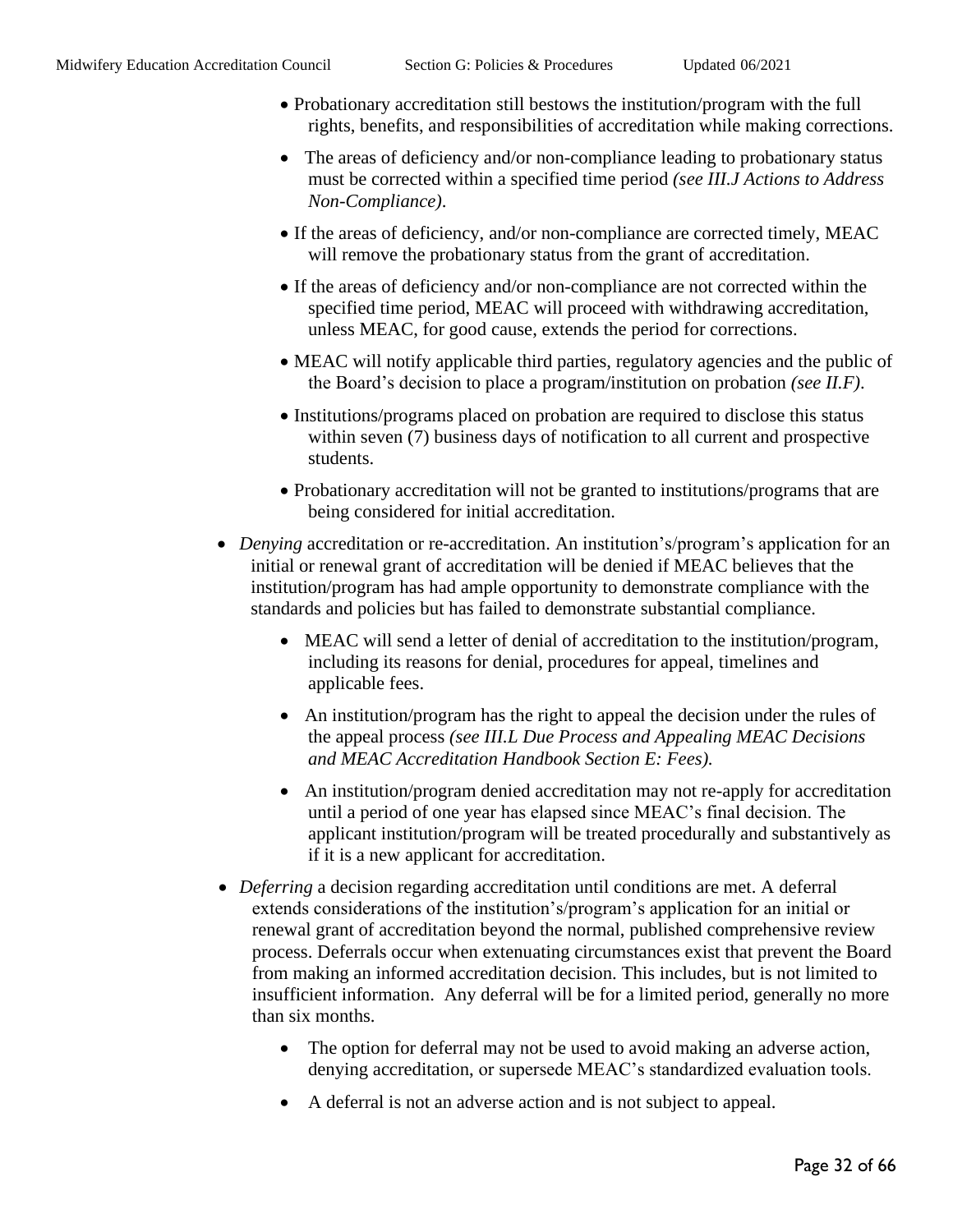- If a program/institution is accredited by MEAC at the time of the deferral, the period of accreditation will be extended until the end of the deferral period.
- If accreditation is deferred, MEAC will notify the applicant in a letter detailing the decision of deferral and any conditions including the final time limit within which the applicant must respond.
- MEAC may require a special site visit and/or an updated Self-Evaluation Report as a condition of making an accreditation decision.
- After reviewing the school's response, the ARC will write a final report summarizing the institution's/program's compliance with each standard, strengths, and areas for further improvement. The ARC Report will be forwarded to the Board for a final decision to grant or deny accreditation.
- A *final* accrediting action means a final determination by MEAC regarding the accreditation status of an institution/program. With the denial of accreditation or other adverse action, MEAC will make a *final* decision when the applicant has failed to notify their intent to appeal, or when the appeal process is complete and the Board has considered the findings of the Ad Hoc Appeal Committee *(see III.L Due Process and Appealing MEAC decisions)*. A *final* accrediting action is not subject to appeal within the agency.
- MEAC will notify applicable third parties and regulatory agencies and the public of the Board's *final* decision *(see II.F)*.
- 3. Retroactive application of an accreditation decision
	- An institution or program which is granted initial accreditation may opt to have the start of that accreditation period retroactively applied so as to start on the date that preaccreditation was previously awarded.
	- An institution or program operating under a continuation and which has their accreditation reaffirmed at the conclusion of the comprehensive review process will have the accreditation period reaffirmed as starting when the continuation decision stated and ending at an appropriate length of time, as per section (2) above.
	- Retroactive application of an accreditation decision may not predate an earlier denial by MEAC of preaccreditation or accreditation to the institution/program
- 4. Regard for decisions of states and other accrediting agencies
	- a) MEAC will not grant initial or renewed accreditation to an institution/program during the period in which the institution/program:
		- Is the subject of a pending or final action brought by a state agency to suspend, revoke, withdraw, or terminate the institution/program's legal authority to provide postsecondary education in the state;
		- Is the subject of a decision by a recognized accreditation agency, other than MEAC, to deny accreditation or preaccreditation;
		- Is the subject of a pending or final action brought by a recognized accrediting agency, other than MEAC, to suspend, revoke, withdraw, or terminate the institution/program's accreditation or preaccreditation;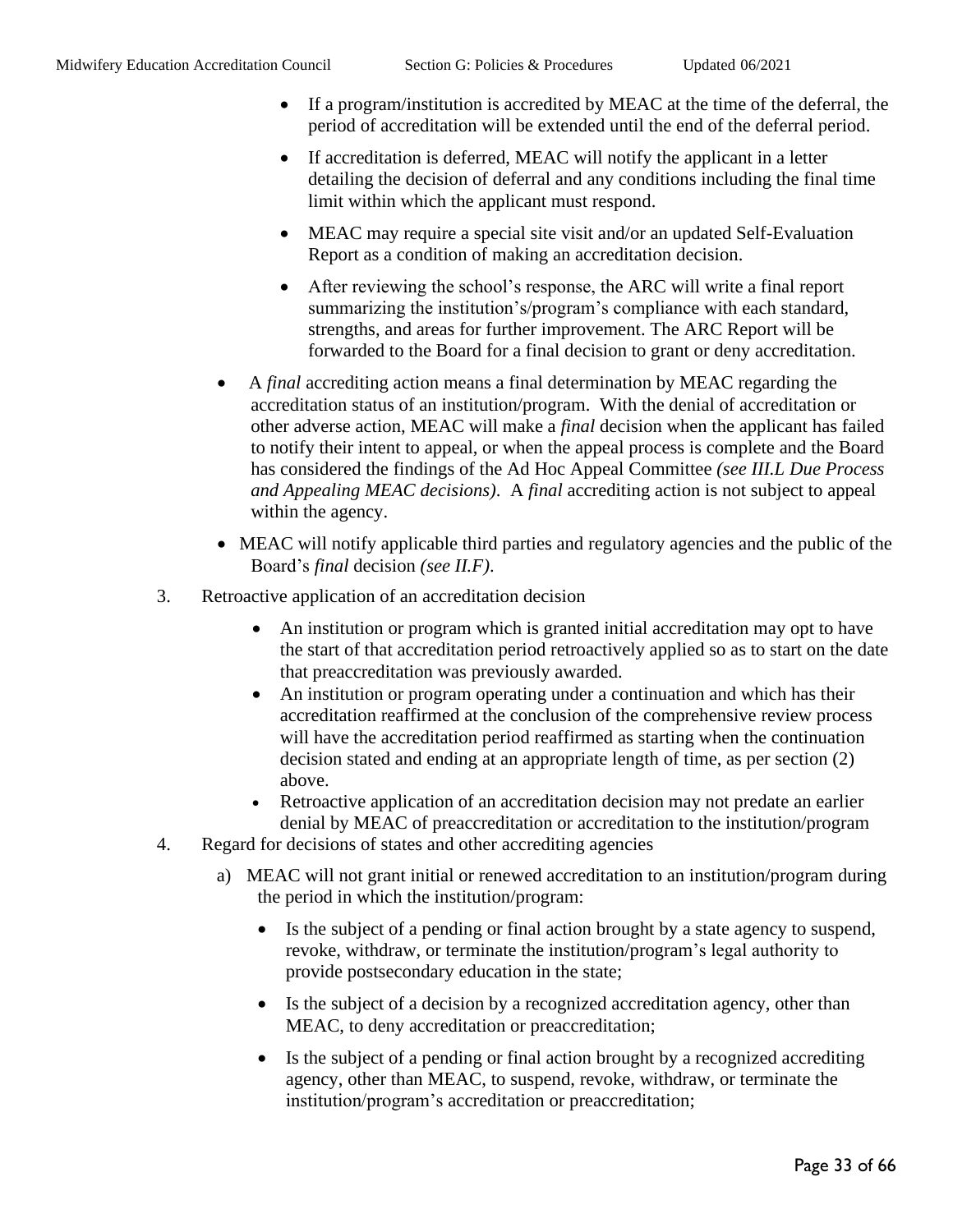- Is the subject of probation or an equivalent status imposed by a recognized accrediting agency, other than MEAC.
- b) In considering whether to grant initial or renewal of accreditation MEAC takes into account actions by:
	- Recognized institutional accrediting agencies that have denied accreditation to the institution, placed it on public probationary status, or revoked status
	- State agencies that have suspended, revoked or terminated the institution's legal authority to provide post-secondary education
- c) When MEAC grants accreditation to an institution/program notwithstanding any of the circumstances listed in (a), above, it will provide the Secretary of the Department of Education, and other involved accrediting and state agencies with an explanation of the reasons for its actions within thirty (30) calendar days including a thorough and reasonable explanation consistent with MEAC's accreditation standards, why the action of the other body does not preclude MEAC's grant of accreditation or preaccreditation.
- d) If MEAC learns that in institution/program that MEAC has accredited is the subject of an adverse action by another recognized accrediting agency or has been placed on probation or an equivalent status by another recognized agency, then MEAC will promptly review its accreditation of the institution/program to determine whether it will take adverse action, place the institution/program on probation, or issue a show cause directive.
- e) If a review of a Member School is warranted as a result of another agency's action or decision, the MEAC Board of Directors will appoint a review committee which will:
	- Solicit an explanation from the agency with details of the action taken and the basis for the action
	- Review the agency's action and basis for the action in comparison against MEAC Standards and policies and procedures to determine if the institution/program is also in violation or noncompliance with MEAC
	- Recommend to the MEAC Board of Directors whether the institution/program should be subjected to MEAC's policies for addressing non-compliance with standards and adverse action.
- 4. Other matters

The Board may, at its discretion, consolidate two or more actions involving the same school or affiliated schools that are pending before the Board.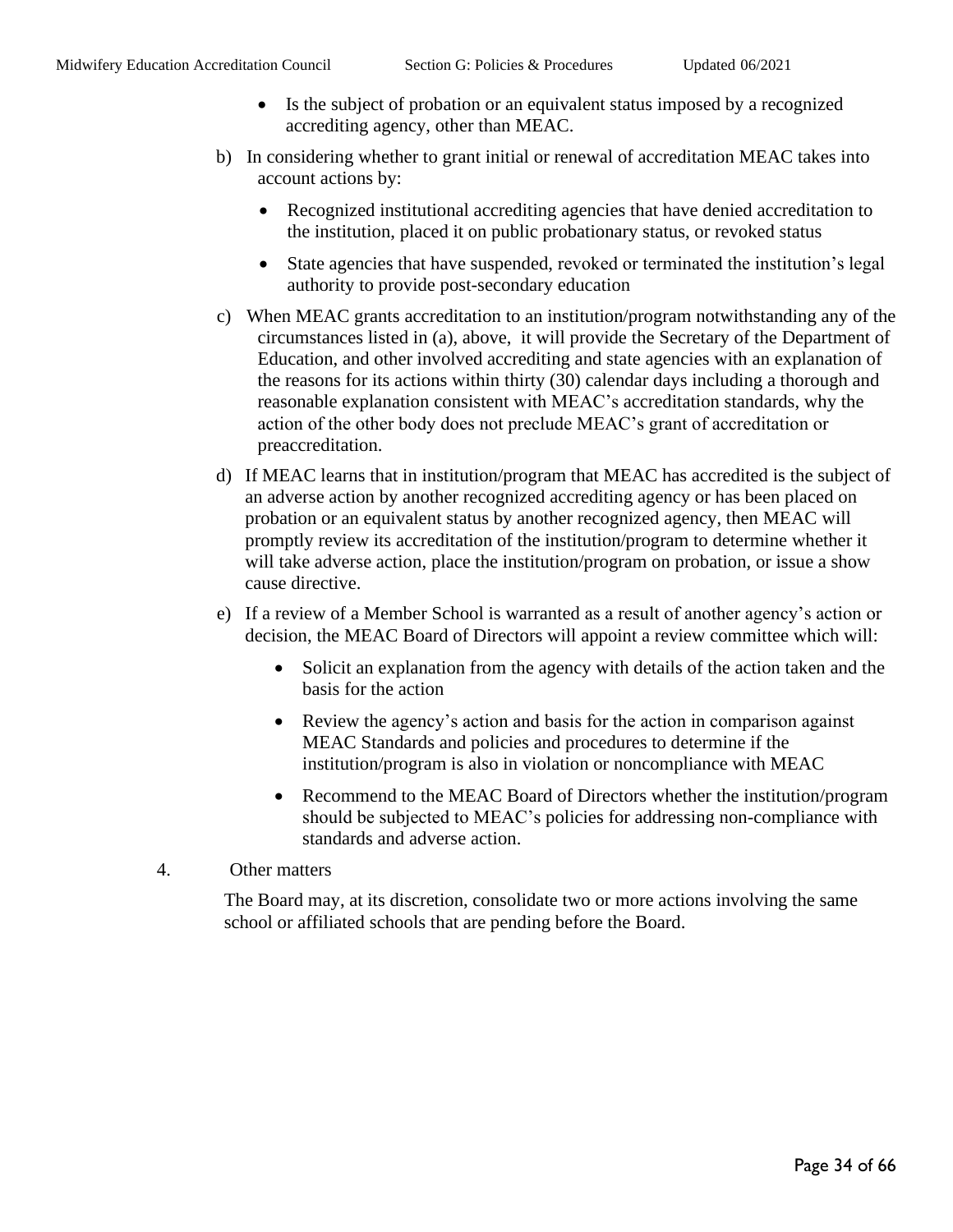## <span id="page-34-0"></span>III.G.Maintaining Accreditation Status

- 1. Submission and MEAC review of all required reports and complaints to monitor continued compliance with standards and policies
	- a) Annual Reports.
		- i. All institutions/programs accredited or preaccredited by MEAC are required to submit an Annual Report. Annual Reports are based on a subset of the MEAC Standards.
		- ii. All information submitted during the annual reporting process is subject to verification. MEAC will conduct verification for any data that contains identified discrepancies, is suspect, or is otherwise believed to be inaccurate.
		- iii. The Director of Accreditation is responsible for reviewing annual reports and preparing a summary to the Board. The Board reviews, determines further actions, if necessary, and the school is notified.
	- b) Timely Review, Advisory and Consultation (TRAC) Reports
		- i. TRAC Reports are assigned by the MEAC Board of Directors in circumstances where weaknesses or inadequacies have been identified and require further review to ensure the institution/program is making improvement.
		- ii. Programs/Institutions may also voluntarily submit a TRAC Report for any Benchmark the program/institution would like formal feedback on.
		- iii. The assigned Accreditation Coordinator is responsible for reviewing the report, preparing a summary, and forwarding to the Director of Accreditation. The Director of Accreditation reviews, determines further actions, if necessary, and the school is notified.
		- iv. Further actions that may be taken as a result of a TRAC report:
			- 1. If the school is "on track", no further action is needed.
			- 2. If the school has gone "off track" or is about to, the report is forwarded to the MEAC Board of Directors for additional action, including further TRAC Reporting or Compliance and Monitoring Reporting.
	- c) Monitoring Reports.
		- i. Monitoring Reports are assigned by the MEAC Board of Directors in circumstances where noncompliance with MEAC Standards have been identified and requires further review to ensure the institution/program is making progress toward compliance. These are assigned in tandem with a Compliance Report and function as a monitoring point leading up to the Expected Compliance Date and due date of the Compliance Report.
		- ii. The assigned Accreditation Coordinator is responsible for reviewing the report, preparing a summary, and forwarding to the Independent Board Reviewers (IBR). The IBR reviews the report and makes a recommendation to the Board. The Board reviews, determines further actions, if necessary, and the school is notified.
	- d) Compliance Reports.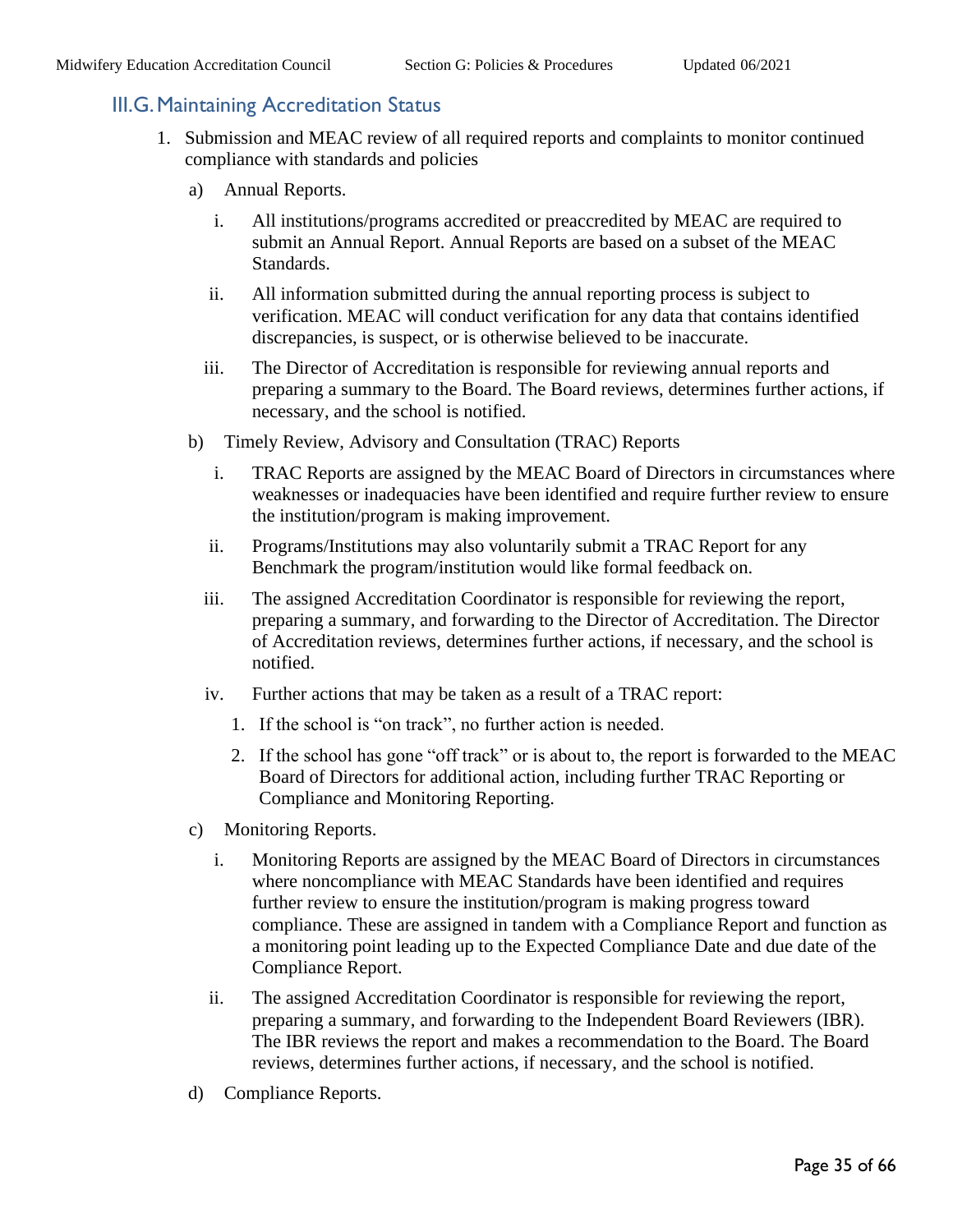- i. Compliance Reports are assigned by the MEAC Board of Directors in circumstances where noncompliance with MEAC Standards have been identified.
- ii. The assigned Accreditation Coordinator is responsible for reviewing the report, preparing a summary, and forwarding to the Independent Board Reviewers (IBR). The IBR reviews the report and makes a recommendation to the Board. The Board reviews, determines action taken, if necessary, and the school is notified.
- e) Third party reports.
	- i. Third party reports, including public comment, are accepted at any time and may raise questions about an institution's/program's continuing compliance with MEAC Standards and Policies and Procedures.
	- ii. The assigned Accreditation Coordinator is responsible for forwarding third party reports to reviewers for further analysis and recommendation to the Board. The Board reviews and accepts or determines action taken, if necessary, and the school is notified.
- f) Complaints.
	- i. Complaints against an institution/program are accepted at any time and may raise questions about an institution's/program's continuing compliance with MEAC Standards and Policies and Procedures.
	- ii. The Director of Accreditation will implement the complaint process *(see III.O)*.
- 2. Making substantive changes

Accredited and preaccredited institutions/programs are required to notify MEAC before making substantive changes. Certain changes require prior approval by MEAC *(see III.H Approval for Substantive Changes*).

3. Financial responsibilities

a) Preaccredited and accredited institutions/programs are required to submit annual sustaining fees, fees for reaccreditation, fees for substantive changes, and other miscellaneous fees as detailed in the MEAC Accreditation Handbook, Section E: Fees. All fees, including annual sustaining fees, are paid directly to MEAC and may not be combined with, nor paid out of, fees paid to any related midwifery organization or other agencies or associations.

b) Annual sustaining fees will be prorated accordingly for institutions/programs that gain initial accreditation or that have accreditation terminated mid-year.

- 4. Accurate institution/program marketing materials
	- a) Institutions must accurately describe all programs in its brochure and catalog, differentiating any that are MEAC accredited from those that are not.
	- b) Only institutions/programs that are currently accredited/preaccredited may say in catalogs that accreditation/preaccreditation has been granted by the Midwifery Education Accreditation Council. Institutions/programs that elect to disclose this information must also print the current address and telephone number of MEAC. It is acceptable to print the mission and purpose of MEAC as written in the MEAC Accreditation Handbook. All MEAC accredited or preaccredited institutions must designate their accreditation status on all student transcripts (e.g., "MEAC accredited/preaccredited").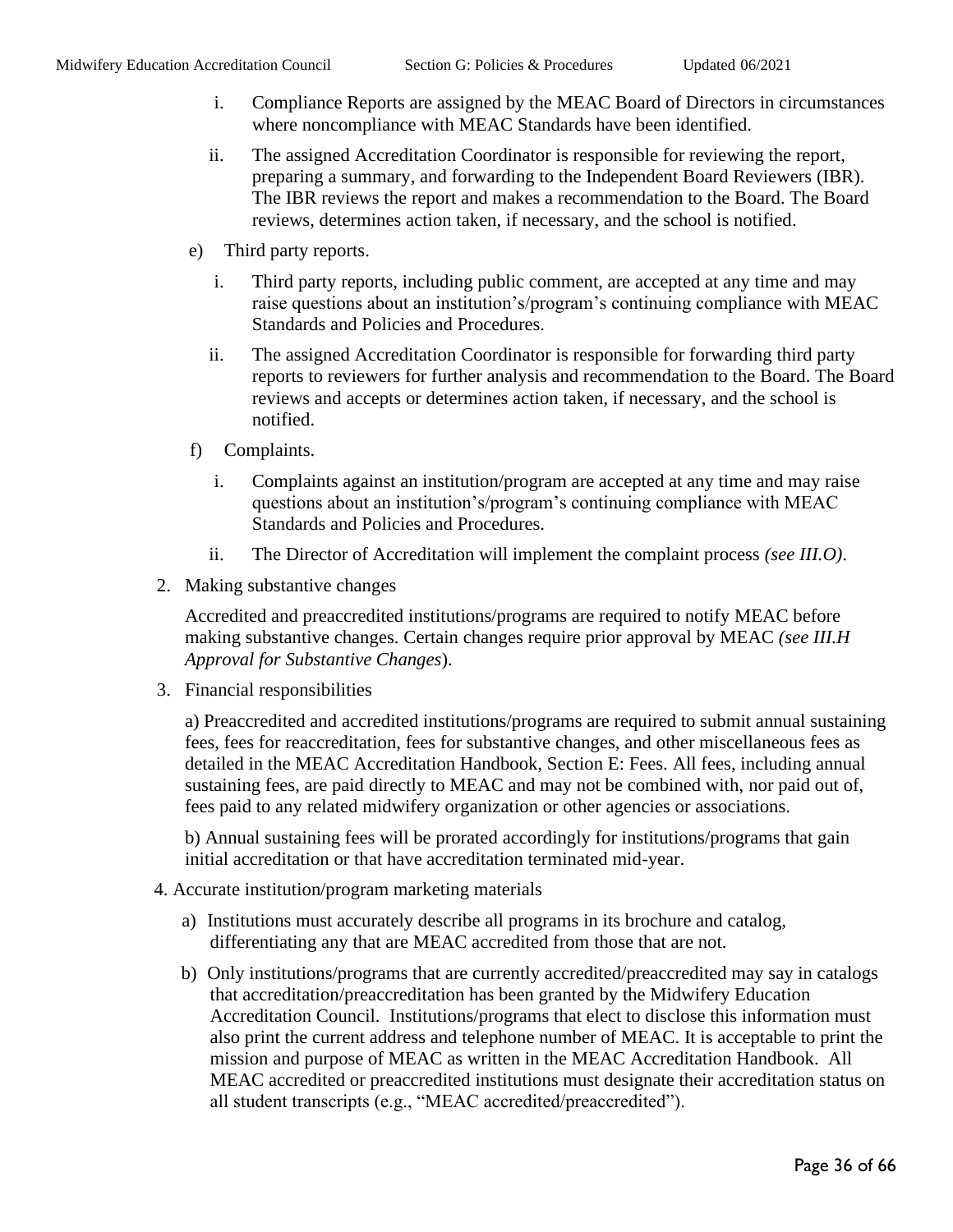- c) Advertising or promotion to the public may clarify that MEAC has been recognized by the U.S. Department of Education.
- d) If printed informational materials need correction, they must be withdrawn from circulation or the required corrections or clarifications must be attached to those materials. The institution/program will publicly correct any errors in the representation of its accreditation status, the contents of reports of site team visitors, and/or MEAC's accrediting actions with respect to the institution/program.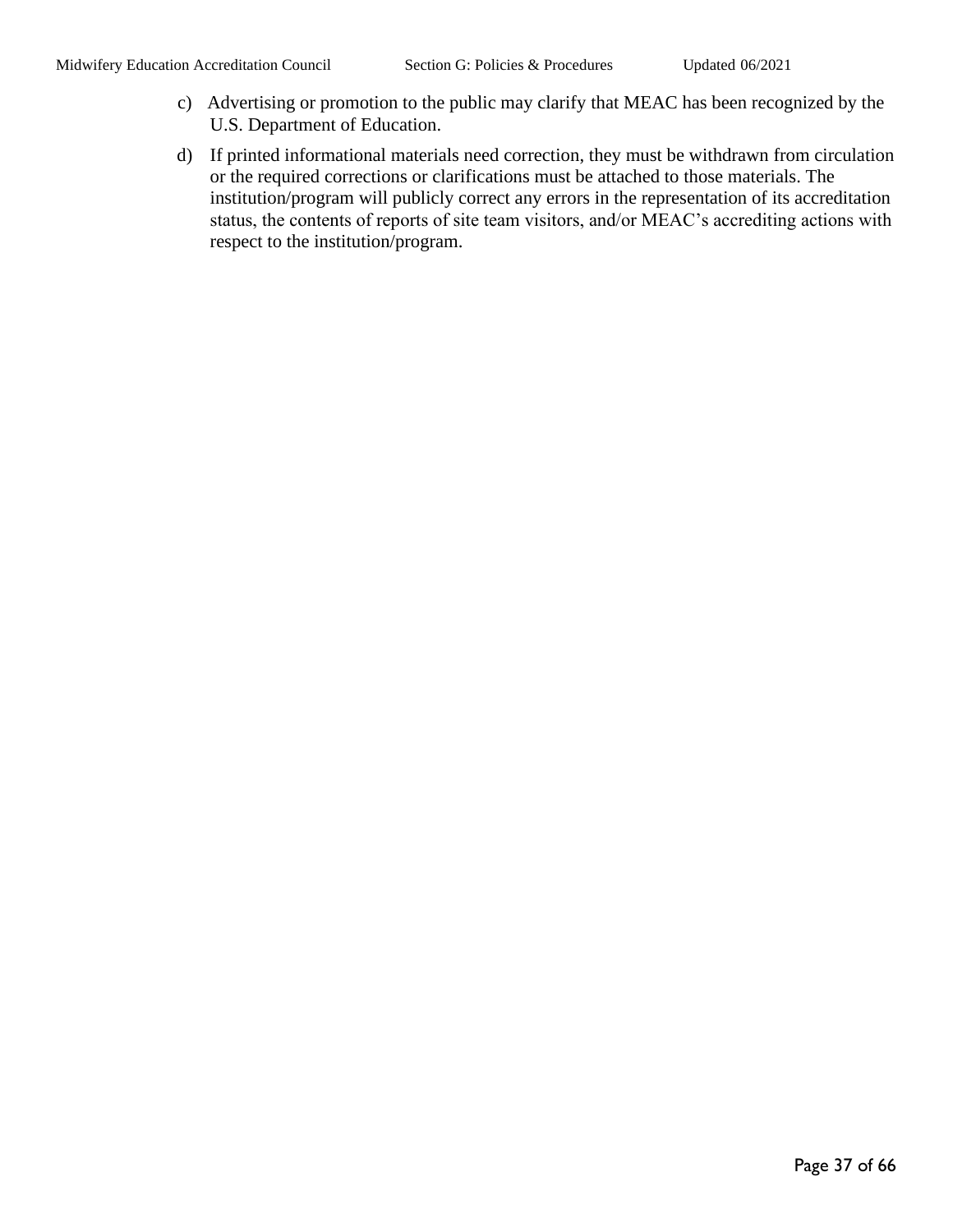## <span id="page-37-0"></span>III.H.Approval for Substantive Changes

1. Any substantive change to be made by an institution/program accredited or preaccredited by MEAC must not adversely affect the capacity of the institution/program to continue to meet MEAC's standards.

Note for Title IV Schools: Substantive changes may impact your eligibility for, and/or participation in, Title IV programs through the US Department of Education. It is the responsibility of the school to conduct due diligence to ensure that the substantive change won't jeopardize continued participation in FSA Programs. The US Department of Education may have their own substantive change reporting procedures that will need to be followed in addition to MEAC's.

- 2. Prior approval and/or notification to MEAC of a substantive change:
	- a) MEAC requires any institution/program considering a substantive change to submit an application specific to the change at least six months prior to the proposed date of implementation of the substantive change. Unless specific circumstances allow for an expedited review, this is the minimum time that MEAC will need to review and approve the change.
	- b) The substantive change must receive MEAC approval prior to implementation in order to be included in MEAC's grant of accreditation to the institution/program. Failure to receive prior approval may result in adverse action *(see III.J.2 and III.K.1).*
	- c) Exception to (a) and (b) above is made to any institution/program that is not preaccredited, not on probation, and that has not been subject to negative action in the prior three academic years.
		- 1) These institutions/programs may implement the following substantive changes without receiving prior approval:
			- i. A change in an existing program's method of delivery
			- ii. An aggregate change of 25 percent or more of the clock hours, credit hours, or content of a program since MEAC's most recent accreditation review
			- iii. The development of customized pathways or abbreviated or modified courses or programs to:
				- 1. Accommodate and recognize a student's existing knowledge, such as knowledge attained through employment or military service
				- 2. Close competency gaps between demonstrated prior knowledge or competency and the full requirements of a particular course or program
			- iv. Entering into a written arrangement under 34 CFR 668.5 under which an institution or organization not certified to participate in Title IV, HEA programs offers more than 25 and up to 50 percent of one or more of the accredited institution's educational programs.
		- 2) These substantive changes must be reported to MEAC within thirty (30) calendar days of implementation. Failure to report may result in adverse action *(see III.J.2 and III.K.1*)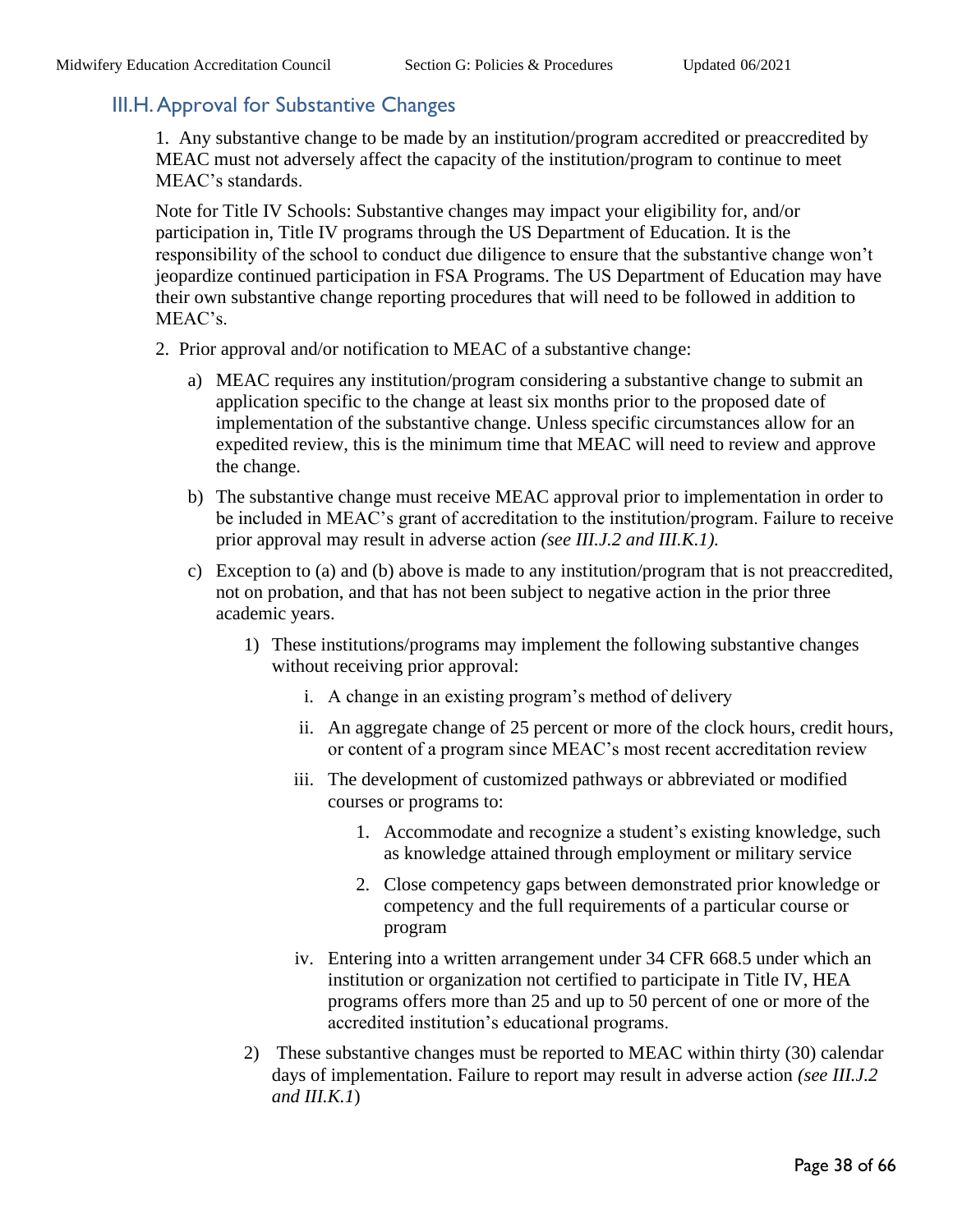3) MEAC must still approve these substantive changes. Approval will specify the effective date on which the change is included in the program's or institution's grant of accreditation. The date of approval may be made retroactive but may not pre-date either an earlier denial of the substantive change or MEAC's formal acceptance of the application for substantive change.

3. The following substantive changes apply to both institutions and programs and require prior approval by MEAC:

- a) Change in the established mission or goals of the institution/program (see 10.a. below)
- b) Change in the ownership, legal status or form of control of the institution /program (see 10.b. below)
- c) Change in curriculum (see 10.c. below)
- d) Change of location (see 10.d. below)

4. The following substantive changes apply only to institutions and require prior approval by MEAC:

- a) Addition of a new branch campus (see 10.e. below)
- b) Addition of an additional location providing at least 50% of an educational program (see 10.f. below)
- c) Entering into a contract with another institution or organization that will provide more than 25% of one or more of the accredited institutions educational programs whether or not that institution or organization is certified to participate in the Title IV, HEA programs. (see 10.g. below)
- d) Acquisition of any other institution or any program or location of another institution. (see 10.h. below)
- e) Addition of a permanent location at a site at which the institution is conducting a teach-out for students of another institution that has ceased operating before all students have completed their program of study. (see 10.i. below)
- f) Decision to participate in Title IV, HEA programs (see 10.j. below)
- g) Decision to cease participation in Title IV, HEA programs (see 10.k below)

5. Certain substantive changes also require a site visit by MEAC no later than six months from the date of the change, including but not limited to:

- Change in ownership which results in a change of control
- Addition of a new branch campus
- Addition of an additional location providing at least 50% of an educational program (except as specified in 10.f. below)

Site visits to confirm items in the substantive change process may be conducted in an abbreviated manner from the full reaccreditation site visit as determined by the complexity of the substantive change being made.

6. If an institution/program makes four or more substantive changes within any consecutive twelve-month period, MEAC will require a new accreditation review, including Self-Evaluation Report and site visit *(see III. F).*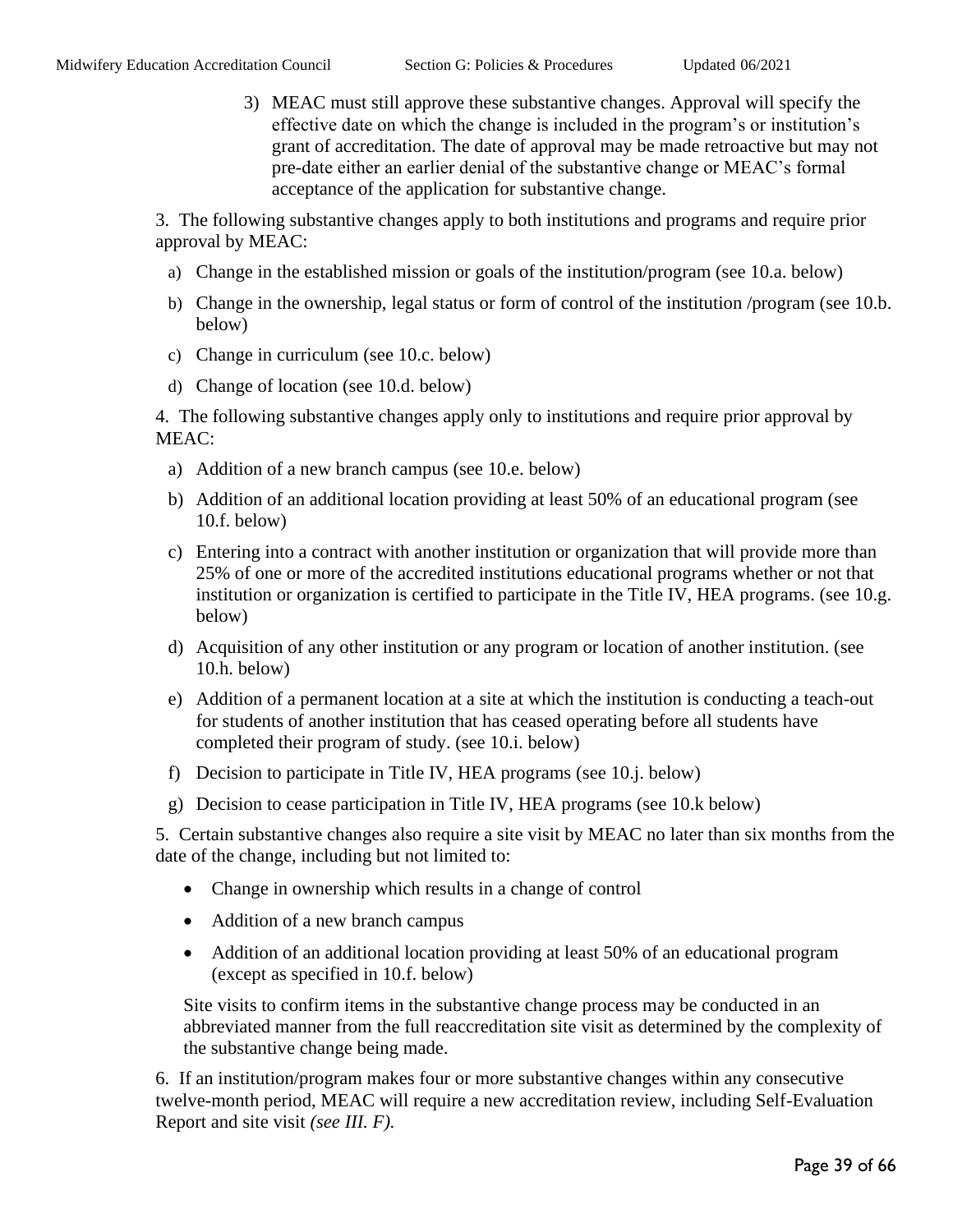7. Substantive changes in a MEAC accredited program (programmatic accreditation)

If a MEAC accredited program *within* an institution is undergoing a review of substantive change by that institution's accrediting agency, then the program must provide MEAC with the documentation required by that agency but is not required to pay the substantive change fee(s).

However, if the substantive change, as defined by MEAC, does not require a substantive change approval by the institution's accrediting agency, then the program must complete MEAC's substantive change process and pay the fee(s).

- 8. Procedures for reviewing substantive change applications
- a) Prior to implementation of any of the changes listed above, the institution/program must submit the necessary substantive change application form and fee to the MEAC. The application submitted must include a complete and detailed plan for how the change will be made and all the areas it will impact at the institution/program.
- b) Certain substantive changes may be approved or disapproved directly by MEAC's Director of Accreditation in a timely, fair, and equitable manner. These are limited to the following:
	- a. The addition of programs that represent a significant departure from the existing offerings or educational programs, or method of delivery, from those that were offered or used when MEAC last evaluated the institution/program.
	- b. A change in the way an institution measures student progress, including whether the institution measures progress in clock or credit-hours, semesters, trimesters, or quarters, or uses time-based or non-time-based methods.
	- c. A substantial increase or decrease in the number of clock or credit hours awarded, or an increase or decrease in the level of credential awarded for successful completion of one or more programs.
	- d. The addition of a permanent location at a site at which the institution is conducting a teach-out for students of another institution that has ceased operating before all students have completed their program of study.
	- e. Entering into a written arrangement under 34 CFR 668.5 under which an institution or organization not certified to participate in the Title IV, HEA programs offers more than 25 and up to 50 percent of one or more of the accredited institution's educational programs.
		- i. Note: a final decision regarding (e), above, must be made within ninety (90) days of receipt of a materially complete request, unless the MEAC Director of Accreditation has determined that there are significant circumstances related to the substantive change which require a review by the full MEAC Board, to occur within one hundred eighty (180) days.
- c) All other substantive change applications will be reviewed by an Accreditation Review Committee.
- d) After reviewing all materials (including any site visit reports) the ARC will provide a report to the MEAC Board of Directors which may approve or deny, the proposed change.
- e) MEAC will specify an effective date, which is not retroactive, on which the change is included in the program's or institution's accreditation. MEAC may designate the date of a change in ownership as the effective date of its approval of that change if the accreditation decision is made within thirty (30) calendar days of the change in ownership.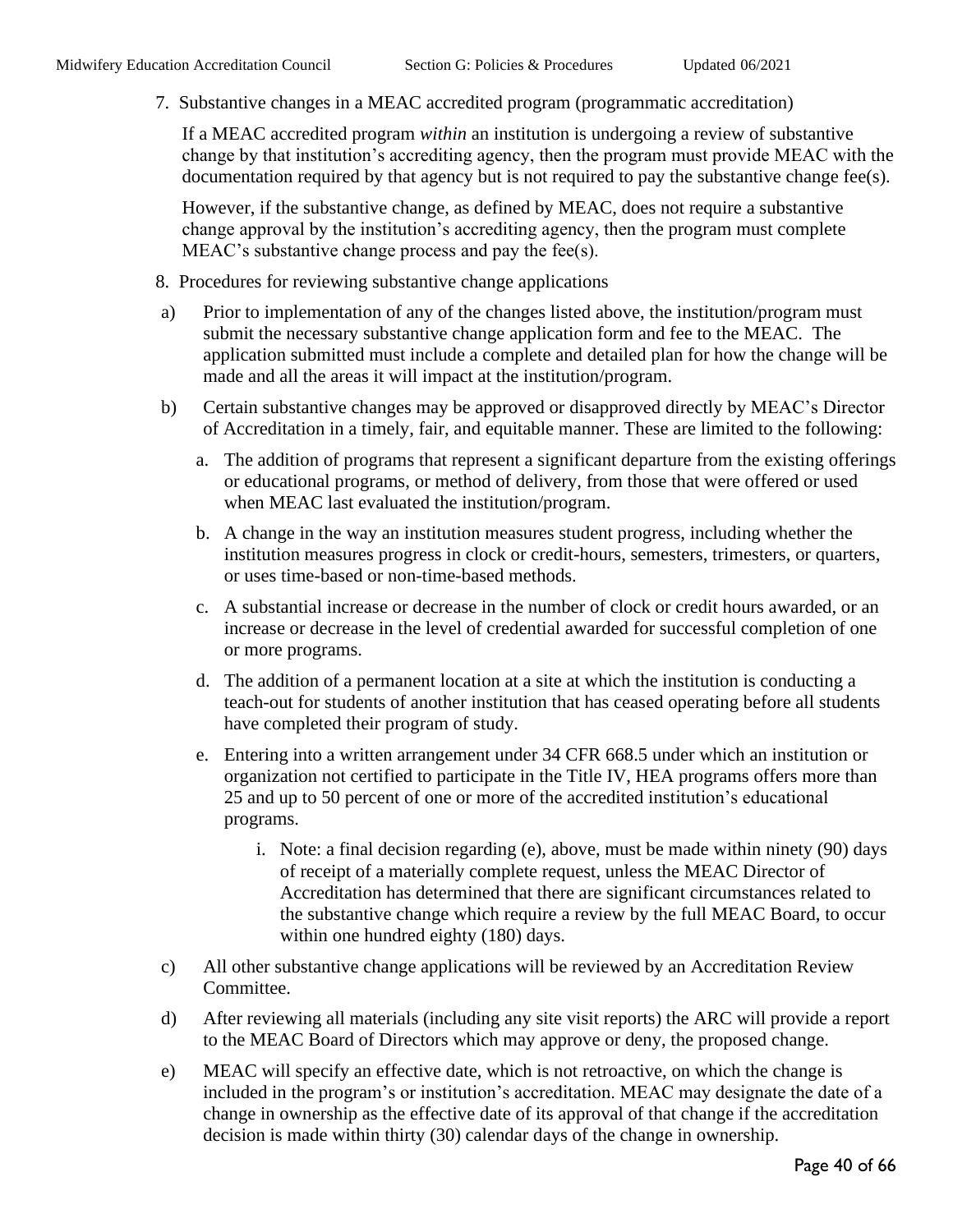- f) The school will be notified of the Board's decision.
- g) If a site visit is required to verify the information provided by the institution/program, one or more members of the ARC will visit the institution/program and/or new branch campus or additional location. The institution/program is required to submit the site visit fee prior to scheduling the site visit.
- h) Review occurring prior to Board decision will be conducted in order to determine the likelihood that the institution/program's proposed plan will allow the change to be implemented without creating areas of noncompliance. Follow-up, via Monitoring Reporting, will be conducted with all Substantive Changes to determine actual benchmark scoring and continued reporting. This will normally occur six months following implementation of the change.
- i) Findings during review of the follow-up Monitoring Reporting that demonstrate noncompliance will result in the removal of the substantive change from the institution/program's grant of accreditation rather than lead to compliance reporting or adverse action. Institutions/programs may resubmit an application for the substantive change after taking corrective planning and action.
- 10. More information regarding substantive changes, policies and procedures

#### *Note: Certain substantive changes are identified in the Code of Federal Regulations found in Part 602 of Title 34 of the Higher Education Act. (602.22)*

- a. Change of established mission, purpose, or program objectives
	- i. Examples of changes of established mission, purpose or objectives of the institution/program include:
		- Altering the institution's/program's emphasis on midwifery education
		- Changing its purpose or objectives in providing midwifery education, or
		- Changing its ability to meet the definition of institutional/programmatic accreditation
	- ii. The application for a substantive change in mission, purpose, or program objectives will address Standard I and, depending on the proposed change, may also include other Standards.
- b. Change in ownership, legal status, or form of control of the institution
	- i. Examples of change in legal status or form of control include:
		- Changing from a for-profit to non-profit status or vice versa
		- Changing from partnership or sole proprietorship to corporation
		- Selling the institution/program to another owner
		- Having a new partner "buy into" the ownership of the institution/program
		- Changing more than 50% of the members of the Board of Directors of the corporation during a given election period or consecutive twelve-month period
		- Other related changes that alter who "controls" the institution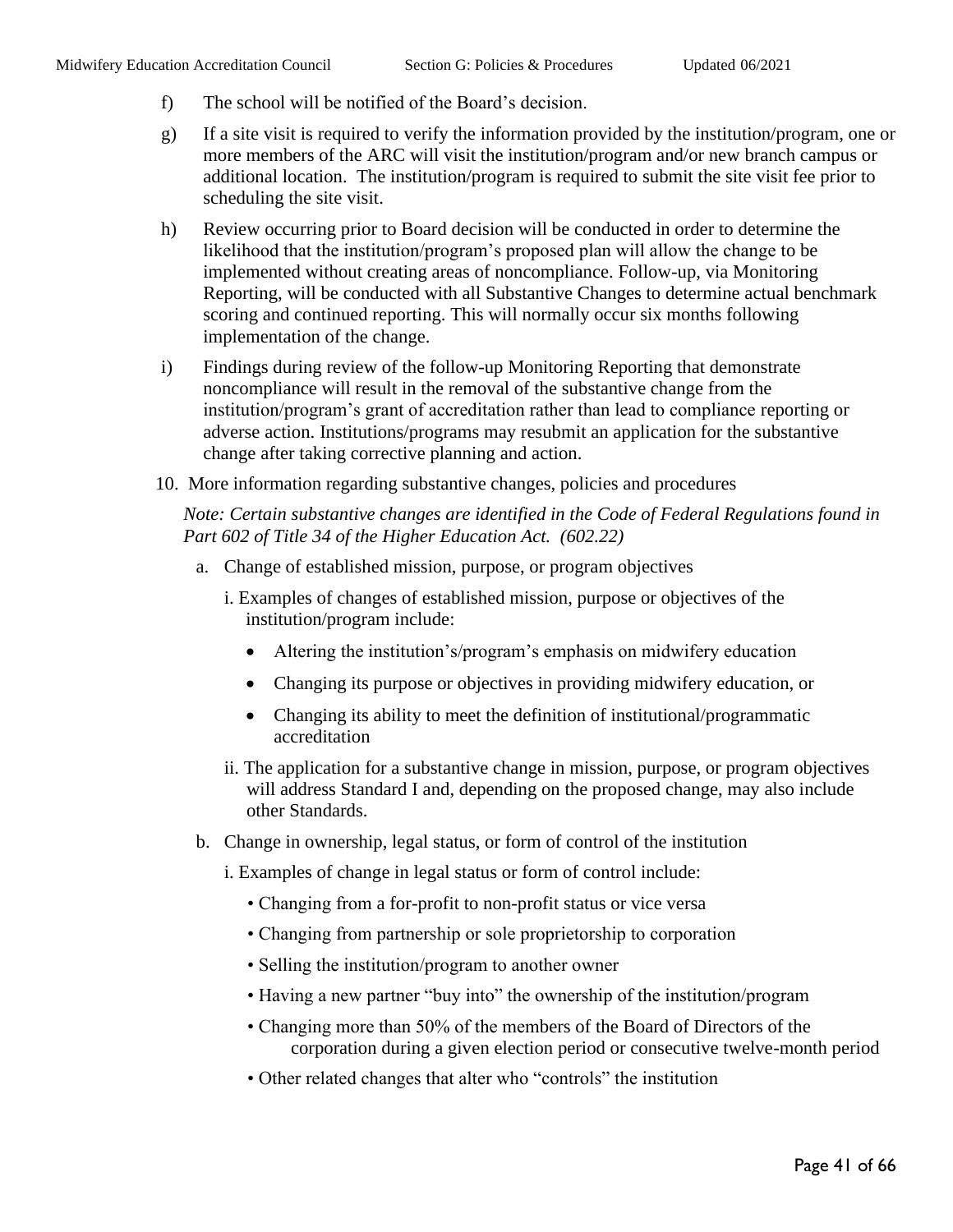ii. The application for a substantive change in legal status, ownership, or form of control of the institution will address Standard V and, depending on the proposed change, may also include other Standards.

c. Changes in curriculum

i. Examples of a change in curriculum include:

- The addition or discontinuation of courses or programs that represent a significant departure from the existing offerings of educational programs, in terms of content or method of delivery, from those that were offered when MEAC most recently evaluated the institution/program (this includes the addition of distance learning courses)
- The addition of courses or programs of study at a degree or credential level different from that included in the institution's/program's current accreditation.
- The addition of each direct assessment program
- A change in the way an institution measures student progress, including:
	- o A change from clock hours to credit hours, or vice-versa
	- o A change in the length of each term, from or to, semesters, trimesters, or quarters
	- o A change from time-based to non-time-based methods, or vice-versa.
- A substantial increase or decrease in the number of clock or credit hours awarded, or an increase in the level of credential awarded for successful completion of a program
- A substantial increase or decrease in the length of the program
- Significant changes in the capacity for clinical training.

ii. The application for a substantive change in curriculum will address Standard II, Standard VII and, depending on the proposed change, may also include other Standards.

d. Change of location

i. Examples of a change in location include:

- A change in the location of the main campus
- A change in the location of the main administrative site if the educational program is provided via a distance education or correspondence education program.

ii. The application for a substantive change in location will address Standard IV and, depending on the proposed change, may also include other Standards.

- e. The addition of a new branch campus
	- i. A branch campus is defined as a location of an institution that is geographically apart and independent of the main campus of the institution that:
		- Is permanent in location **and**
		- Offers courses in midwifery that lead to a credential in midwifery **and**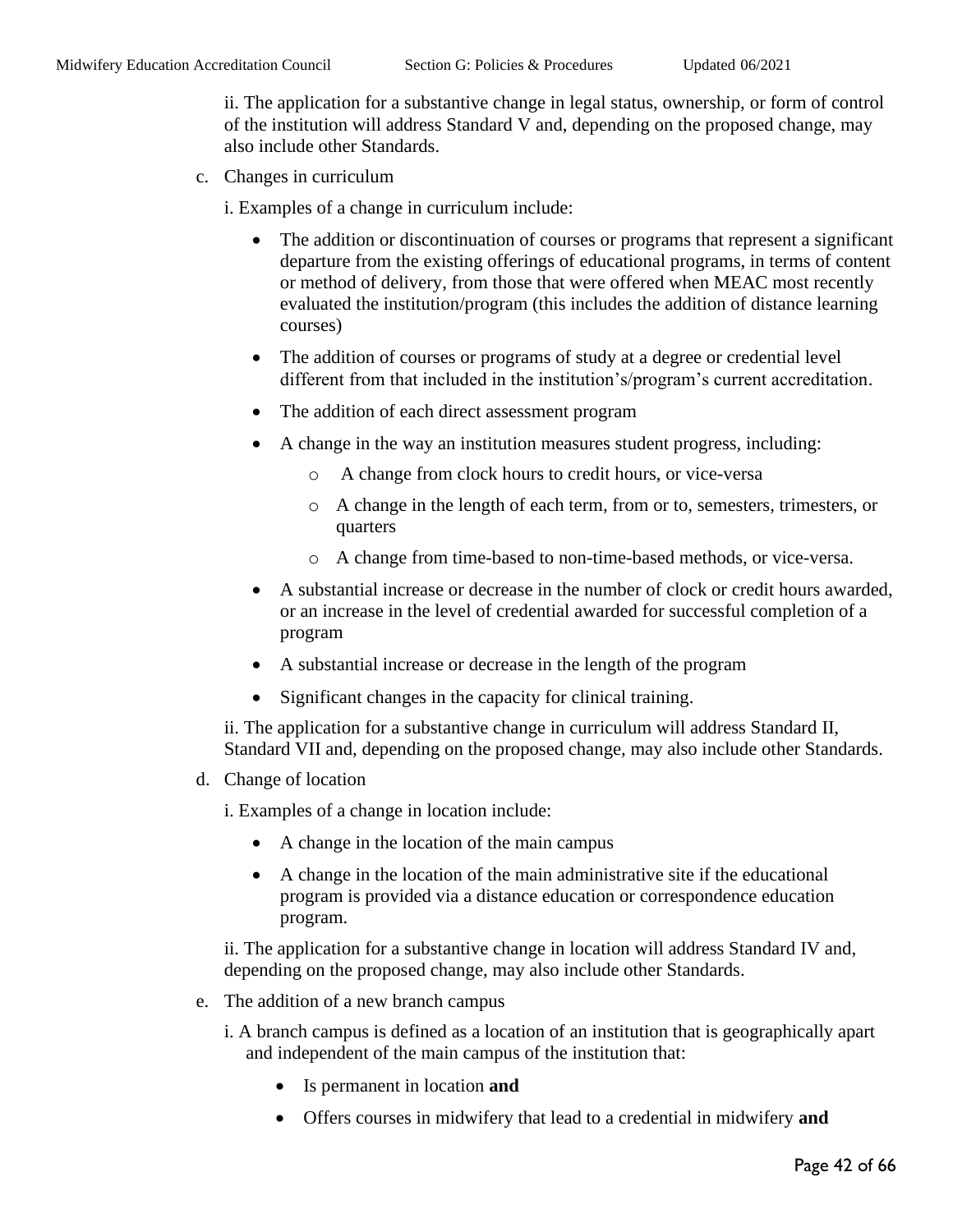- Retains permanence and autonomy regarding its own faculty, administration, and budgeting and hiring authority and
- Offers at least 50 percent of an educational program.
- ii. The application for a substantive change to add a new branch campus will address each standard and criteria in order to permit MEAC to determine that the branch campus has sufficient educational, financial, operational, management, and physical resources to satisfy MEAC's standards for accreditation. The review will specifically include:
	- The educational program to be offered at the branch campus
	- The projected revenues and expenditures and cash flow at the branch campus
	- The operation, management and physical resources at the branch campus
- iii. Accreditation will only be extended to the branch campus after MEAC has satisfactorily completed review of the institution's business plan and ensured that the institution will continue to meet MEAC standards for education, finances, operations, management, and facilities resources at the branch location.
- iv. MEAC will undertake a site visit as soon as practicable, but no later than 6 months after the establishment of that branch campus to determine continuing compliance with MEAC standards.
- f. Addition of an additional location providing at least 50% of an educational program
	- i. An additional location is a location geographically apart from the main campus that provides at least 50% of an educational program but does not meet the definition of a branch campus.
	- ii. Each additional location must be individually reviewed as a substantive change and requires prior approval by MEAC. MEAC does not pre-approve institutions to add additional locations without going through this application process.
	- iii. The application for a substantive change to add an additional location will address Standard I; Standard II; Standard III; Standard IV; Standard V; Standard VI; and, depending on the proposed change, may also include other Standards. The institution must document satisfactory evidence of a system to ensure quality across a distributed enterprise that includes:
		- Clearly identified academic control;
		- Regular evaluation of the locations;
		- Adequate faculty, facilities, resources, and academic and student support systems;
		- Financial stability; and
		- Long-range planning for expansion.
	- iv. MEAC will undertake a site visit, within six months, to each additional location the institution establishes, if the institution
		- Has a total of three or fewer additional locations:
		- Has not demonstrated, to MEAC's satisfaction, that it has a proven record of effective educational oversight of additional locations; or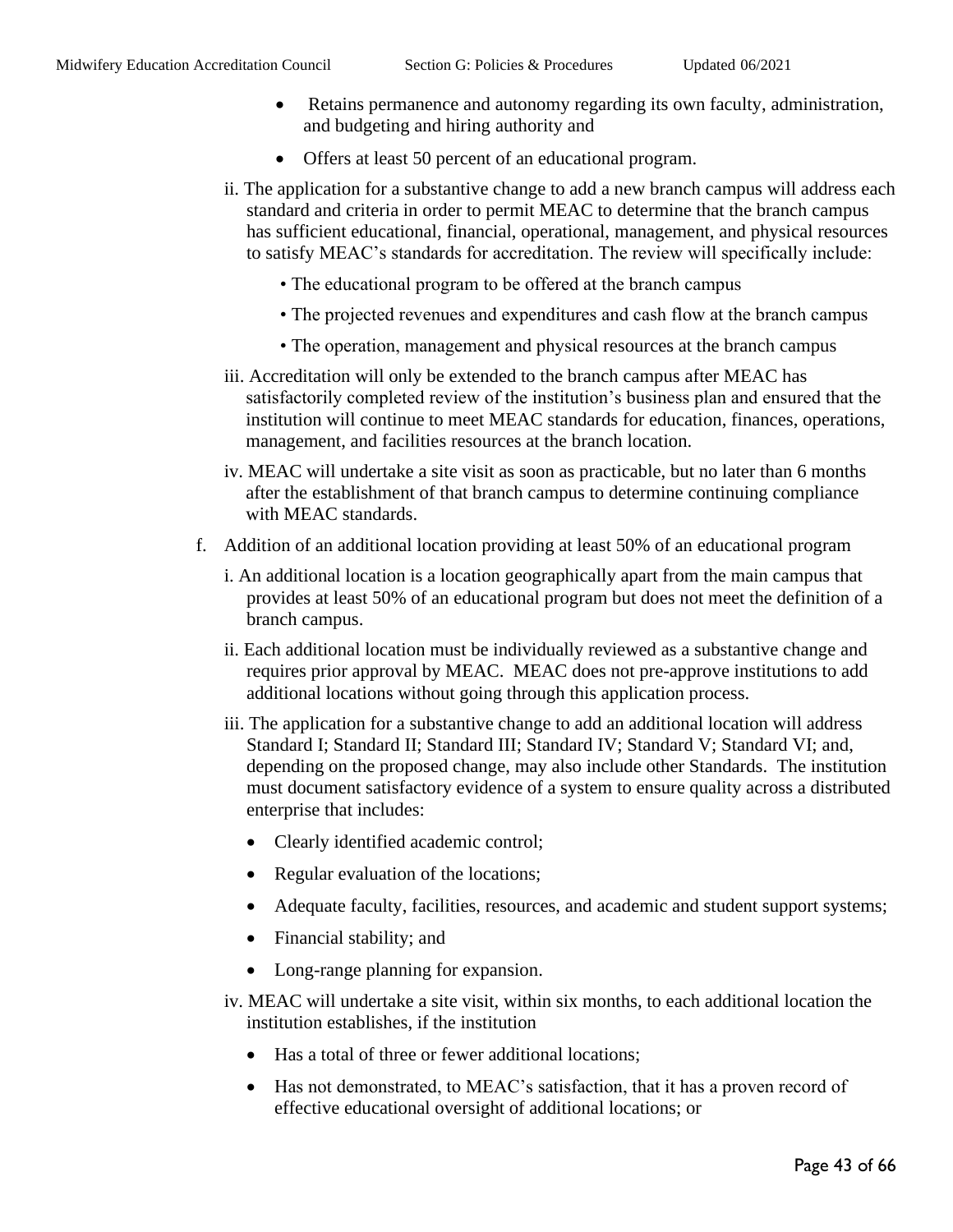- Has been placed on warning, probation, or show cause by MEAC or is subject to some limitation by the agency on its accreditation status.
- v. MEAC will conduct, at reasonable intervals, visits to a representative sample of additional locations of institutions that operate more than three additional locations. MEAC will conduct visits to 10% of all additional locations or a minimum of three locations, whichever number is greater within each period of accreditation granted to the institution.
- vi. MEAC may, at its discretion, include visits to additional locations, for ensuring that accredited/preaccredited institutions that experience rapid growth in the number of additional locations maintain educational quality.
- vii. The purpose of the visits is to verify that the additional location has the personnel, facilities, and resources it claimed to have in its application to MEAC for approval of the additional location.
- g. Entering into a contract with another institution or organization that will provide more than 25% of one or more of the accredited institutions educational programs whether or not that institution or organization is certified to participate in the Title IV, HEA programs

The application for a substantive change to acquire another institution or program or location of another institution will address each standard and criteria in order to permit MEAC to determine that the contracted institution or organization has sufficient educational, financial, operational, management, and physical resources to satisfy MEAC's standards for accreditation.

h. The acquisition of any other institution or any program or location of another institution.

The application for a substantive change to acquire another institution or program or location of another institution will address each standard and criteria in order to permit MEAC to determine that the institution or program to be acquired has sufficient educational, financial, operational, management, and physical resources to satisfy MEAC's standards for accreditation.

i. The addition of a permanent location at a site at which the institution is conducting a teach-out for another institution that has ceased operating before all student have completed their program of study.

The application for a substantive change to add a permanent location at a site at which the institution is conducting a teach-out for another institution that has ceased operating before all student have completed their program of study will address each standard and criteria in order to permit MEAC to determine that the permanent location at which the institution is conducting a teach-out has sufficient educational, financial, operational, management, and physical resources to satisfy MEAC's standards for accreditation.

- j. Decision to participate in Title IV HEA programs
	- i. An institution planning to establish their eligibility to participate in Title IV HEA programs must currently be in compliance with all benchmarks in Standard V.
	- ii. The application for a substantive change to participate in Title IV HEA programs will address Standard V and Standard X.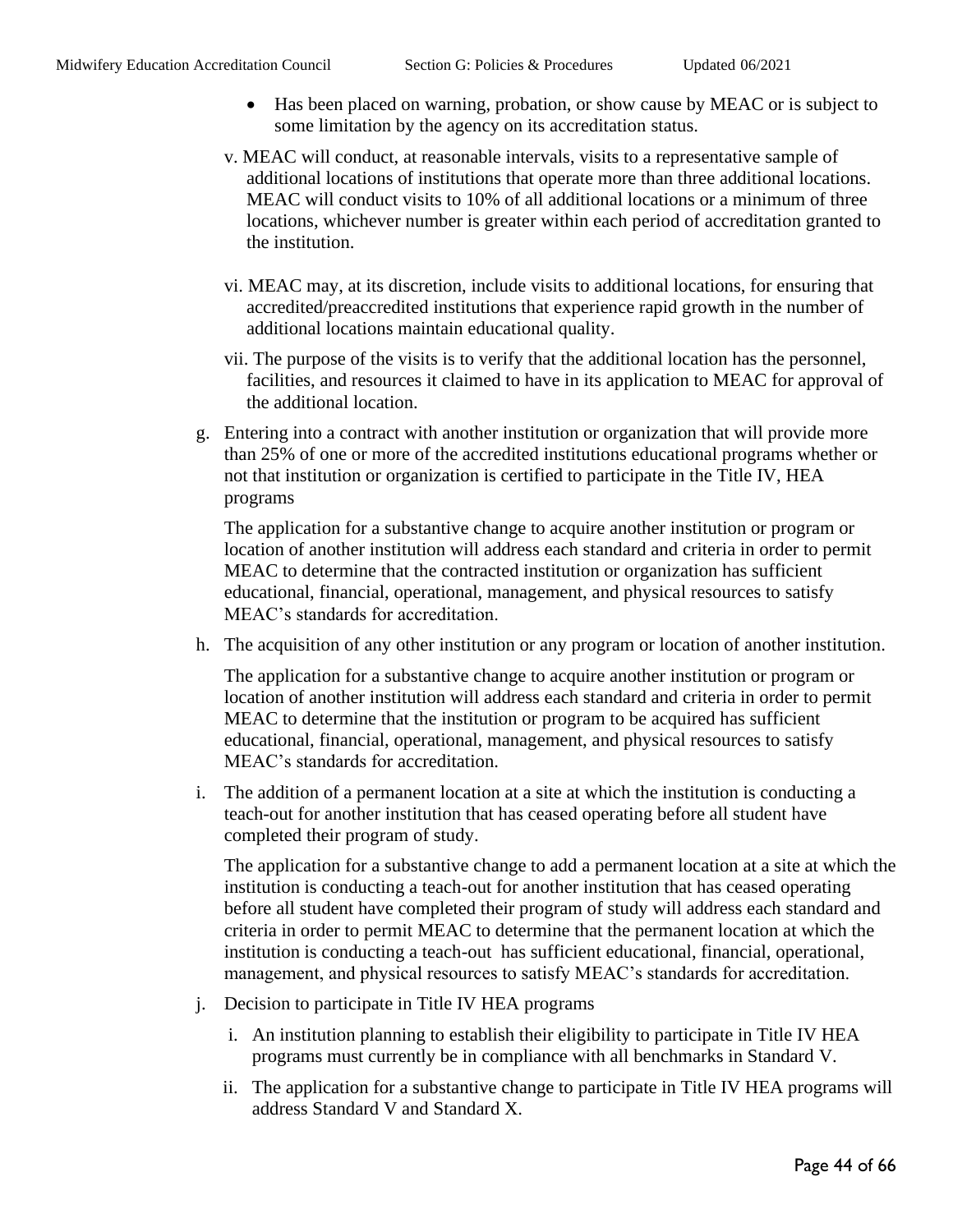- iii. The institution may not begin participation in Title IV HEA programs until they have been both certified by the U.S. Department of Education and their application for this substantive change has been approved by MEAC.
- k. Decision to cease participation in Title IV HEA programs
	- i. Any decision made by the U.S. Department of Education to suspend or terminate an institution's ability to participate in Title IV HEA programs will supersede this policy and institutions are expected to comply with such decision immediately.
	- ii. The application for a substantive change to cease participation in Title IV HEA programs will include the following:
		- The institution's full rationale for the decision
		- A plan for how students will be informed
		- The plan for phase out and anticipated date on which financial aid availability is expected to cease
		- The institution's plan for supporting any students who are currently Title IV recipients
		- The institution's updated budget and strategic plan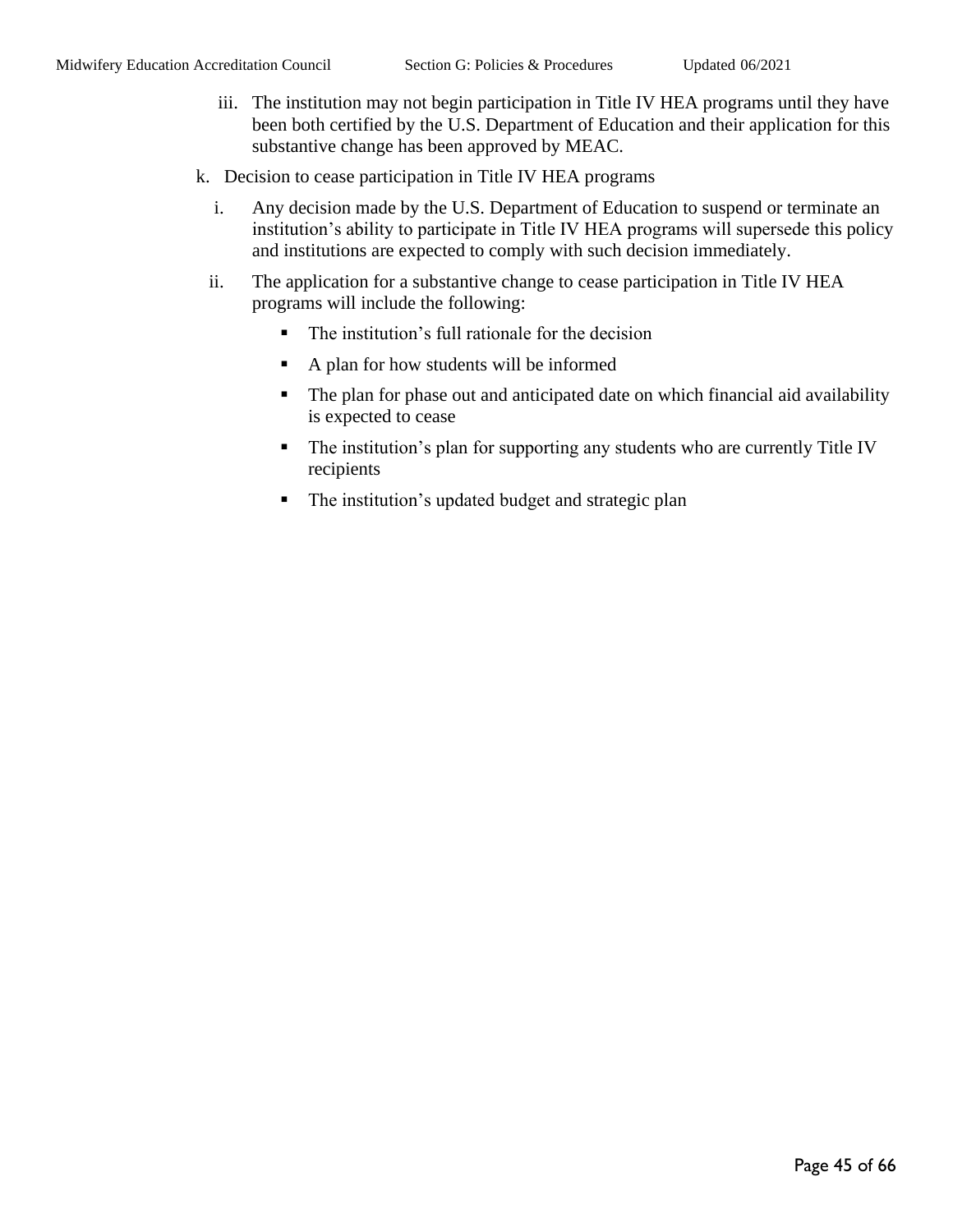### <span id="page-45-0"></span>III.I. Renewal of Accreditation

- 1. Renewal of accreditation is required every four to six years, or as determined by the Board.
	- a) MEAC will notify accredited institutions/programs that they must begin the process of renewing accreditation by submitting an Application to Renew Accreditation and Part I Fee. See MEAC Accreditation Handbook Section D: Process.
	- b) Accredited institutions/programs are required to submit a Self-Evaluation Report as part of the re-accreditation process. The process continues in the same manner as that for initial grant of accreditation. See MEAC Accreditation Handbook Section D: Process.
	- c) An annual report is required every year, including the years in which a school submits its SER for renewal of accreditation.
	- d) Sustaining fees are assessed every year, including the years in which re-accreditation fees are paid.
- 2. The institution's/program's accreditation status is maintained while it is undergoing the reaccreditation process.
	- i. A continuation will be routinely granted for any institution/program that is nearing the end of its current period of accreditation but that has not completed the normal comprehensive review process, pending outcome of said review.
	- ii. Institutions/programs must be fully cooperative with the comprehensive review process in order to receive, and remain under, a continuation. This means all items must be submitted on time and site visits must be promptly scheduled. Failure to cooperate will result in the termination of a continuation.
	- iii. Time spent under continuation is considered to be a part of any future period of accreditation that may be granted, pending outcome of the review. It may not be used to extend the time between comprehensive reviews or to otherwise extend the period of accreditation.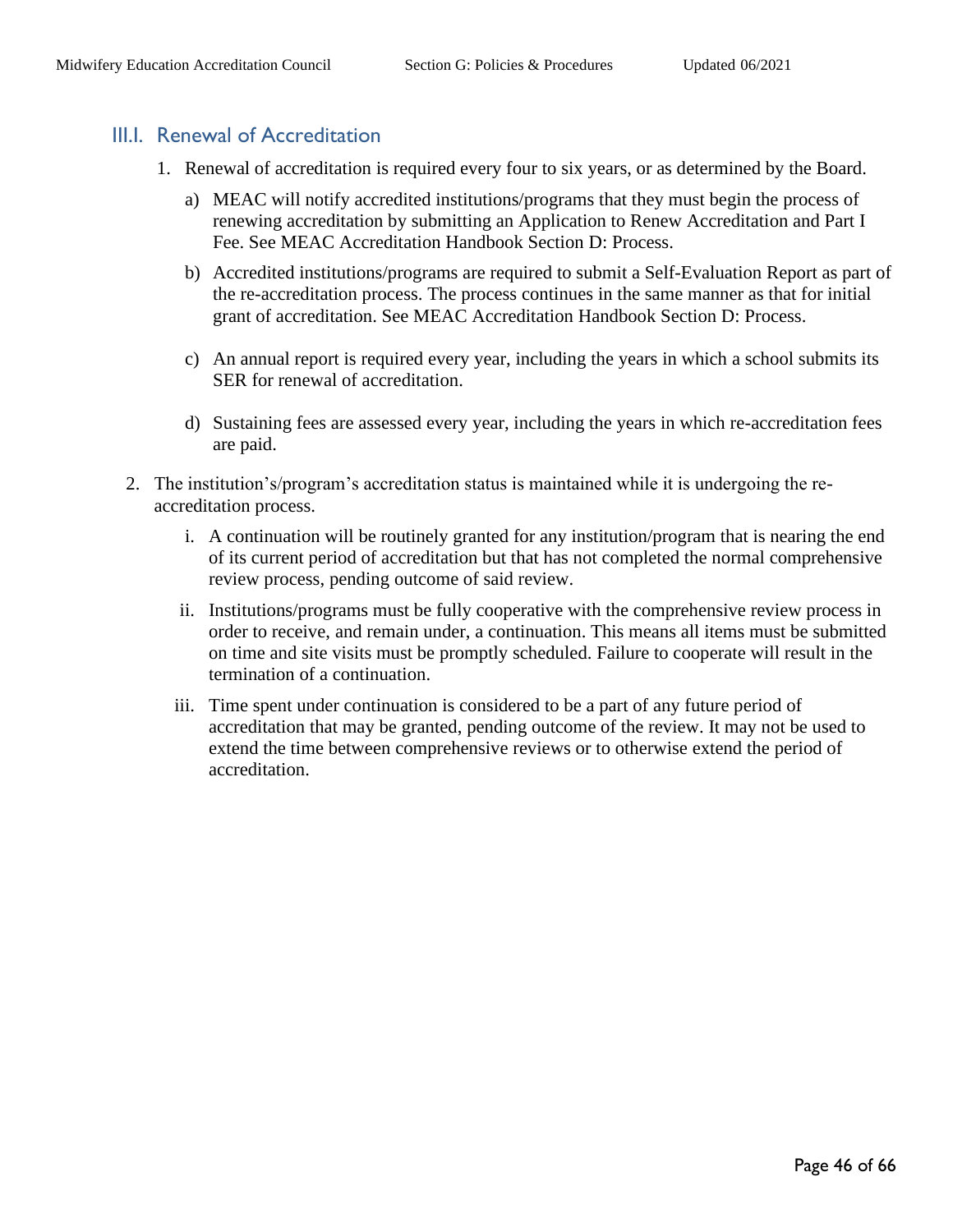## <span id="page-46-0"></span>III.J. Actions to Address Non-compliance

MEAC monitors institutions/programs that have been granted preaccreditation/accreditation through annual reports, monitoring reports, compliance reports, third party reports, and investigation of complaints. Based on information gleaned from these or other sources that indicates an institution/program may not be in compliance with MEAC standards, criteria, and policies, MEAC may take the following actions:

- 1. MEAC may at its discretion conduct special evaluations or site visits. These evaluations or visits are considered to be exploratory and are preliminary to making a finding. They may not be used as a way to avoid the show cause or compliance reporting process but may result in either process being initiated.
- 2. MEAC may require an institution/program to show cause why preaccreditation/accreditation should not be withdrawn. A show cause order may be issued for any of the following reasons:
	- a. As a result of non-compliance with MEAC standards, criteria, and/or policies
	- b. When there is a consistent pattern of incomplete, incorrect, and/or late submissions
	- c. When there is a pattern of outcomes and/or Benchmark scoring that consistently demonstrates widespread and/or systemic weaknesses
	- d. The institution/program files for bankruptcy under the U.S. Bankruptcy Code
	- e. Another recognized accrediting agency places the institution/program on probation or takes adverse action
	- f. Other changes are made by the institution that are detrimental to the quality of the institution/program. Affected areas include, but are not limited to, educational purpose and goals, management, ownership, student success in relation to mission, faculty, or facilities

If MEAC issues an order requiring the institution/program to show cause, the institution/program is required to respond in writing and "show cause" why adverse action should not be taken against the institution/program. The MEAC Board of Directors will describe in writing to the institution the terms and conditions of the submission of the response to the show cause order. The issuance of a show cause is considered to be exploratory and is preliminary to making a finding. It may not be used to avoid the compliance reporting process but may result in compliance reporting being initiated.

An institution's/program's show cause response will be processed in the same manner as for a Compliance Report. In evaluating and resolving the show cause, MEAC may:

- vacate the show cause
- place a program or institution on probation,
- continue the show cause with additional reporting,
- take immediate adverse action.

A program may remain subject to a show cause directive for no longer than twelve (12) months without resolution.

3. MEAC permits institutions/programs to be out of compliance with one or more standards, policies and procedures for a period of time, as determined annually, not to exceed three years unless MEAC, for good cause, extends the period of noncompliance. This permitted noncompliance is allowed if all of the following criteria are met: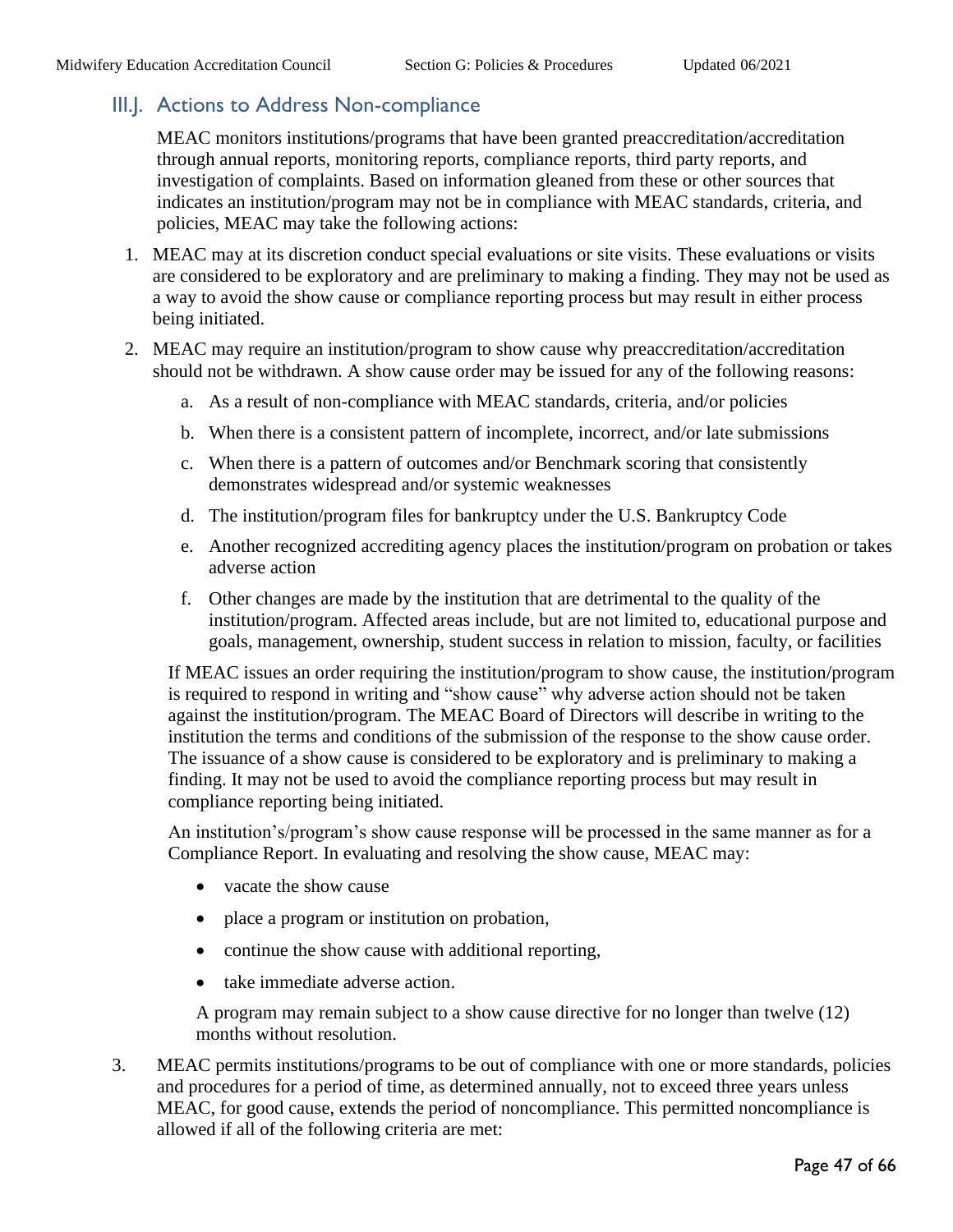- a) MEAC and the institution/program can show that the circumstances requiring the period of noncompliance are beyond the institution or program's control, such as:
	- i. A natural disaster or other catastrophic event significantly impacting an institution or program's operations
	- ii. Accepting students from another institution that is implementing a teach-out or closing
	- iii. Significant and documented local or national economic changes, such as an economic recession or closure of a large employer
	- iv. Changes related to State licensure requirements
	- v. The normal application of the agency's standards creates an undue hardship on students
	- vi. Instructors who do not meet MEAC's typical faculty standards, but who are otherwise qualified by education or work experience to teach within career and/or technical courses
- b) The grant of the period of noncompliance is approved by MEAC's Board
- c) MEAC projects that the institution or program has the resources necessary to achieve compliance with the postponed standard, policy or procedure within the time allotted
- d) The institution or program demonstrates to MEAC's satisfaction that the period of noncompliance will not:
	- i. Contribute to the cost of the program to the student without the student's consent
	- ii. Create any undue hardship on, or harm to, students
	- iii. Compromise the program's academic quality

Approval of this permitted noncompliance, following review of the criteria, is considered to be a finding of noncompliance.

- 4. If MEAC determines that an institution/program is not in compliance with MEAC standards or criteria, it will require the institution/program to take appropriate action to bring itself into compliance within a specified time period and submit a Compliance Report demonstrating compliance. This determination is considered to be a finding of noncompliance. The time period for coming into compliance may be as short as thirty (30) calendar days from notification, but will not exceed the lesser of:
	- four  $(4)$  years
	- 150% of the stated length of the program (for programmatic accreditation)
	- 150% of the stated length of the longest program at the institution (for institutional accreditation)

When the specified time period for compliance is shorter than the maximum time allowed by MEAC policy and USDE regulations, MEAC will provide an explanation for the time stated. Institutions/programs may petition MEAC for a longer time period, not to exceed the limit stated above, if circumstances outside of the institution/program's control will not allow the institution/program to demonstrate compliance within the time period granted. Examples: an auditor's report will not be available until after the expected compliance date; a state authorization decision will not be available until after the expected compliance date.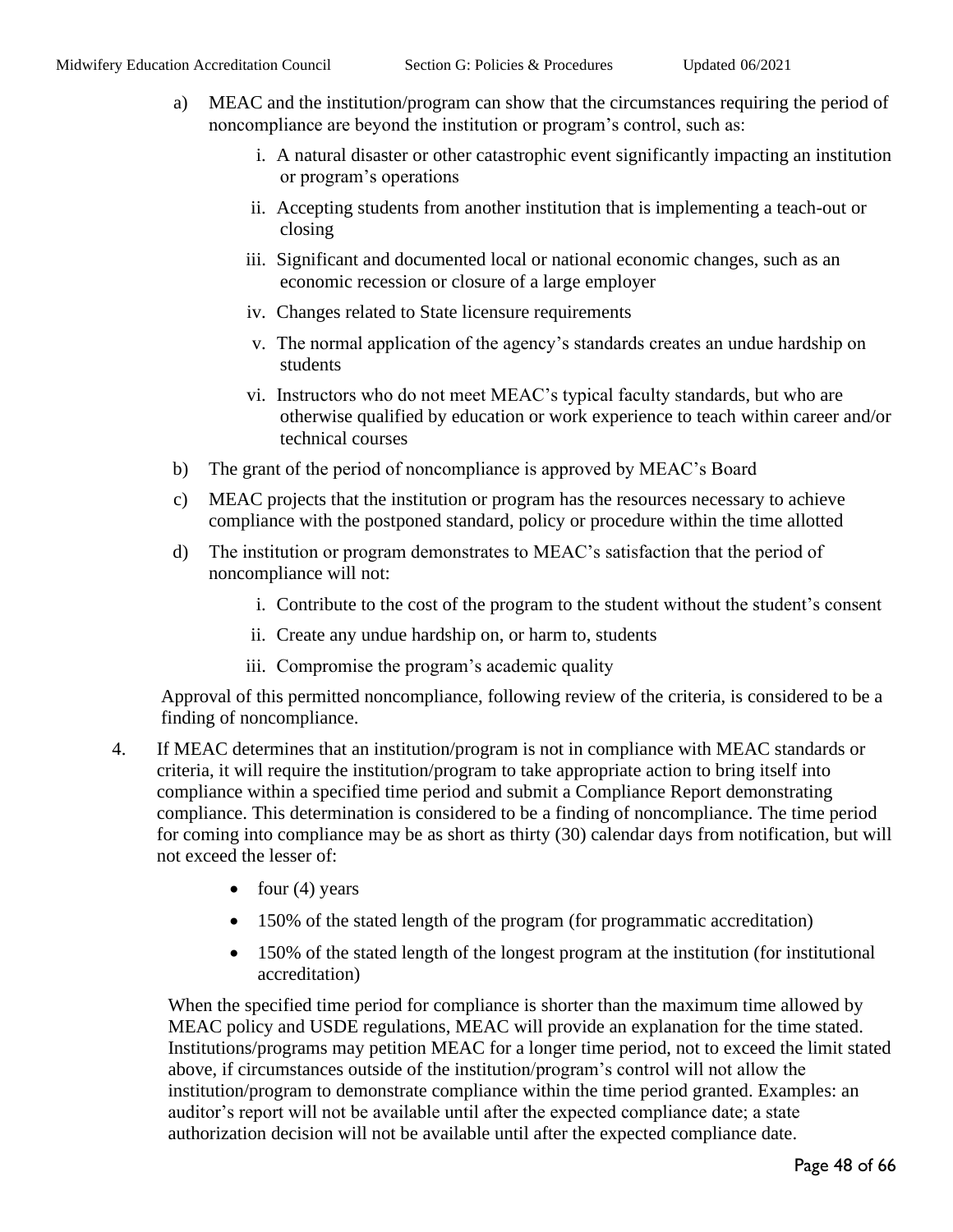Failure to show evidence of compliance with the standards/elements within the specified time period will immediately result in adverse action *(see III.K)* unless MEAC, for good cause, extends the period for achieving compliance.

- 5. Good Cause Extensions may be granted toward the time period for compliance, generally not to exceed one year, in the following circumstances:
	- In situations where an extension is needed to complete a program calendar, fiscal year audit, or other reporting cycle.
	- In situations where documentation/evidence is expected from an external source/process, such as a state authorizing agency or USDE.
	- In situations where MEAC has made an error that has impacted a school's compliance or ability to demonstrate compliance.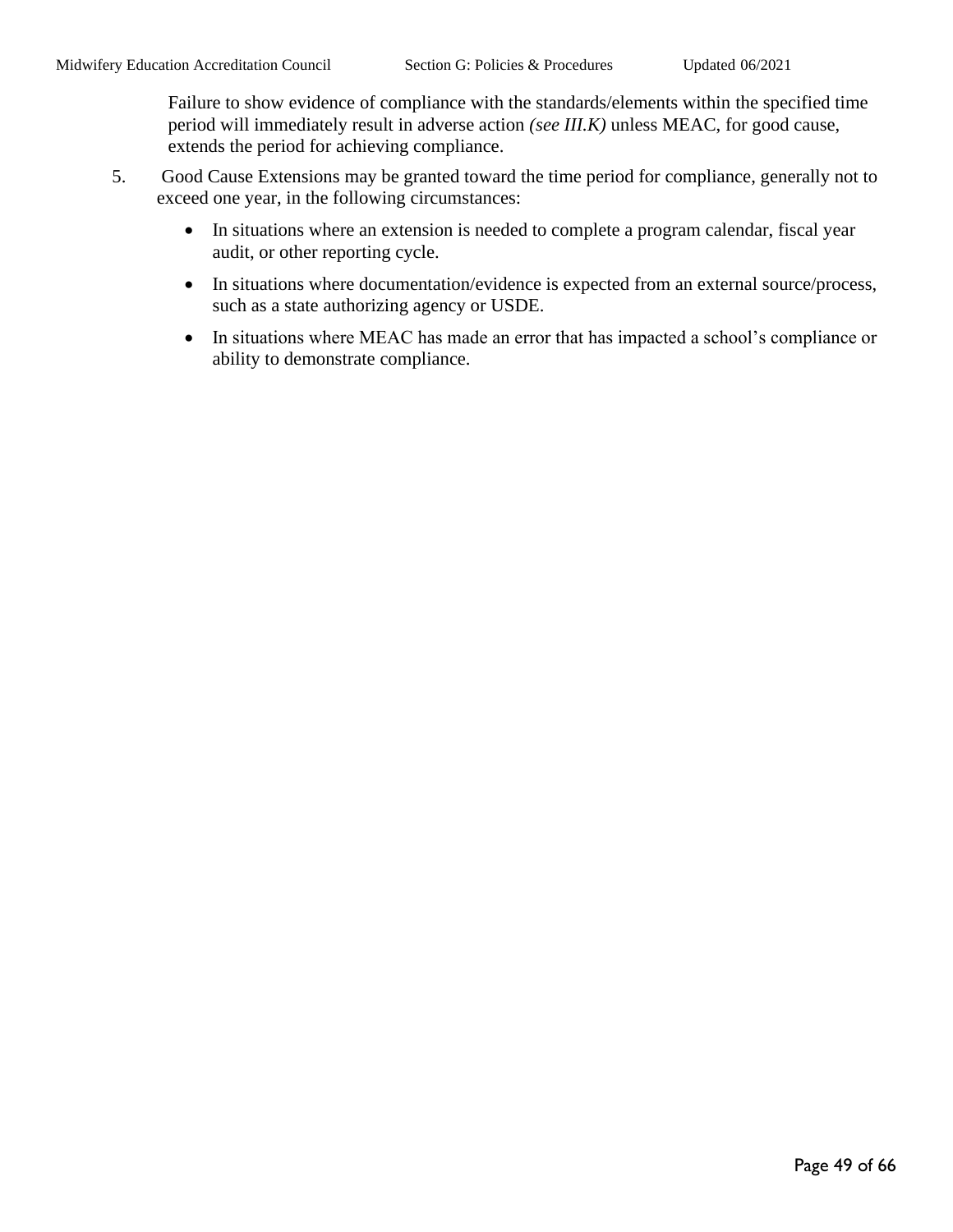#### <span id="page-49-0"></span>III.K. Adverse Action

Institution/programs will be provided with written specification of any deficiencies identified and will be given the opportunity to submit a written response before any adverse action is taken.

If, after the institution/program has had the opportunity to respond to notification of deficiency, it is determined that the institution, individual program within an institution, or program is not in compliance with standards, criteria, or policies and procedures, MEAC will take prompt adverse action against the institution/program. Adverse Action may be taken against individual programs within MEAC-accredited institutions and/or against the institution as a whole.

Adverse actions include: denial, withdrawal, or suspension of accreditation, or any comparable accrediting action.

*Denial* is the decision not to grant preaccreditation or accreditation to any institution/program applying for initial or renewal of accreditation. In the case of renewal of accreditation, the institution/program may be allowed to complete the remainder, if any, of the current grant of accreditation.

*Withdrawa*l is the decision to revoke a currently accredited institution/program's grant of accreditation. This ends the institution/program's current grant of accreditation as well as the rights, benefits, and responsibilities of that accreditation.

*Suspension* is the decision to place a currently accredited institution/program's grant of accreditation on hold as well as the rights, benefits, and responsibilities of that accreditation.

1. Reasons for taking adverse action

MEAC may take adverse action for any of the following reasons:

- a) An institution/program is determined to be out of compliance with standards.
- b) The institution/program has not corrected deficiencies within the specified timeframe  $(see III.J.3).$
- c) The institution/program fails to cooperate in making arrangements for a scheduled visitation.
- d) The institution/program fails to maintain or correct its advertising policies and practices in accordance with MEAC criteria and directives.
- e) The institution/program engages in unethical recruiting practices as determined by MEAC.
- f) The institution fails to file all documents and receive approval as required for a substantive change.
- g) The institution/program is the subject of a pending or final action to suspend, revoke, or terminate accreditation by another recognized accrediting agency.
- h) The institution/program is the subject of a pending or final action to suspend, revoke, or terminate legal authority to provide education by a state or federal agency.
- i) The institution/program loses its state license/authorization to operate.
- j) The institution/program fails to file its annual report or to pay promptly the annual sustaining fees, necessary visitation expenses, or other fees specified in MEAC's handbook.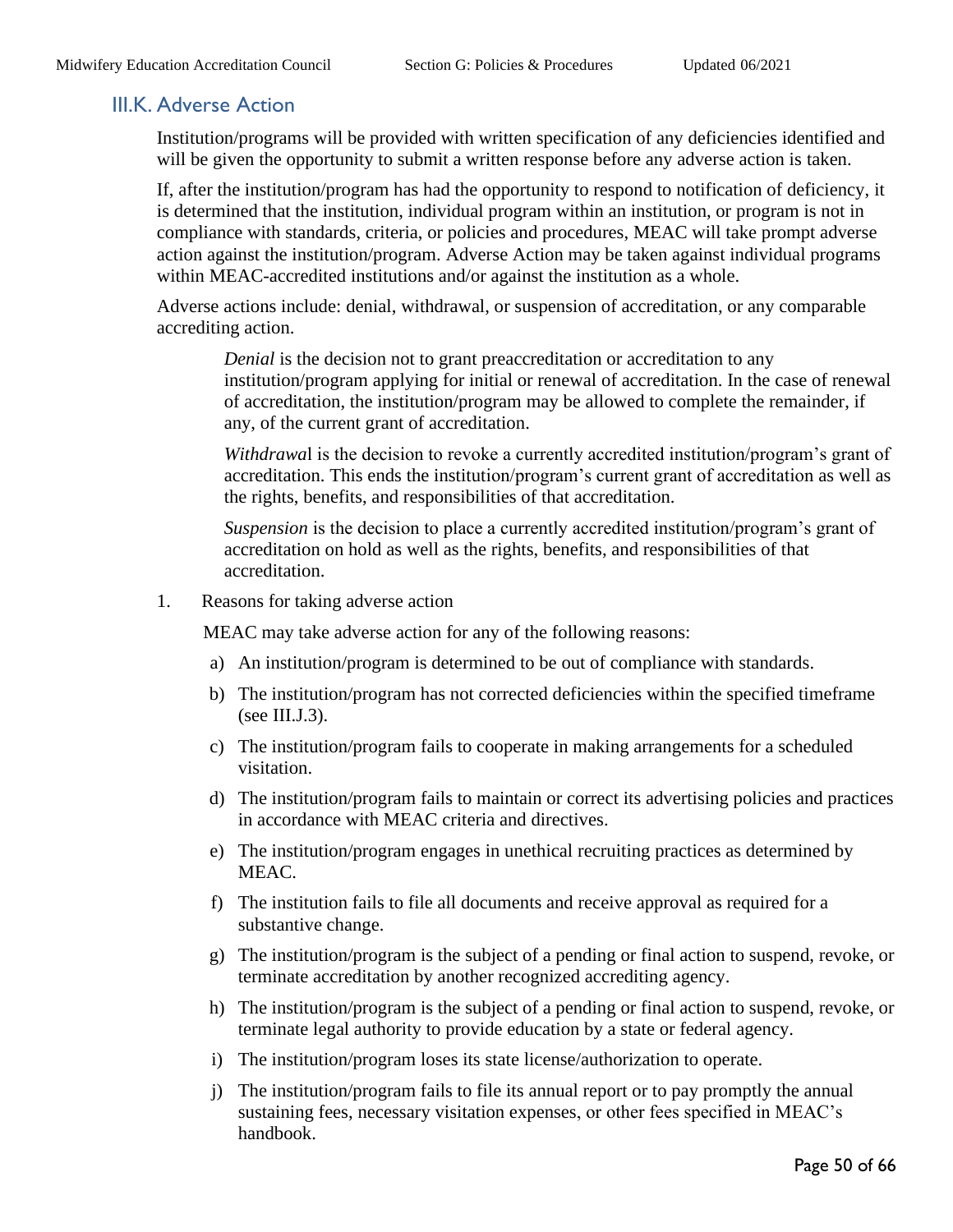- 2. Steps following an initial decision for adverse action
	- a) Institution/programs have the right to appeal any decision for adverse action. *(see III.L Due Process and Appealing MEAC Decisions)*
	- b) Details of the adverse action, timeline for appeal, notification requirements, and requirements for a teach-out plan will be sent to the institution/program with notification of the adverse action.
	- c) Adverse actions are not considered final until the deadline for an appeal has been reached without an appeal being submitted or until the appeal process is exhausted.
	- d) Institutions/programs are required to disclose any final decision of adverse action within seven (7) business days of notification to all current and prospective students.
- 3. Effective date of the adverse action may occur upon notification of final decision or may allow for a reasonable time to complete the activities in a teach-out plan or to fulfill obligations of a teach-out agreement.
- 4. Reinstating accreditation after adverse action
	- An institution/program that has had its accreditation denied or withdrawn may not reapply for accreditation until a period of one year has elapsed since MEAC's final decision. The applicant institution will be treated procedurally and substantively as if it is a new applicant for accreditation.
	- An institution/program that has had its accreditation suspended must complete the terms of the suspension in order to reinstate accreditation. This will ordinarily involve a comprehensive evaluation of the entire institution/program to determine if accreditation should be reinstated or withdrawn.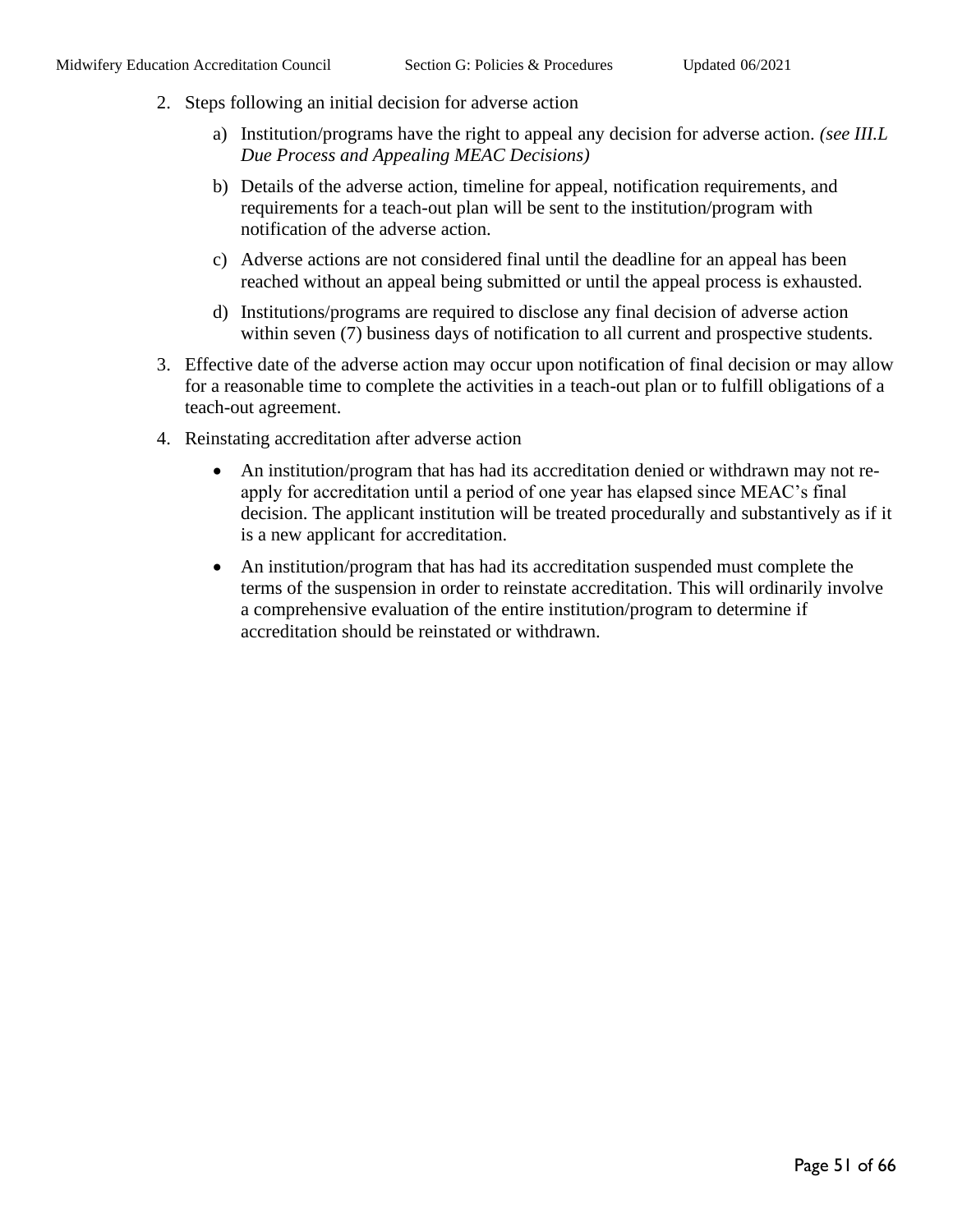## <span id="page-51-0"></span>III.L. Due Process and Appealing MEAC Decisions

- 1. MEAC policies and procedures provide institutions/programs with due process
	- a) MEAC procedures governing accreditation/preaccreditation process are provided in writing to all interested parties, including institutions/programs.
	- b) MEAC procedures allow institutions/programs a reasonable period of time to comply with requests for information and documents.
	- c) Before a final adverse action is taken, based solely upon a failure to meet financial standards and benchmarks, the institution or program may, on one occasion, request that the Accreditation Review Committee review significant financial information that was unavailable to the institution or program prior to the determination of the adverse action, and that bears materially on the financial deficiencies identified by MEAC. Upon such review of the new financial information as to significance and materiality, the ARC shall report to the MEAC Board of Directors the findings of their review and any adjustment in their recommendations regarding adverse action. Any decision made by the MEAC Board of Directors upon review and consideration of the new financial information shall not be separately appealable by the institution or program.
	- d) MEAC will make written notification to the institution/program about final decisions regarding applications for accreditation/preaccreditation and any adverse actions. This written notification will include details for the basis of decisions and the appeals process for adverse actions.
- 2. Institution/program right to appeal adverse actions and responsibilities
	- a) MEAC permits the institution/program the opportunity to appeal the following decisions made by the Board of Directors:
		- Denial of accreditation or preaccreditation
		- Suspension of the institution/program's accreditation, in part or in whole
		- Withdrawal of the institution/program's accreditation, in part or in whole
		- Any other comparable adverse action taken.
	- b) MEAC will keep confidential the details of any action and the basis for the action until the institution/program has either failed to appeal as permitted or MEAC has completed consideration of the institution's/program's appeal.
	- c) Institutions/programs that choose to provide notifications to their administrative staff, faculty, current or prospective students, or other stakeholders prior to a final appeal decision, must provide only accurate, justifiable, and provable information. MEAC must be provided prompt copies of all communications/notifications made.
- 3. Description of the Appeals Process
	- a) Notification of an adverse decision

If MEAC takes action denying, suspending, or revoking accreditation/preaccreditation, or takes other adverse action against an institution/program, MEAC will send to the institution/program its written statement of findings of fact and reasons forming the basis of that action within ten (10) business days following the decision.

b) Notice of intent to appeal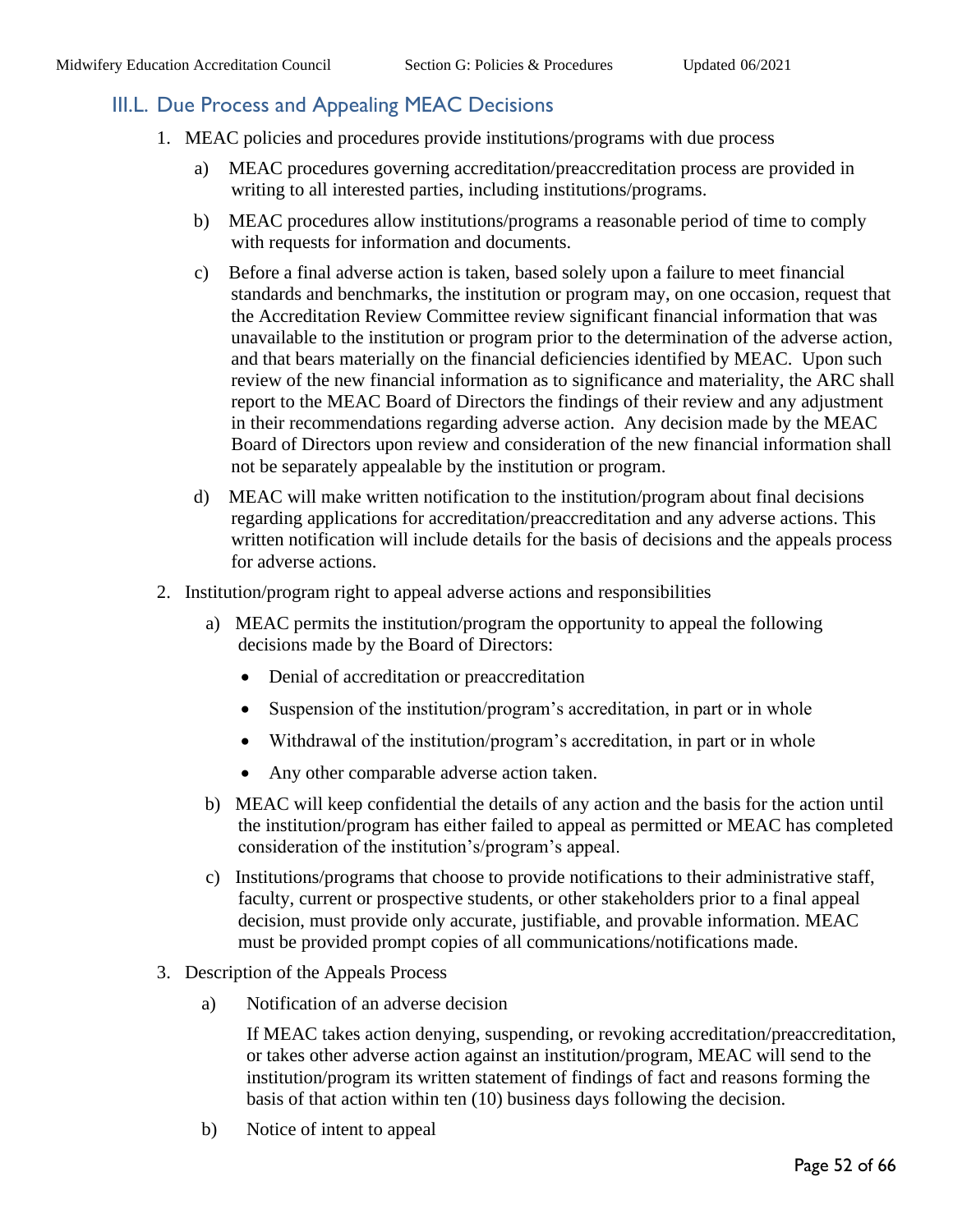An institution/program wishing to appeal the adverse decision must submit a written notice of intent to appeal and applicable fees to MEAC within fourteen (14) business days of its receipt of notification of the adverse action.

c) Appeal

If an appeal is requested, the institution/program must submit a complete written statement of the grounds for its appeal, based on the material upon which MEAC made the adverse decision, within twenty-one (21) business days after the receipt of notification of the adverse action.

The institution/program may submit new evidence (evidence not previously considered by MEAC) at the time it files material in support of its appeal, but any such new evidence must be identified as such and must be accompanied by a demonstration that the new evidence relates to:

- Any aspect of MEAC's determination that relied on issues or evidence which the institution/program has not had an opportunity, in advance of MEAC's action, to make its position known; or
- Facts that were in existence at the time of the action and were relevant to any basis for MEAC's action, but were not presented to MEAC because of mistake or misunderstanding by the institution/program, and which have subsequently come to the attention of the institution/program.

When the written statement of appeal is received, the Director of Accreditation will notify the MEAC Executive Committee of the school's appeal and will convene an Ad Hoc Appeal Panel.

d) Ad Hoc Appeal Panel

If the institution/program appeals a decision by MEAC in accordance with the procedures outlined, the institution's/program's file becomes the responsibility of an Ad Hoc Appeal Panel. The Ad Hoc Appeal Panel shall be subject to MEAC's Ethics Policies (Section IV), including the conflict of interest policy.

Eligible candidates must not be current members of the MEAC Board of Directors and were not participants in the initial decision for adverse action, or related to the MEAC Board of Directors, and who have knowledge of accrediting purposes and procedures such as midwifery education program administrators; public members from the industry, government and education; and experienced accreditation persons from other agencies. A minimum of one public member is required to serve on this panel.

The Panel undertakes a fresh review of the case. The Ad Hoc Appeal Panel has no authority concerning the reasonableness of accrediting criteria or procedures. Ordinarily, the Ad Hoc Appeal Panel shall consider only information contained in the self-evaluation report, school promotional materials, site visitors' reports, remediation or addenda to site visitors' reports, monitoring report, and/or compliance report, except when MEAC has received written notification of action or complaints from recognized accrediting and state regulatory agencies. The Ad Hoc Appeal Panel has and uses its authority to make the following decisions: to affirm, amend, or remand adverse actions of the original decision-making body; and affirms, amends, or remands the adverse action. A decision to affirm or amend the adverse action is implemented by the Ad Hoc Appeal Panel or by the MEAC Board of Directors, at MEAC's option. In a decision to remand the adverse action to the Board for further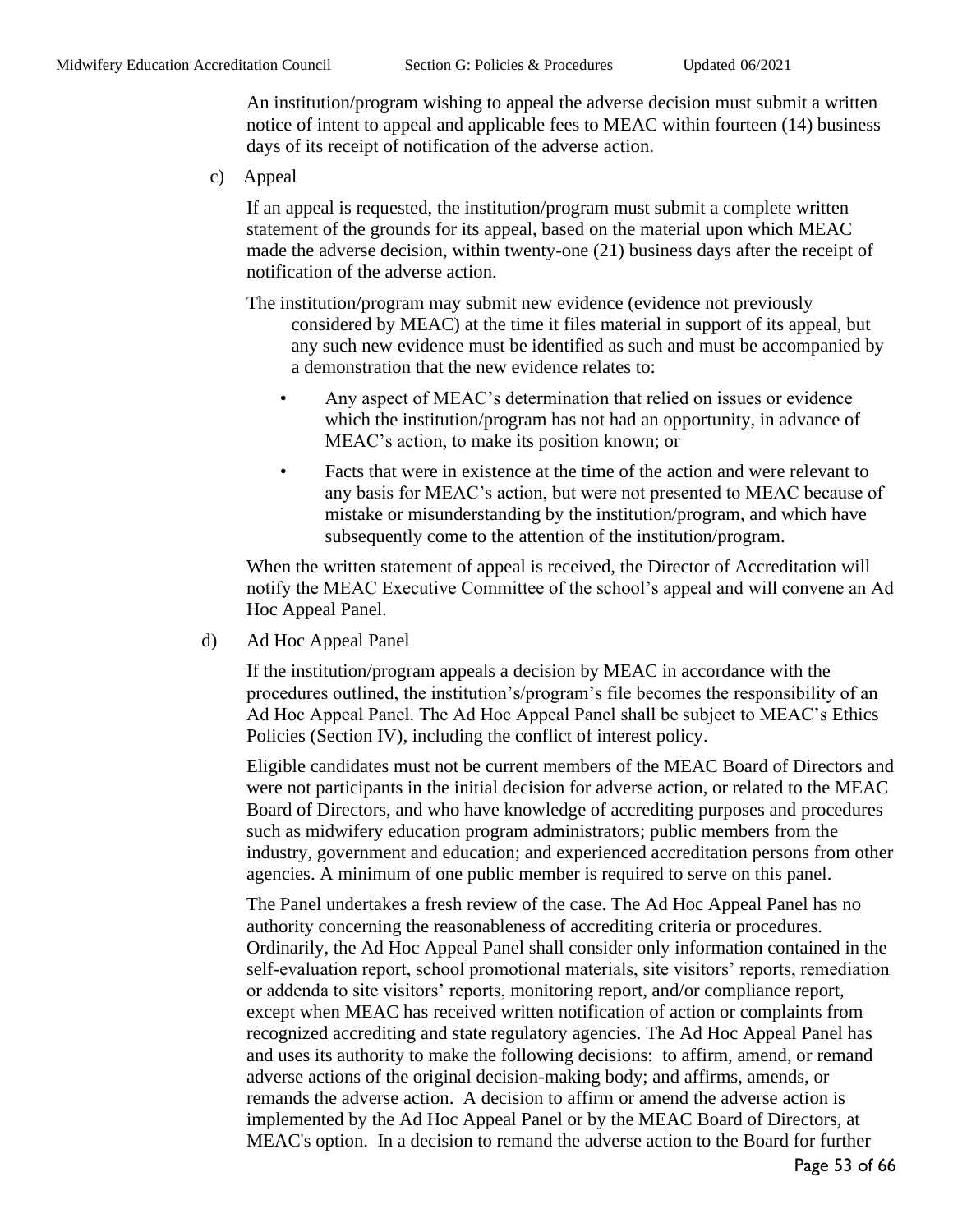consideration, the Ad Hoc Appeal Panel must explain the basis for a decision that differs from that of the original decision-making body. In a decision that is to be implemented by or remanded to the Board, the Board must act in a manner consistent with the Ad Hoc Appeal Panel's decisions or instructions.

e) Appointment of the Ad Hoc Appeal Panel

Within three (3) calendar weeks of MEAC's receipt of the request for appeal, the Director of Accreditation shall appoint an Ad Hoc Appeal Panel. A list of seven (7) persons will be identified in advance to the institution/program as the group from which the Ad Hoc Appeal Panel will be selected. The Director of Accreditation will designate one person from the list of seven to serve as Chair of the Ad Hoc Appeal Panel of three persons.

The institution/program, within ten (10) business days of receipt of the list, may strike up to two persons, other than the chair, from the list. Should this occur, the Director of Accreditation will then designate two new individuals from those remaining on the list to constitute the second and third members of the Ad Hoc Appeal Panel.

An alternate Ad Hoc Appeal Panel member will be selected from the two remaining individuals for each appeal proceeding.

f) The Director of Accreditation shall also notify the site visitors and members of the MEAC Accreditation Review Committee who participated in the accreditation review of the date, time and place of the hearing. The Director of Accreditation may request that one of the site visitors and one member of the Accreditation Review Committee be present at the hearing.

A time and place will be selected to permit the institution/program to make its appeal, allowing sufficient time for presentations, deliberations, and the forwarding of a report to MEAC. Ordinarily, the meeting shall be no more than sixty (60) and no less than forty (40) business days from the final appointment of the Ad Hoc Appeal Panel.

g) Notification of hearing procedures to the appellant institution/program

MEAC shall forthwith notify the appellant institution/program in writing of the following:

- The time and place that the Ad Hoc Appeal Panel will meet for the hearing, the hearing fee and the expenses of the Ad Hoc Appeal Committee that must be reimbursed.
- The consideration of the appeal will be based on MEAC's written statement of findings and reasons related to the action, the institution's/program's written response detailing grounds for appeal, and relevant supportive documents.
- The appellant institution/program has the right to be present and represented, at its option and expense, by counsel of the institution's/program's choosing, and to have a transcript of the hearing proceedings of the appeal.
- The institution/program has the right to introduce evidence on its behalf, to examine any evidence introduced against it, to be advised, on request, of the names of any witness appearing against it, and to cross-examine any such witness.
- h) Conduct of hearing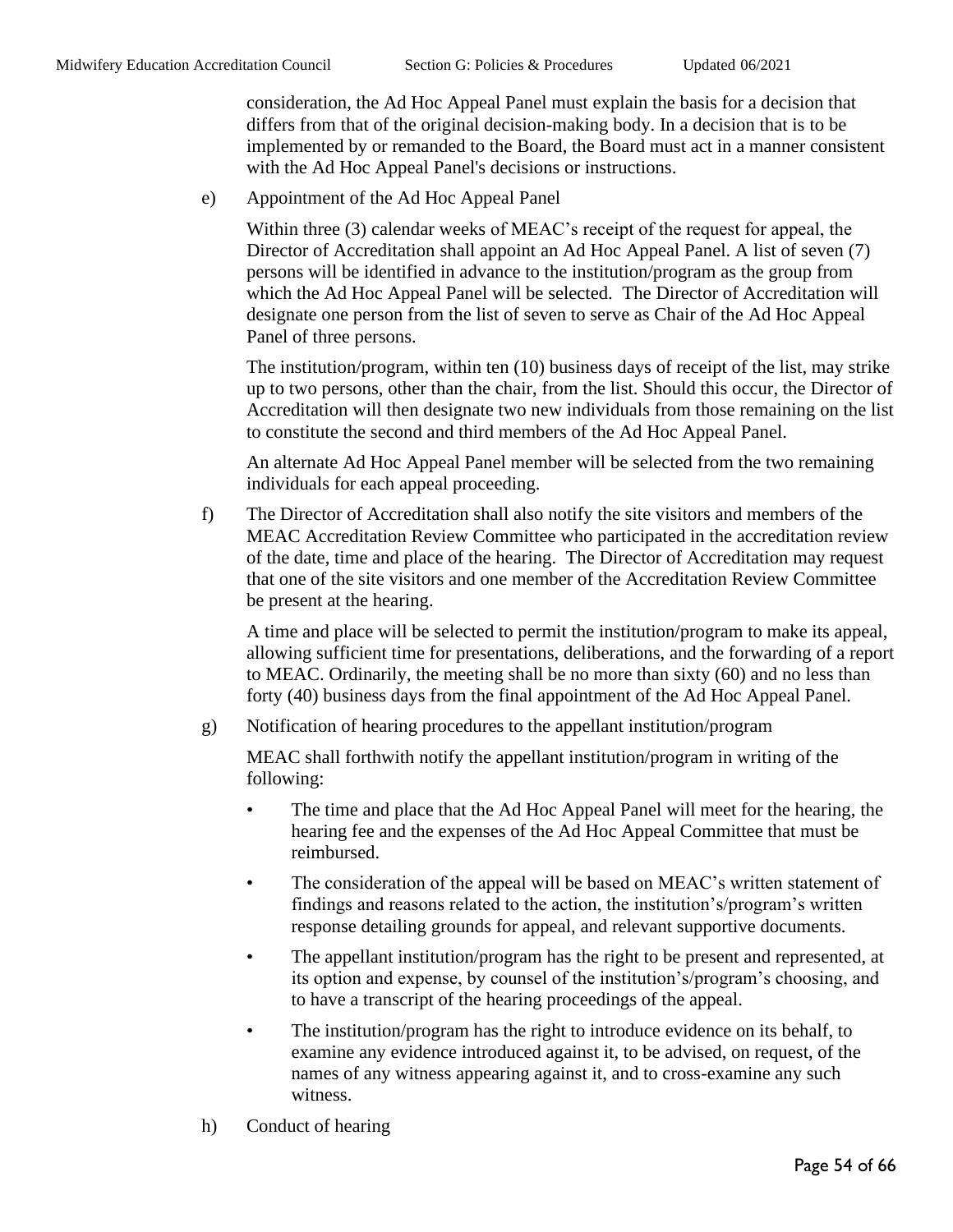The Chair of the Ad Hoc Appeal Panel shall preside over the hearing to determine the order of the proceedings, maintain decorum and assure that all participants in the hearing have a reasonable opportunity to present and examine all relevant oral and documentary evidence introduced therein.

The MEAC Board shall have the right to be accompanied or represented by counsel in the conduct of the appeal.

The hearing need not be conducted strictly according to the rules of law applicable in a court proceeding as to the examination of witnesses or presentation of evidence. Any relevant matter upon which reasonable persons customarily rely in the conduct of their affairs may be considered.

Audio recording of the hearing shall be maintained and the recording or transcriptions shall be available to the appellant for review.

The Chair of the Ad Hoc Appeal Panel shall have the discretion to recess for a reasonable time and reconvene the hearing upon their own application, that of the institution's/program's, or that of any member of the Ad Hoc Panel.

The Ad Hoc Appeal Panel will decide whether any new evidence submitted should be considered in accordance with the requirements set forth above. If new evidence is submitted to the Panel and the Panel determines that this new evidence shows or suggests that MEAC's decisions should be reconsidered, the Panel may remand the matter for further MEAC consideration and action.

Following the hearing, the Ad Hoc Appeal Panel shall submit a report based on its review. The report will then be considered and acted upon by MEAC. The action of MEAC, which evoked the appeal, may be considered effective and final if the Panel's deliberations result in a decision consistent with that made previously by MEAC.

i) Notification of *final* decision

The Director of Accreditation shall notify the institution/program in writing of the final decision upheld by the panel, or a new determination by the Board after consideration of the Panel's report, including rationale for the decision, within thirty (30) calendar days following the conclusion of the hearing. MEAC will also notify the applicable federal and state agencies and the public according to notification responsibilities required by MEAC's administrative policies and procedures.

j) Arbitration

MEAC has the authority to require binding arbitration of institutions/programs in lieu of appeals through the courts. If MEAC decides to initiate a binding arbitration requirement, it may do so only after giving prior notice to all institutions/programs accredited by MEAC. In its notice, it must describe in writing the terms and conditions of such an appeal process.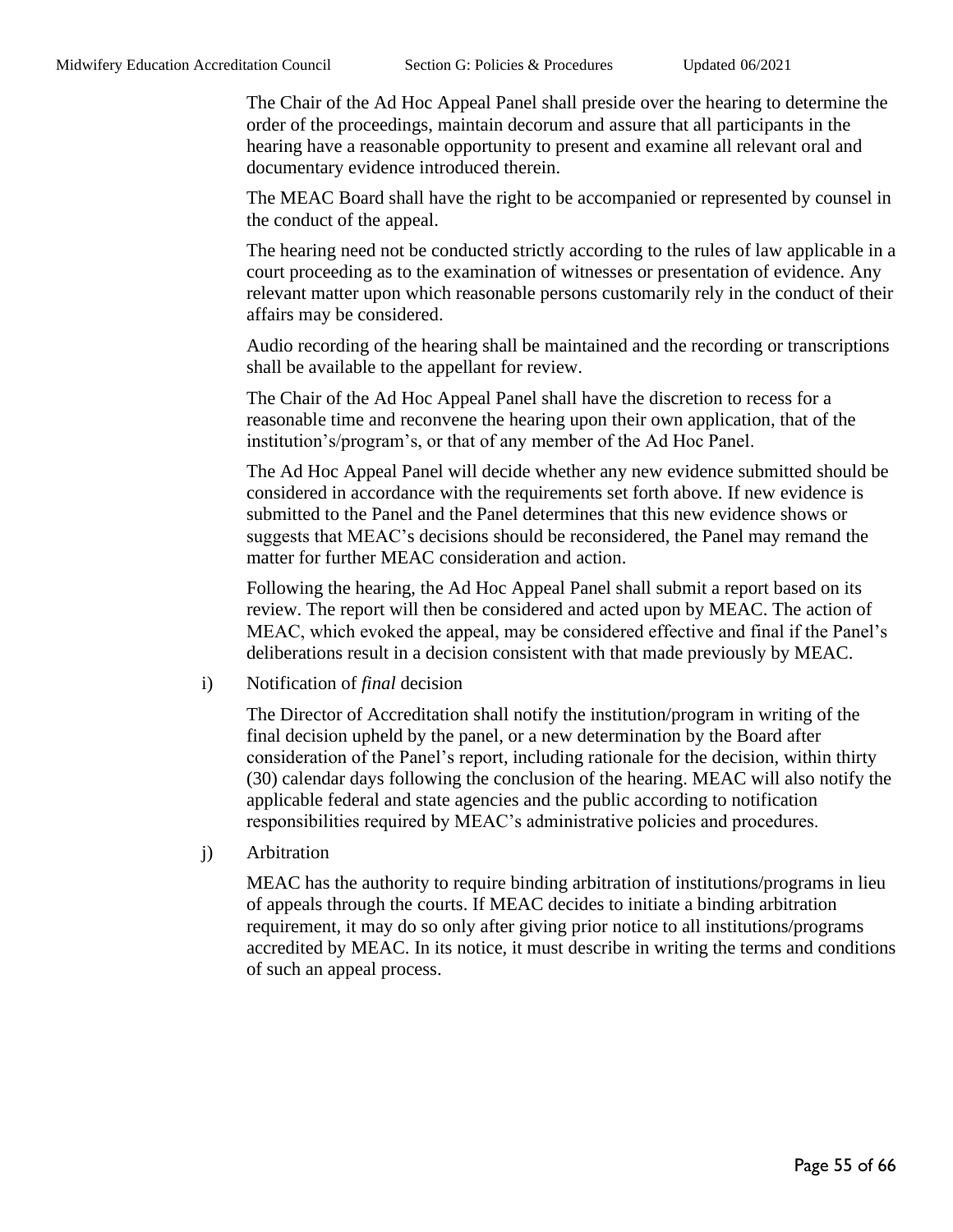## <span id="page-55-0"></span>III.M.Relinquishment of Preaccreditation/Accreditation

An institution/program automatically relinquishes its preaccreditation/accreditation through either of the following actions:

- MEAC receives formal, written notification from the chief executive officer of the institution/program that it voluntarily relinquishes preaccreditation/accreditation.
- The institution/program closes.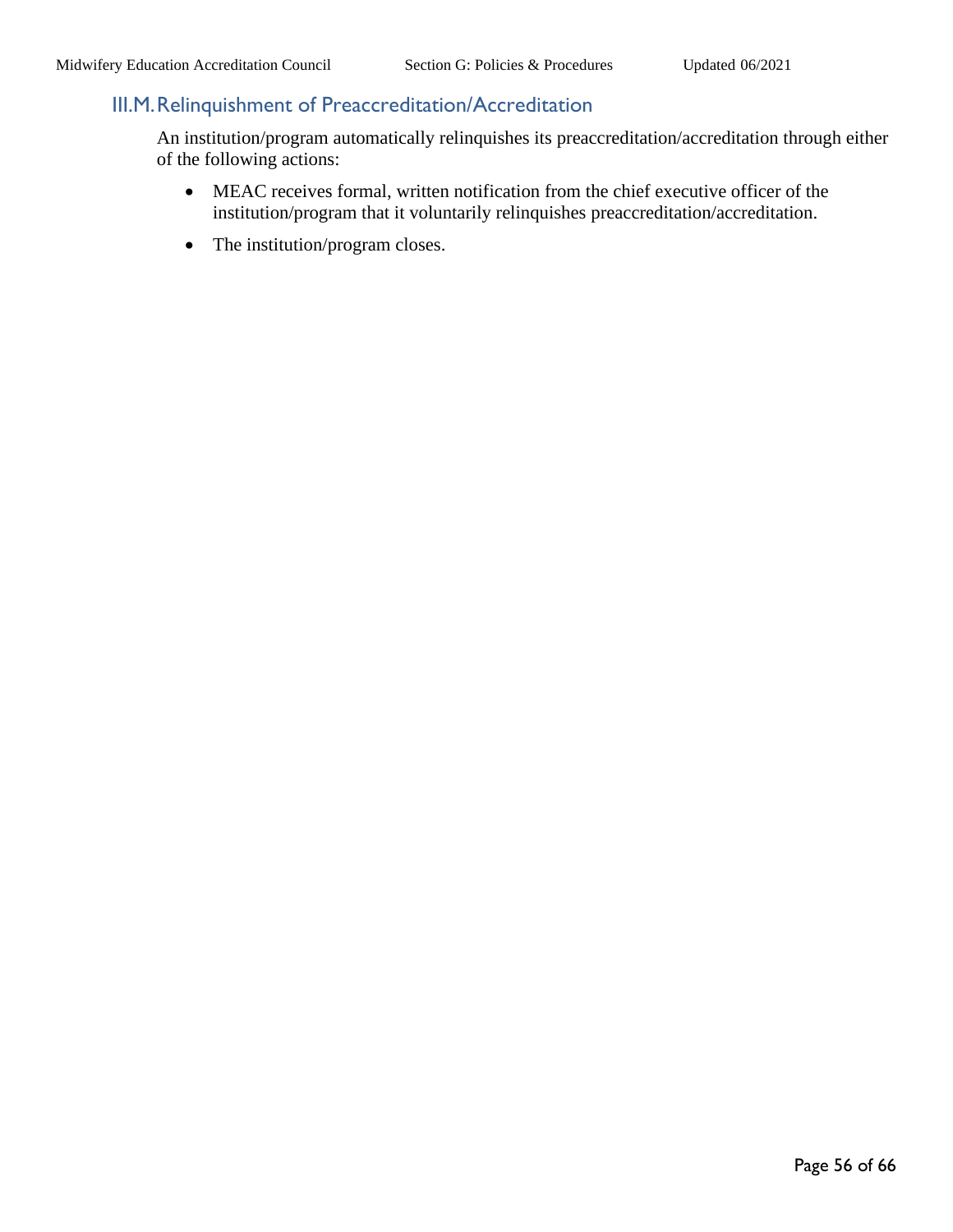#### <span id="page-56-0"></span>III.N.Institution/Program Closure, Teach-out Plans and Teach-out Agreements

Due to the broad impact of any closure, the determination to close a program, branch campus, or the institution should be made through a consultative process between MEAC, the institution and other stakeholders in midwifery education, and should be decided only after alternatives have been considered.

MEAC considers the decision to enter into a teach-out and/or closure to be a major change. It is a decision that should not be entered lightly as it cannot be reversed. Once MEAC has received a teach-out and/or or closure plan from an institution or program, that institution or program will no longer be eligible for renewal of MEAC accreditation.

Institutions and programs that are compiling a teach-out and/or closure plan should also include any substantive change(s) that will be needed as part of the process, such as change of location, change in curriculum, entering into contracts with another institution or organization to provide education services. These substantive changes will be evaluated under the teach-out and/or closure plan rather than as a separate process and the usual substantive change fees may be waived.

- 1. Institution or Program Closure
	- a) Institutions/programs that will close are required to complete a closure plan, teach-out plan, and/or a teach-out agreement to be evaluated by MEAC prior to implementation. If an institution or program MEAC accredits or preaccredits closes without a teach-out plan or agreement, MEAC must work with the USDE and the appropriate state agency, to the extent feasible, to assist students in finding reasonable opportunities to complete their education without additional charge.

The closure plan must include:

- i. The effective date of closure.
- ii. A plan for disposition of all student records, including educational, billing, accounting and financial aid records, in an accessible location and in accordance with applicable legal requirements in the event the institution closes.
- iii. Full contact information for the entity that will assume responsibility for student records.
- iv. A plan for the disposition of all institution/program shares, assets, and liabilities in accordance with the institution/program's bylaws or other governing documents.
- b) MEAC will pro-rate the Annual Sustaining Fee for any institution/program closing, according to the final day the institution/program is open.

#### 2. Teach-out Plans

a) Teach-out plan means a written plan developed by an institution/program that provides for the equitable treatment of students if an institution/program, or an institutional location that provides one hundred percent of at least one program, ceases to operate or is expected to cease operation before all students have completed their program of study, and may include, if required by the institution's accrediting agency, a teach-out agreement between institutions.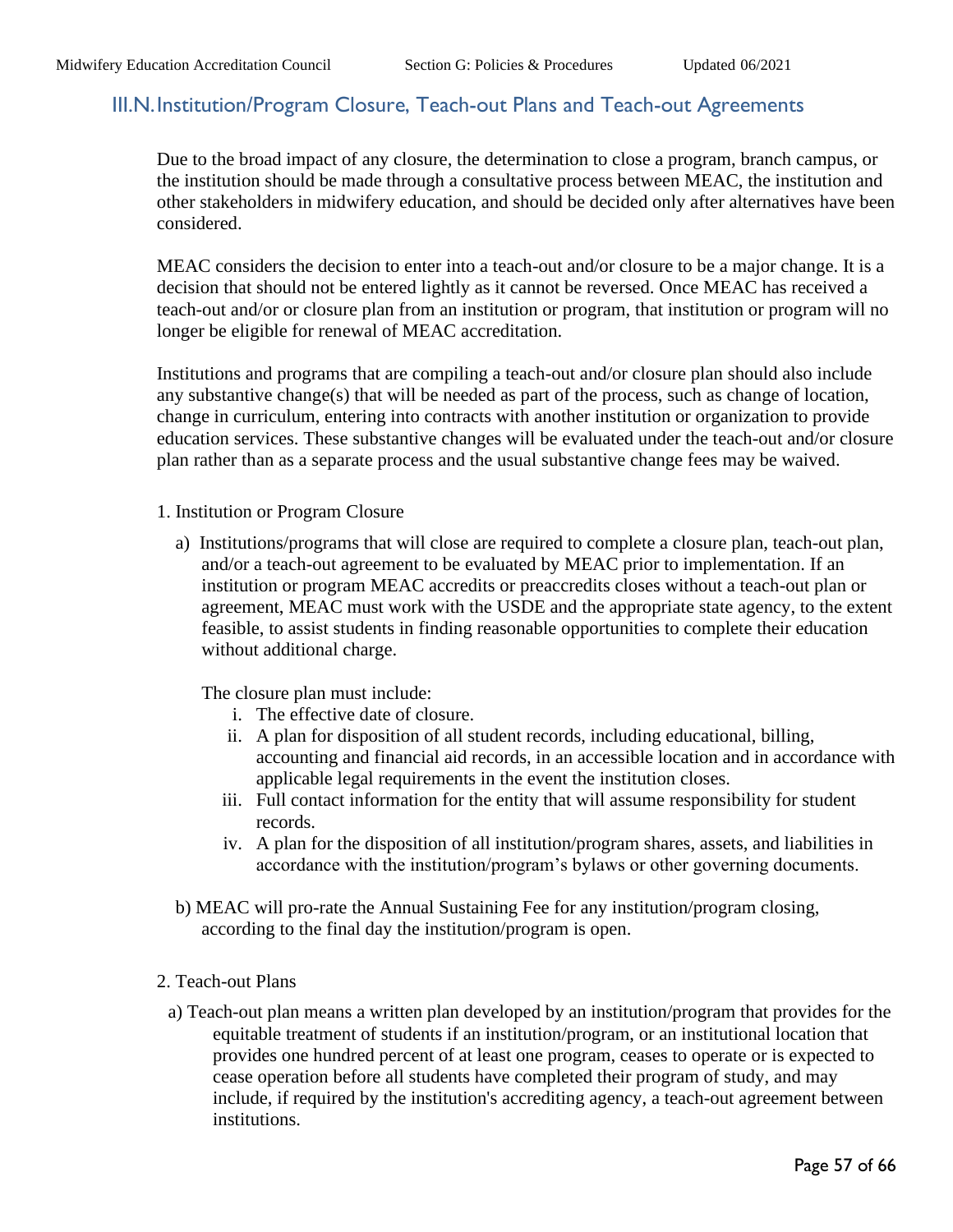- b) MEAC requires an institution/program it accredits or preaccredits to submit a teach-out plan for approval upon the occurrence of any of the following events:
	- i. The HEA Secretary notifies MEAC of a determination by the institution's independent auditor expressing doubt about the institution's ability to operate as a going concern or indicating an adverse opinion or a finding of material weakness related to financial stability. Non-Title-IV schools must also submit a teach-out plan if, during an Annual Report, MEAC receives an audit or financial review wherein the institution's independent auditor has determined the same.
	- ii. The HEA Secretary notifies MEAC that the institution is participating in Title IV, HEA programs under a provisional program participation agreement and the Secretary has required a teach-out plan as a condition of participation.
	- iii. The HEA Secretary notifies MEAC that it has placed the institution on the reimbursement payment method under 34 CFR 668.162(c) or the heightened cash monitoring payment method requiring the Secretary's review of the institution's supporting documentation under 34 CFR 668.162 (d)(2).
	- iv. The HEA Secretary notifies MEAC that the Secretary has initiated an emergency action against an institution, in accordance with section  $487(c)(1)(G)$  of the HEA, or an action to limit, suspend, or terminate an institution participating in any Title IV, HEA program, in accordance with section  $487(c)(1)(F)$  of the HEA.
	- v. MEAC acts to withdraw, terminate, or suspend the accreditation or preaccreditation of the institution or place the institution/program on probation.
	- vi. The institution notifies MEAC that it intends to cease operations entirely or close a location that provides one hundred percent of at least one program, including if the location is being moved and is considered by the HEA Secretary to be a closed school.
	- vii. A state licensing or authorizing agency notifies MEAC that an institution's license or legal authorization to provide an educational program has been or will be revoked.
- c) MEAC must evaluate teach-out plans. The teach-out plan must include:
	- i. A listing of all students in all programs and:
		- 1. their name and student ID number (do not submit social security numbers or birth dates, in part or in whole)
		- 2. their estimated graduation dates
		- 3. their anticipated decision for staying at the institution through graduation, transfer, and/or participation in a teach-out agreement with a specific institution
		- 4. the status of unearned tuition
		- 5. all current refunds due
		- 6. their account balances
		- 7. the program requirements each student has completed
	- ii. An anticipated timeline of activities, including: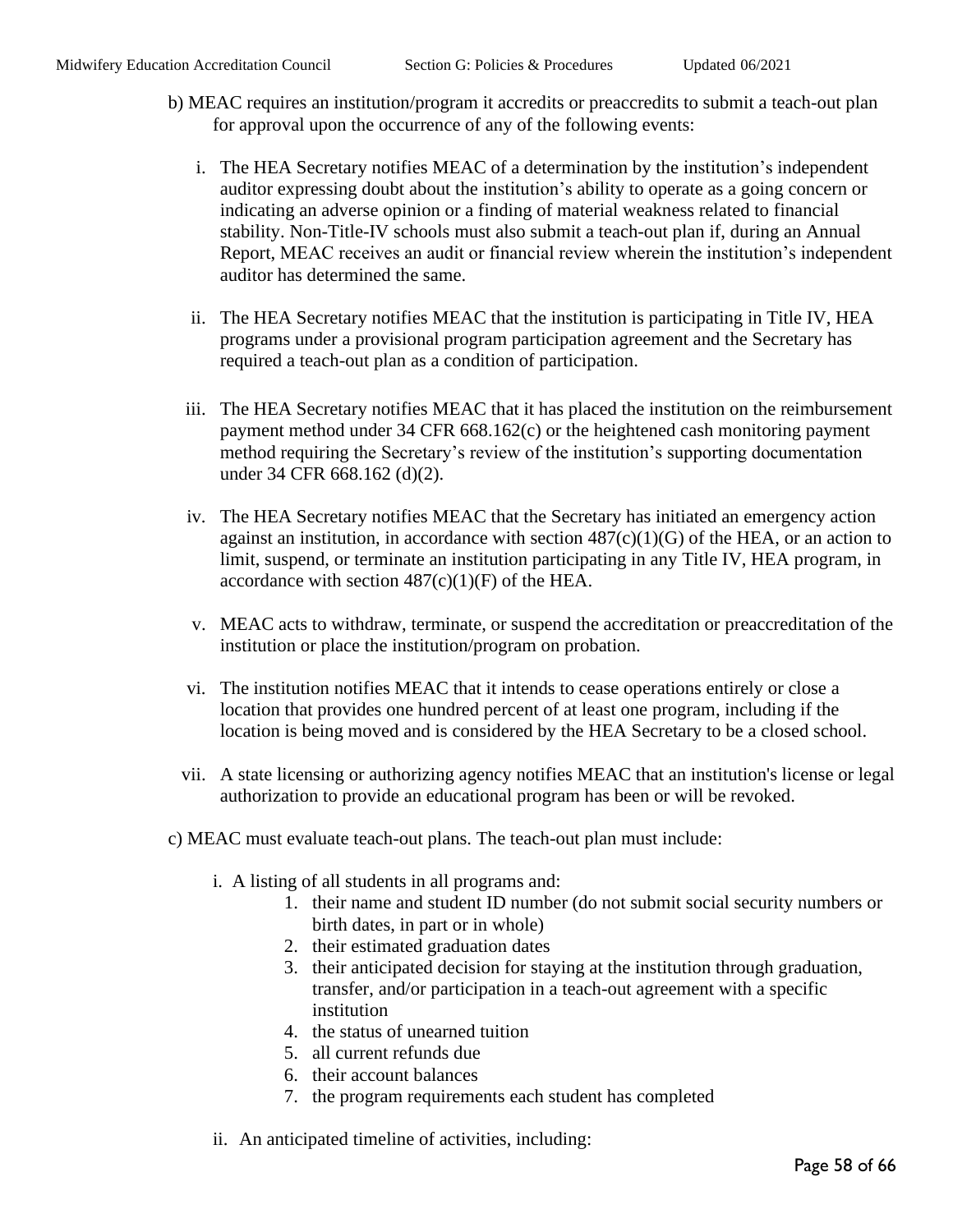- 1. The date by which recruitment, admissions, and new enrollment will cease.
- 2. The date(s) by which all marketing materials and advertising will be withdrawn, cancelled, corrected, or deleted.
- 3. The date by which an audit will be completed to determine what courses and/or other activities are needed by students currently enrolled to complete their programs.
- 4. The date by which development of a schedule of courses to be taught during the teach-out process that ensures that all remaining courses required for the students to complete their programs will be offered in a reasonable sequence. In some cases, it may be necessary to modify the program requirements (e.g., include self-study courses or other alternatives) to enable the students to complete their programs, but in these cases the learning objectives and credithour requirements must be equivalent to those of the original program.
- 5. The date of last classes
- 6. The effective date of site closure, if applicable
- 7. The anticipated date of loss of degree-granting authority, if applicable
- 8. The anticipated date of loss of Title IV access, if applicable
- iii. An explanation, accompanied by appropriate supporting documentation and timelines, of how the institution has or will notify students, administrative staff, and faculty of the teach-out plan and, if applicable, of any applicable teach-out agreement, including key dates within each.
- iv. A detailed listing of additional charges, if any, and how students will be informed of the charges.
- v. Procedures to ensure that the delivery of training and services to students will not be materially disrupted and that obligations to students will be timely met.
- vi. A plan for advising students (group and/or individual meetings, dates, agendas).
- vii. A plan for providing all potentially eligible students with information about how to obtain a closed school discharge, and, if applicable, information on state refund policies.
- viii. The names of other institutions that offer similar program and that could potentially enter into a teach-out agreement with the institution/program.
- ix. Title IV approved schools: An explanation of how the institution will arrange for continuity of financial aid services at the new institution and, if unavailable, how students will be informed of the cessation of financial aid support.
- x. An updated MEAC Curriculum Checklist Worksheet. This may be shared with other MEAC-accredited schools should MEAC need to help facilitate the transfer of students to said MEAC-accredited schools.
- xi. If the school is unable to fulfill its obligations to all currently-enrolled students, then the school must also submit a proposed teach-out agreement with one or more institutions which currently offer programs similar to those offered at the school and: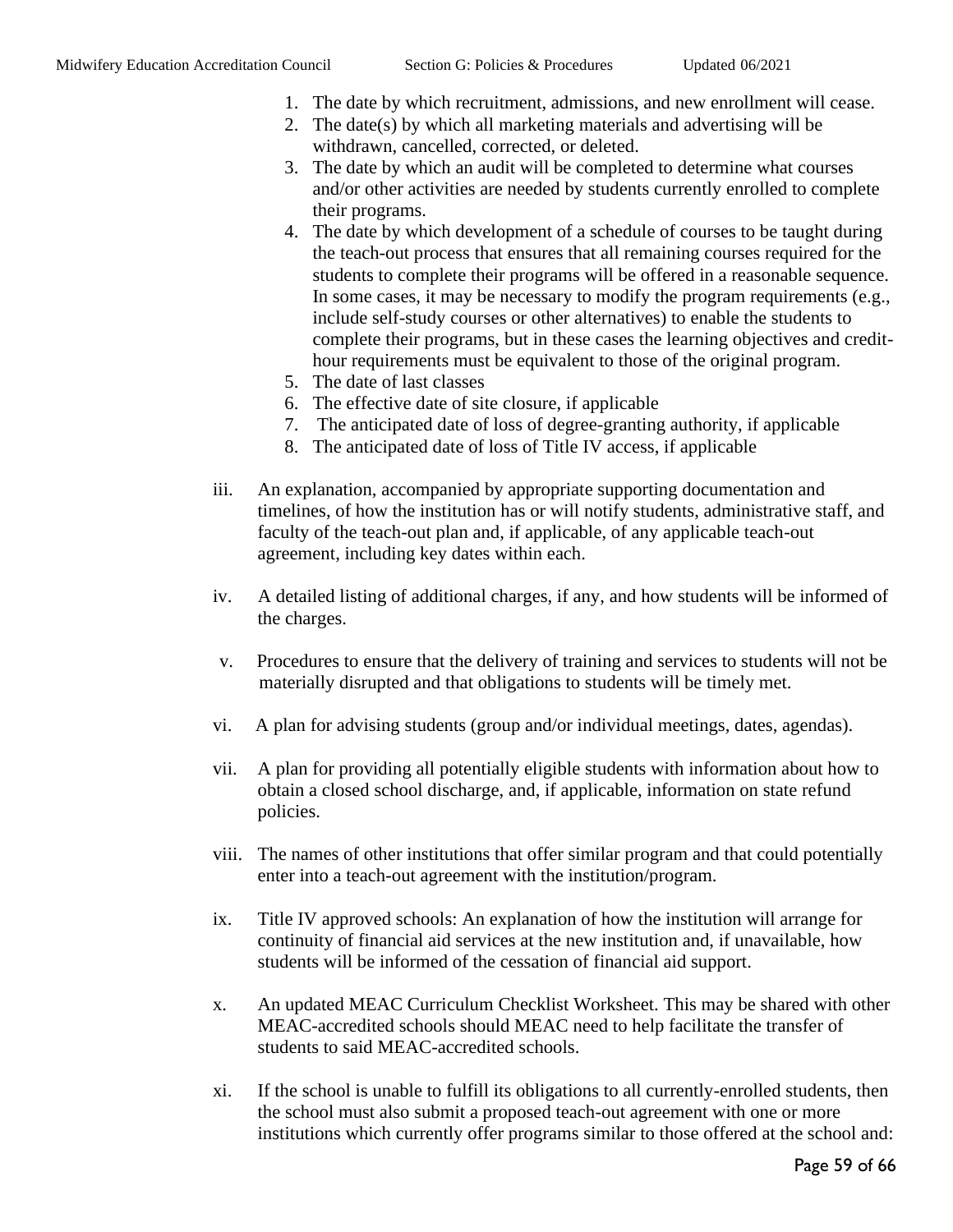- are within reasonable geographic proximity or which would be capable of conducting the teach-out without requiring students to move or travel substantial distances.
- Provides information on the number and types of credits the teach-out institution is willing to accept prior to the student's enrollment
- Includes a clear statement to students of the tuition and fees of the educational program and the number and types of credits that will be accepted by the teachout institution
- xii. A record retention plan to be provided to all enrolled students that delineates the final disposition of teach-out records (e.g. student transcripts, billing, financial aid records.
- xiii. If the program will close but the institution will remain open, the teach-out plan must also include a plan for disposition of all student records, including educational, billing, accounting and financial aid records, in an accessible location and in accordance with applicable legal requirements.
- d) Procedures for reviewing teach-out plans
	- i. Prior to implementation of a teach-out plan, the institution/program must submit the necessary plan and associated materials to the MEAC office.
	- ii. The plan is reviewed by Independent Board Reviewers, which may request additional information from the institution/program.
	- iii. After reviewing all materials (including any site visit reports) the IBR will provide a report to the MEAC Board of Directors.
	- iv. The Board of Directors will determine the approved length for the teach-out plan, typically not to exceed 12-18 months. This timeframe allows the institution/program to teach-out those students closest to completion and arrange for transfers and/or teach-out agreements for the remainder.
	- v. The Board of Directors will determine areas of further monitoring and recommendations for strengthening the teach-out process. This may include TRAC Reports, Monitoring Reports, and/or Compliance Reports detailing changes in enrollment, administration, faculty, curriculum, facilities, finances and other major components that could affect the quality or equitable treatment of students within the educational program.
	- vi. Any teach-out plan that is not acceptable and/or that would require undue further monitoring will not be approved and will require that the institution/program enact teachout agreements in a timely manner.
	- vii. MEAC will notify institutions/programs of further reporting requirements within ninety (90) calendar days of submission of the teach-out plan to MEAC.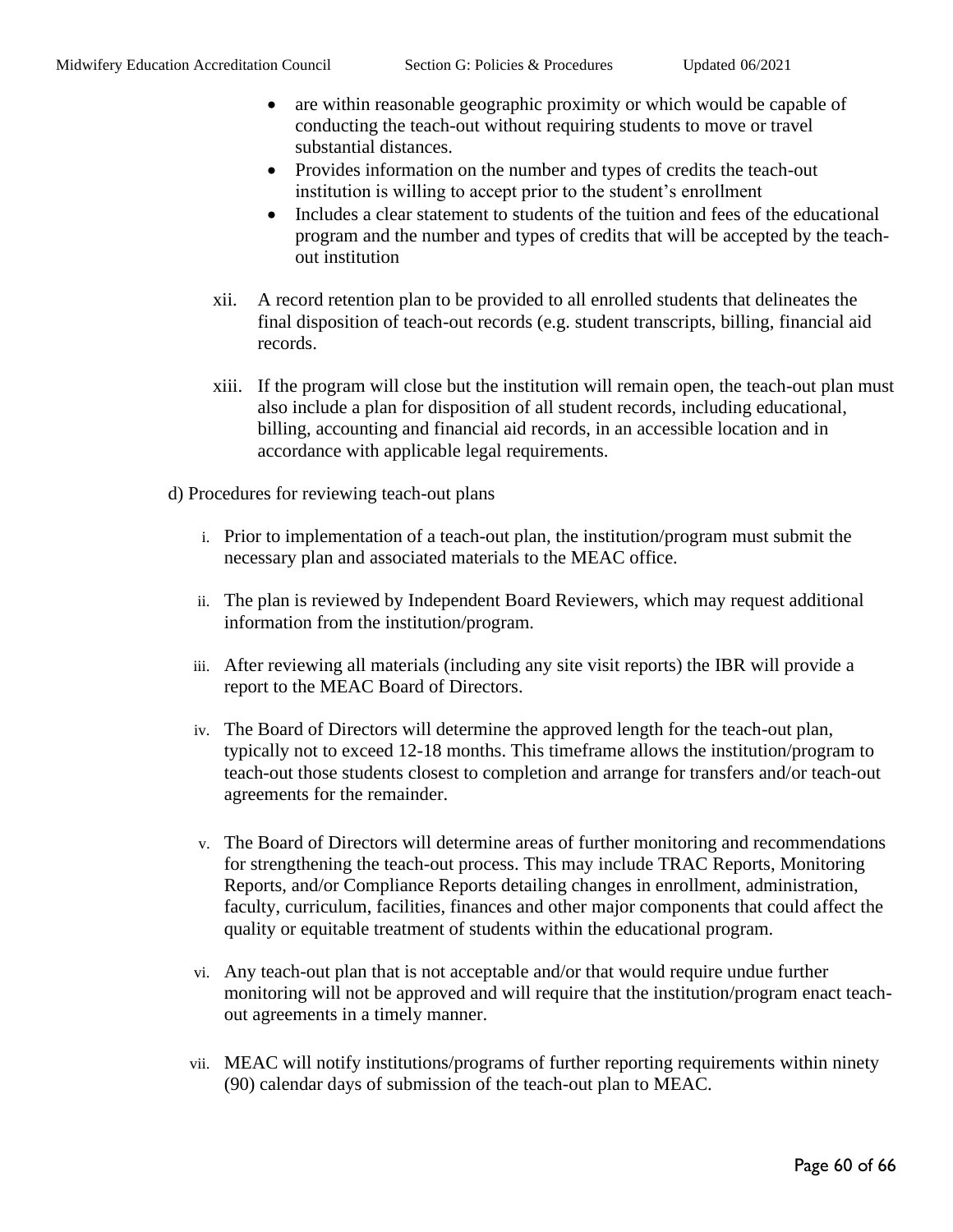- viii. If a site visit is required to verify the information provided by the institution/program, one or more members of the IBR will visit the institution/program and/or new branch campus or additional location. The institution/program is required to submit the site visit fee prior to scheduling the site visit.
- e) MEAC will monitor the status of all active teach out plans, and will continue to monitor compliance with all benchmarks as they relate to the focus stated in 2.c above.
- f) If MEAC receives a teach-out plan from a program that is accredited by another recognized accrediting agency, the Agency will notify that accrediting agency of the teach-out.
- g) MEAC will not permit any institution/program to serve as a teach-out institution if any of the following conditions are present:
	- 1) The institution/program is subject to the conditions in III.N.2(b), above.
	- 2) The institution/program is under investigation, subject to an action, or being prosecuted for an issue related to academic quality, misrepresentation, fraud, or other severe matters by a law enforcement agency.
- h) MEAC requires any institution/program under a teach-out plan to provide copies of all notifications made by the institution/program related to the institution/program's closure or teach-out options to ensure the information accurately represents student's ability to transfer credits and may require corrections.
- 3. Teach-out Agreement
	- a) Teach-out agreement means a written agreement between institutions that provides for the equitable treatment of students and a reasonable opportunity for students to complete their program of study if an institution, or an institutional location that proves one hundred percent of at least one program offered, ceases to operate before all enrolled students have completed their program of study.
	- b) MEAC requires an institution it accredits or preaccredits that enters into a teach out agreement, either on its own or at the request of MEAC, with another institution to submit that teach-out agreement to MEAC for approval. MEAC will approve the teach-out agreement only if the agreement is between institutions that are accredited or preaccredited by a nationally recognized accrediting agency, is consistent with applicable standards and regulations, and provides for the equitable treatment of students by ensuring that:
		- i.The teach-out institution has the necessary experience, resources, and support services to provide an educational program that is of acceptable quality and reasonably similar in content, delivery modality, and scheduling to that provided by the institution that is ceasing operations either entirely or at one of its locations Note: while an option via an alternate method of delivery may be made available to students, such an option is not sufficient unless an option via the same method of delivery as the original educational program is also provided.
		- ii. The teach-out institution has the capacity to carry out its mission and meet all obligations to existing students; and demonstrates that it can provide students access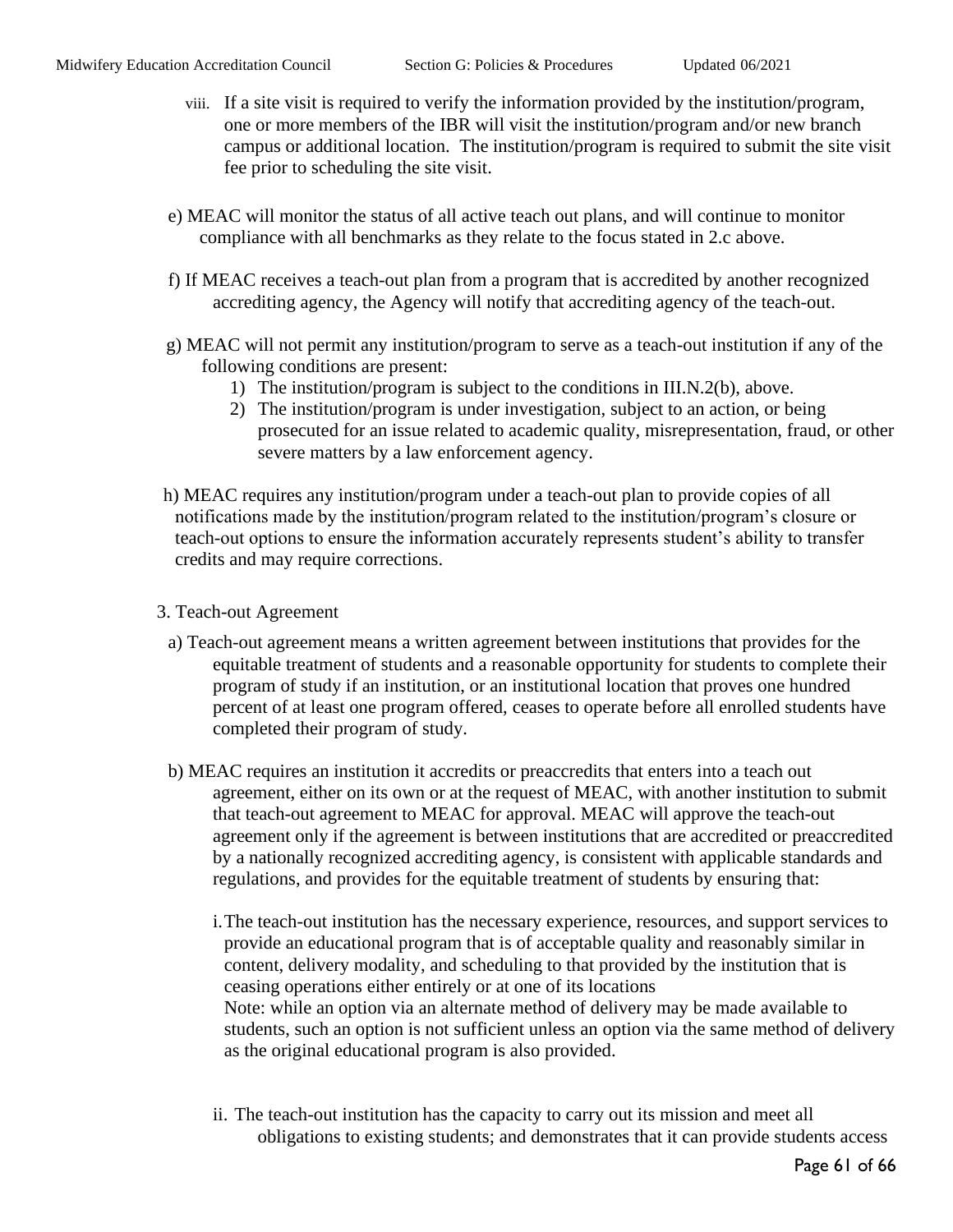to the program and services without requiring them to move or travel substantial distances and that it will provide students with information about additional charges, if any.

c) Teach-out agreements must be submitted and approved by MEAC prior to implementation.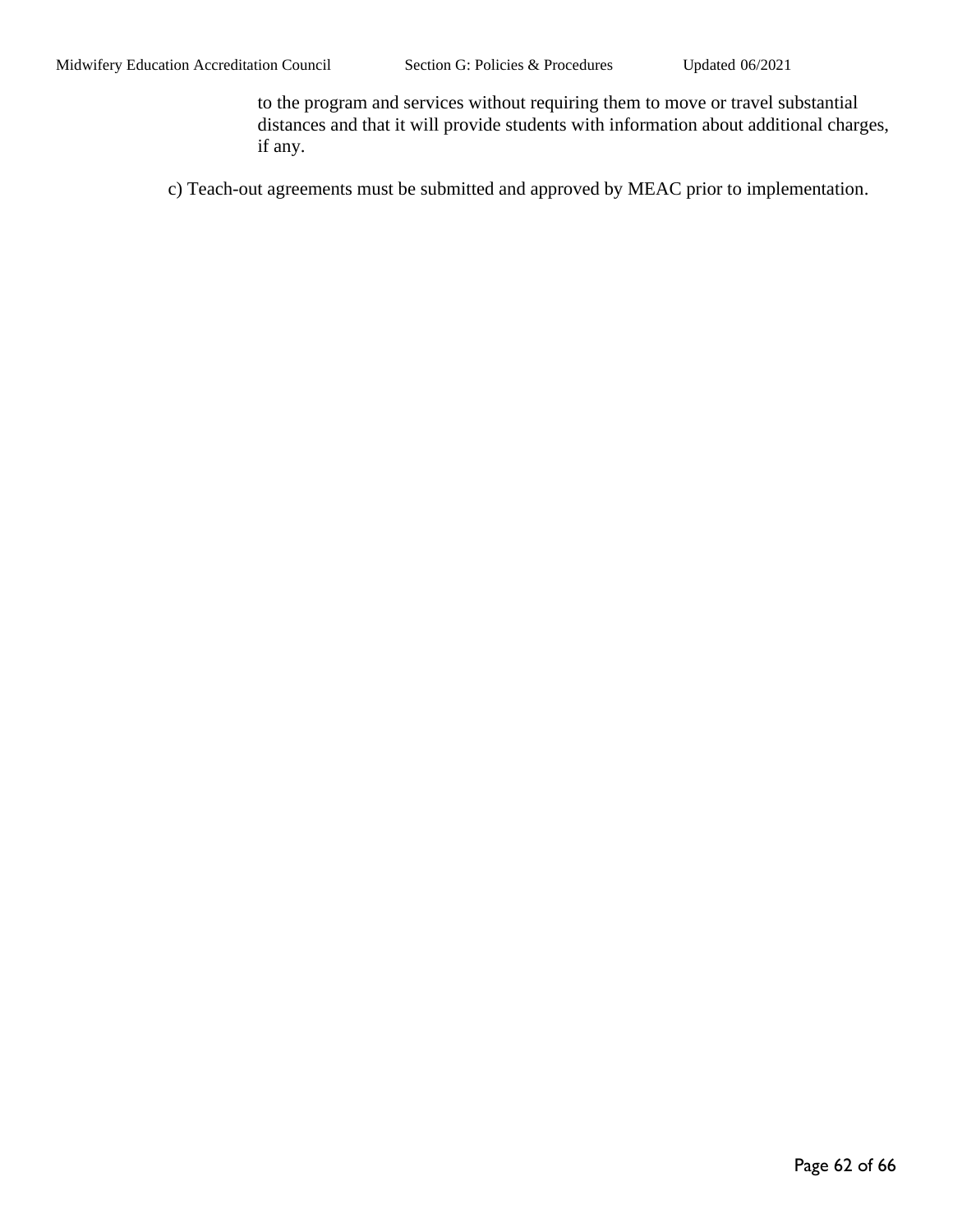## <span id="page-62-0"></span>III.O.Complaints against an Institution/Program

1. MEAC will review in a timely, fair and equitable manner any complaint it receives against an accredited/preaccredited institution or program in accordance with these procedures and will take follow-up action as appropriate based on the results of its review. MEAC encourages parties to pursue informal grievance mediation attempts with each other, or with MEAC staff or Board members, to attempt to resolve grievances informally before commencing a formal written complaint process with MEAC.

2. Scope of MEAC authority in a complaint is limited to compliance or adherence with MEAC's published standards, criteria, and policies and procedures. Matters of noncompliance will be referred to the appropriate process for remediation or show cause, as appropriate.

#### 3. Contents of a complaint:

The complaint shall be submitted in writing and dated by the Complainant and shall include:

- a. a statement clearly identifying the submitted materials as a written complaint, and
- b. identification of the institution or program against which the complaint is being filed, and
- c. a concise statement of the specific activities or conduct that constitute the basis of the complaint, and
- d. a description of the steps already taken to resolve the problem, and
- e. the name and contact information for the person making the complaint or a statement indicating the complaint is being made anonymously. If the complaint is being made anonymously, MEAC still requires a mailing address so that requests for additional information can be made. Every effort will be made to keep the Complainant's identity and mailing address confidential.

If the written complaint does not contain the required information listed above, the MEAC Director of Accreditation will notify the Complainant, and request additional information. The Complainant has thirty (30) calendar days to respond with additional information; if additional information is not provided within thirty (30) calendar days the complaint will be considered inactive, and MEAC will take no further action unless the Complainant submits the requested information and a letter requesting that the complaint review re-commence.

The Director of Accreditation will review the complaint information, including any additional information requested by MEAC, and determine if the complaint is within the scope of the MEAC standards or policies. Should the Director of Accreditation be named in the complaint, the MEAC Executive Director or another uninvolved staff or Board member will review the complaint. If the Director of Accreditation determines that the written complaint is outside the scope of MEAC standards or policies, they will notify the Complainant and the MEAC Executive Committee. If the written complaint is found to be within the scope of MEAC standards or policies, the following procedures will commence.

- 4. Process for handling complaints
	- a. Within fifteen (15) business days of receipt by the MEAC office of a written complaint that includes all of the required components, or submission of additional information by the Complainant as requested by MEAC to complete a complaint, a copy of the complaint and a letter requesting a response to the complaint will be forwarded via certified mail to the institution/program against which the complaint has been filed.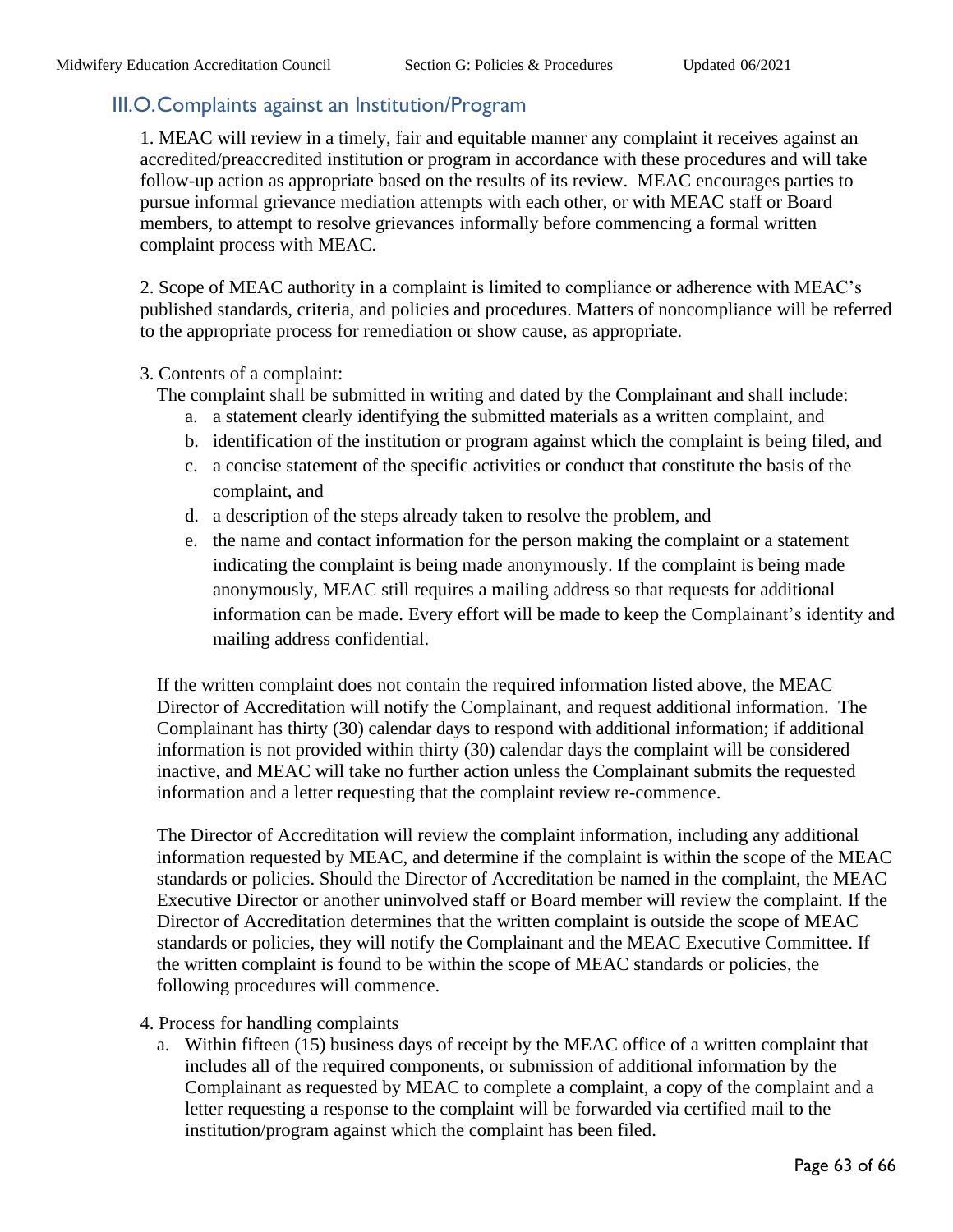- b. The Complainant will receive written notification from MEAC within fifteen (15) business days that the complaint has been received and that the complaint process has been initiated. The notification will provide an outline of the remaining steps and an anticipated date of resolution, including that the Respondent has been advised of the nature of the complaint, the address to which any additional information in support of the complaint may be sent and the deadline for the submission of any such additional material.
- c. The institution/program (the Respondent) will then have a maximum of thirty (30) calendar days from the date of the letter from MEAC to respond to MEAC in writing to the complaint. MEAC will request the Respondent to provide documentation and/or evidence relevant to the complaint sufficient to permit evaluation of its merits.
- d. Whenever a complaint indicates that the school may be in violation of accrediting standards or requirements, the matter will be forwarded to the MEAC Board of Directors for independent consideration or for consideration in conjunction with any other accreditation matter pending before the Board.
- e. The MEAC President shall appoint a member of the Board of Directors who shall not have a conflict of interest nor shall have been directly involved in the circumstances giving rise to the complaint to serve as chairperson of an Investigative Committee (the "Investigative Committee") to investigate the activities or conduct under complaint.
- f. Should the MEAC President be named in the complaint, the Investigative Committee Chairperson will be appointed by an uninvolved member of the MEAC Executive Committee.
- g. Within thirty (30) calendar days, the Chairperson of the Investigative Committee shall appoint at least one additional member of the Investigative Committee who is a current or former member of the MEAC Board of Directors or a current or former Accreditation Review Committee Member, excluding any current or former members with conflicts of interest or who may have participated directly or indirectly in the complaint under review. The Director of Accreditation will participate as an ex-officio member of the Investigative Committee. A public member must participate in either the Investigative Committee or the Executive Committee, the body that will render the complaint review decision. Within ten (10) business days of appointing the Investigative Committee members, the Chairperson of the Committee shall notify the Respondent of the names of the members of the Investigative Committee.
- h. The Investigative Committee will review the documentation provided by the Complainant and the Respondent and create a report analyzing this documentation, including how each area of the complaint reflects compliance or non-compliance with MEAC standards, benchmarks, or policies by the Respondent. The report will also identify areas where the Respondent complied with MEAC standards, benchmarks, or policies. Where areas of inadequacy or weakness in policy, action or response by the Respondent occurred that require feedback and/or remediation, the Committee may make a recommendation for resolution of the complaint. This resolution may include:
	- i. a follow-up Monitoring or Compliance Report, to be submitted by the Respondent, addressing changes to inadequate areas or weaknesses identified in the investigation, or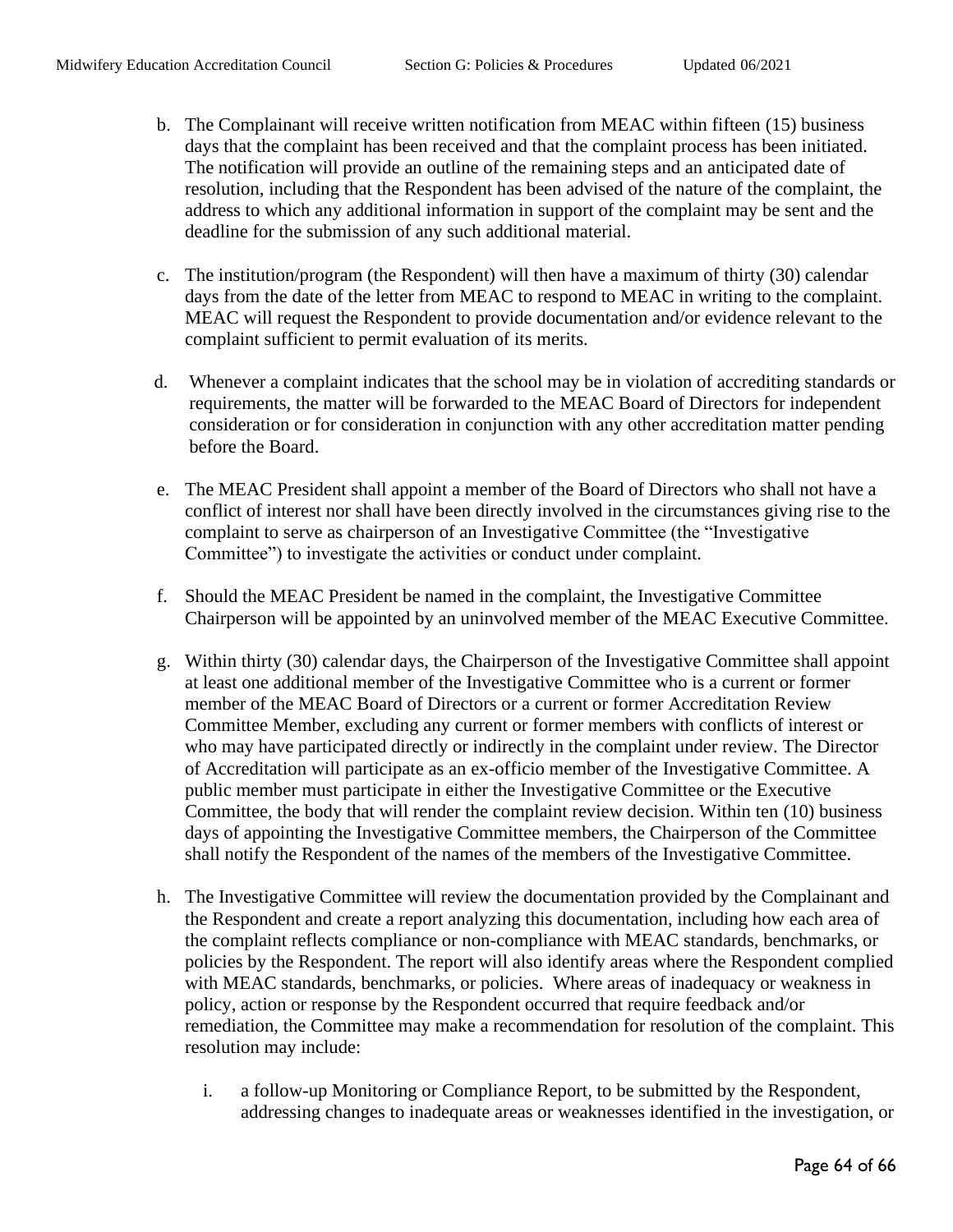- ii. adverse action regarding the accreditation or preaccreditation status of the institution or program,), and/or show cause action.
- i. The Investigative Committee shall complete the investigation within sixty (60) calendar days after its formation.
- j. The Chairperson of the Investigative Committee shall send the Investigative Committee's report and recommendations to the Executive Committee in advance of the Executive Committee's next available scheduled meeting and present the Committee's findings at that meeting.
- k. The Executive Committee will consider the Investigative Committee's recommendations and determine whether the Executive Committee requires any additional information to render a decision. If no further information is required, the Executive Committee will determine what actions are needed to achieve resolution.
- l. If more than half the Executive Committee has conflicts of interests with the complaint under review, then the consideration of the complaint will be considered by the full MEAC Board, excluding those with conflicts of interest.
- 5. Resolution of the complaint:
	- a. If the Executive Committee decides to require a report(s) or initiate a Show Cause action in response to the complaint review, then these will follow MEAC's policies and procedures for Compliance and Monitoring Reports and Show Cause Actions *(*s*ee III.G).*
	- b. The Director of Accreditation will notify in writing the Complainant and Respondent of the findings of the complaint review and any decisions by the MEAC Executive Committee or Board regarding actions to be taken by the Respondent.
	- c. The Respondent may request an appeal hearing to dispute the findings or MEAC's decision regarding actions to resolve the complaint. If the Respondent does not request a hearing within thirty (30) calendar days from the date of the Complaint Findings letter, MEAC will consider the complaint review closed.
	- d. The Complainant may also request a hearing if the resolution has failed to satisfy the Complainant or if the Complainant wishes to pursue the matter further. If the Complainant does not communicate in writing to within thirty (30) calendar days from the date of the Complaint Findings letter, MEAC will consider the complaint review closed.
	- e. If the Complainant and Respondent accept that the complaint review has been resolved, the MEAC Director of Accreditation will provide written confirmation of closure to both parties.
	- f. A hearing in accordance with MEAC's due process procedures will be arranged if further recourse is required and/or if the situation warrants such action.
	- g. The MEAC Director of Accreditation shall present a synopsis of the processing and outcome of complaints and investigations to the MEAC Board at the next regularly scheduled Board meeting following final resolution.